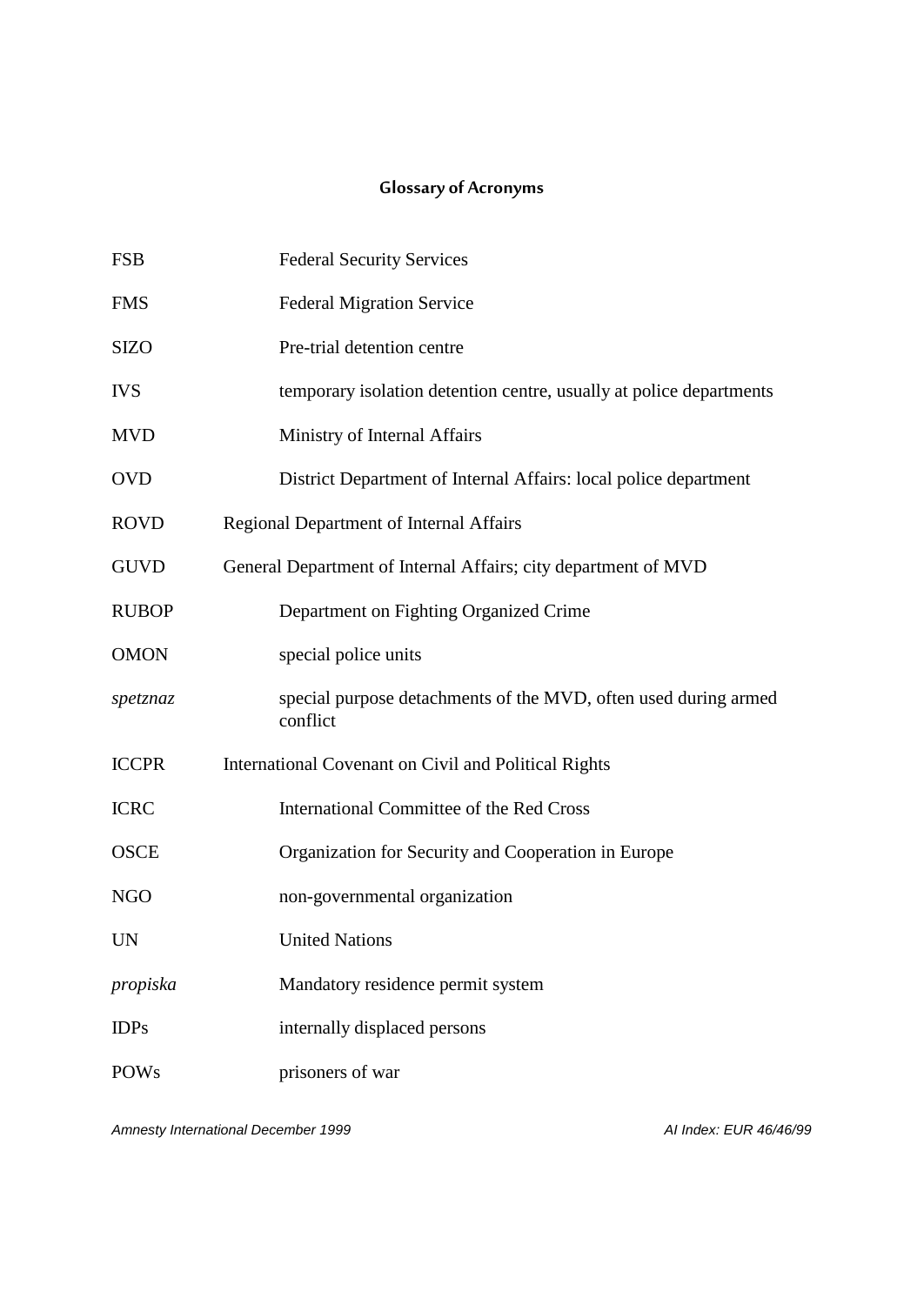| 2                 | Russian Federation (Chechnya): For the Motherland                                                                                               |
|-------------------|-------------------------------------------------------------------------------------------------------------------------------------------------|
| "cage"            | an open barred cell in a police station, usually has only a narrow<br>wooden bench in it.                                                       |
| "Wahhabis"        | In the context of Chechnya: Islamic armed groups, some members of<br>whom are allegedly Arabs.                                                  |
| "filtration"      | In the context of this war, Chechen men and women are separated from<br>each other and their identity documents are checked at border crossings |
|                   | against computer data, which allegedly includes information on<br>suspected members of armed Chechen groups and their relatives.                |
| "filtration camp" | detention centre where some people are hold following "filtration".                                                                             |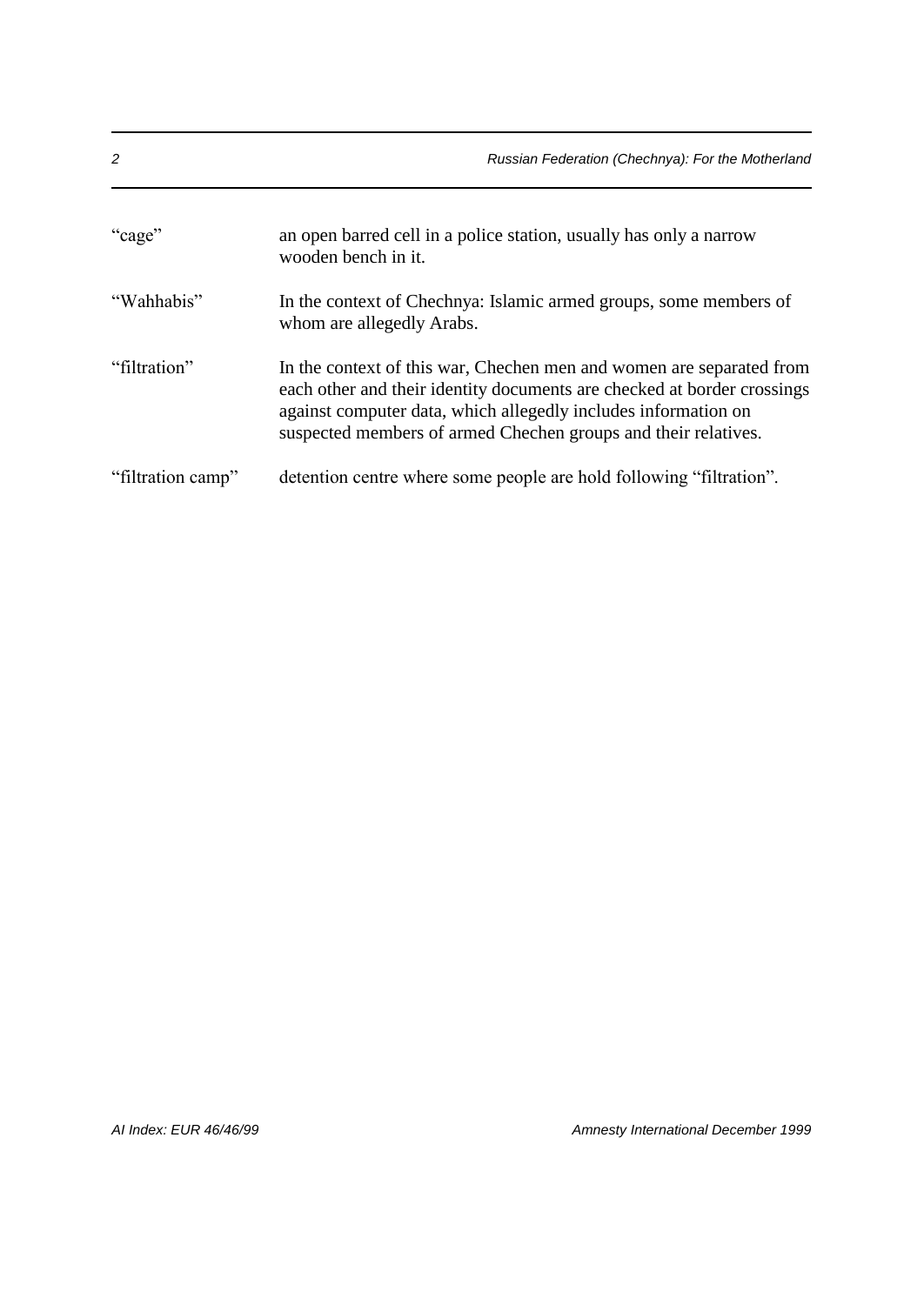# **RUSSIAN FEDERATION: CHECHNYA**

## FOR THE MOTHERLAND

Reported grave breaches of international humanitarian law. Persecution of ethnic Chechens in Moscow.

#### **INTRODUCTION**

In November 1999, Amnesty International representatives together with members of the Moscow-based human rights organization, Memorial, visited the border between Chechnya and the Republic of Ingushetia and Stavropolsky Kray Region of the Russian Federation, bordering on Chechnya, to collect first-hand testimony from people affected by the conflict in the Chechen Republic and to assess the humanitarian situation of the hundreds of thousands internally displaced people living in camps along the border.

The Amnesty International representatives also travelled to Moscow where they interviewed a number of Chechens and other people from the Caucasus, who reported that they had been subjected to arbitrary detention, ill-treatment and torture in custody and that in some instances evidence to support criminal charges was fabricated against them, by police who allegedly planted drugs or weapons on them.

The Russian military offensive in Chechnya began, and the campaign of intimidation against Chechens in Moscow intensified, following the apartment bombings in Moscow and two other Russian cities in September, which killed at least 292 people. These have been attributed by the Russian government to Islamic groups from the Chechen Republic, but no group has claimed responsibility.

Amnesty International is concerned that the way in which the Russian forces are waging war in Chechnya -- that is, in apparent disregard of international humanitarian law -- and the discriminatory manner in which Chechens have been targeted by the authorities in Moscow, suggest that the government has been involved in a campaign to punish an entire ethnic group. "Fighting crime and terrorism" is no justification for violating human rights.

#### **I ALLEGED VIOLATIONS OF INTERNATIONAL HUMANITARIAN LAW BY RUSSIAN FORCES**

*Amnesty International December 1999 AI Index: EUR 46/46/99*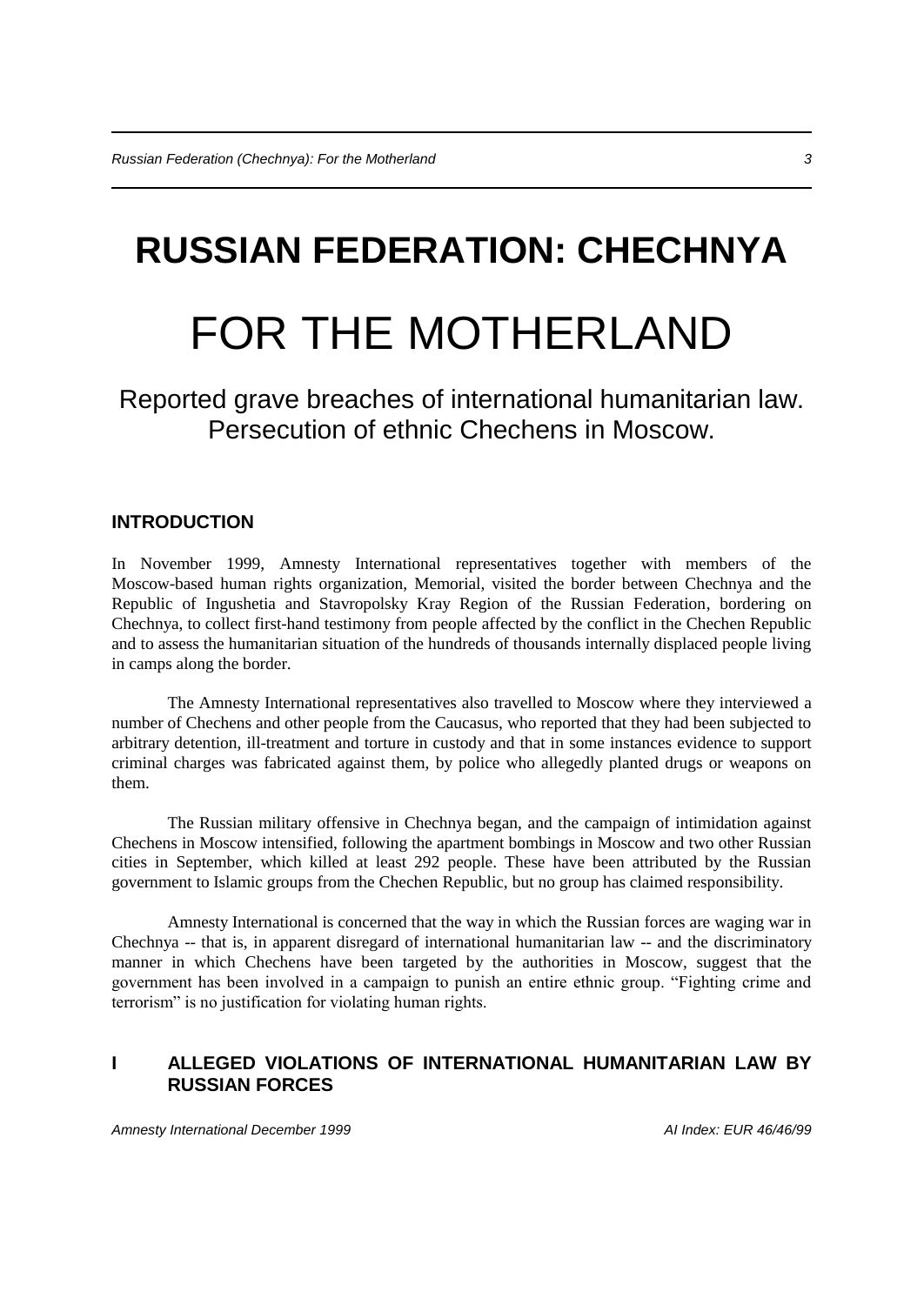Testimonies collected by an Amnesty International representative on the border between Ingushetia and Chechnya strongly suggest that during current operations the Russian federal forces have not taken sufficient precautions to ensure the safety of the civilian population and may have been deliberately targeting civilians in Chechnya, many of them women and children. Amnesty International is concerned that the many thousands of people who were forced to flee as a result of the conflict do not have adequate access to protection and humanitarian assistance; and that people fleeing the conflict have been prevented from crossing national borders.

While Amnesty International takes no position on the reasons for armed conflicts, or the resort to the use of force *per se*, it does call on all parties to a conflict to abide by international humanitarian law. The Geneva Conventions and their Additional Protocols, to which the Russian Federation is a party, emphasize that "the civilian population as such, as well as individual civilians, shall not be the object of attack. Acts or threats of violence the primary purpose of which is to spread terror among the civilian population are prohibited."<sup>1</sup> International humanitarian law also requires stringent safeguards when carrying out attacks against military objectives, including giving effective advance warning --"unless circumstances do not permit" — of attacks which may affect the civilian population.

The Russian military has claimed that its air and artillery attacks on Chechnya are aimed at military targets, strongholds of Islamic armed guerrilla groups in the Chechen Republic, and has denied targeting civilians and civilian objects during the attacks. However, a number of incidents investigated and examined by Amnesty International suggest that these claims are questionable.

Amnesty International has on a number of occasions in recent months raised its concerns about specific allegations of violation of international humanitarian law by Russian federal forces in Chechnya and has requested an official explanation by the Russian authorities. During a meeting at the beginning of November in New York with the Russian Ambassador to the UN, Sergey Lavrov, Amnesty International's Secretary General raised the organization's concerns on a number of alleged indiscriminate and direct attacks on civilians in Chechnya by the Russian forces.

However, Amnesty International has not received from the Russian authorities any detailed account of specific incidents of Russian military attacks which reportedly resulted in high civilian casualties and were conducted in violation of international humanitarian law.

In a letter to Amnesty International of 23 November, the Russian Ambassador to Norway, Yuly A. Kvitsinskiy, stated: "I assume we do not differ about the necessity to put an end to [I]slamic terrorism on the sovereign territory of the Russian Federation. Otherwise there would not be any reasonable basis for our communications on this issue. I would like to draw your attention to the fact that your letter to a large extent consists of episodes and events which are concocted of Chechen war

<sup>1</sup> Article 13(2), Protocol II Additional to the Geneva Conventions.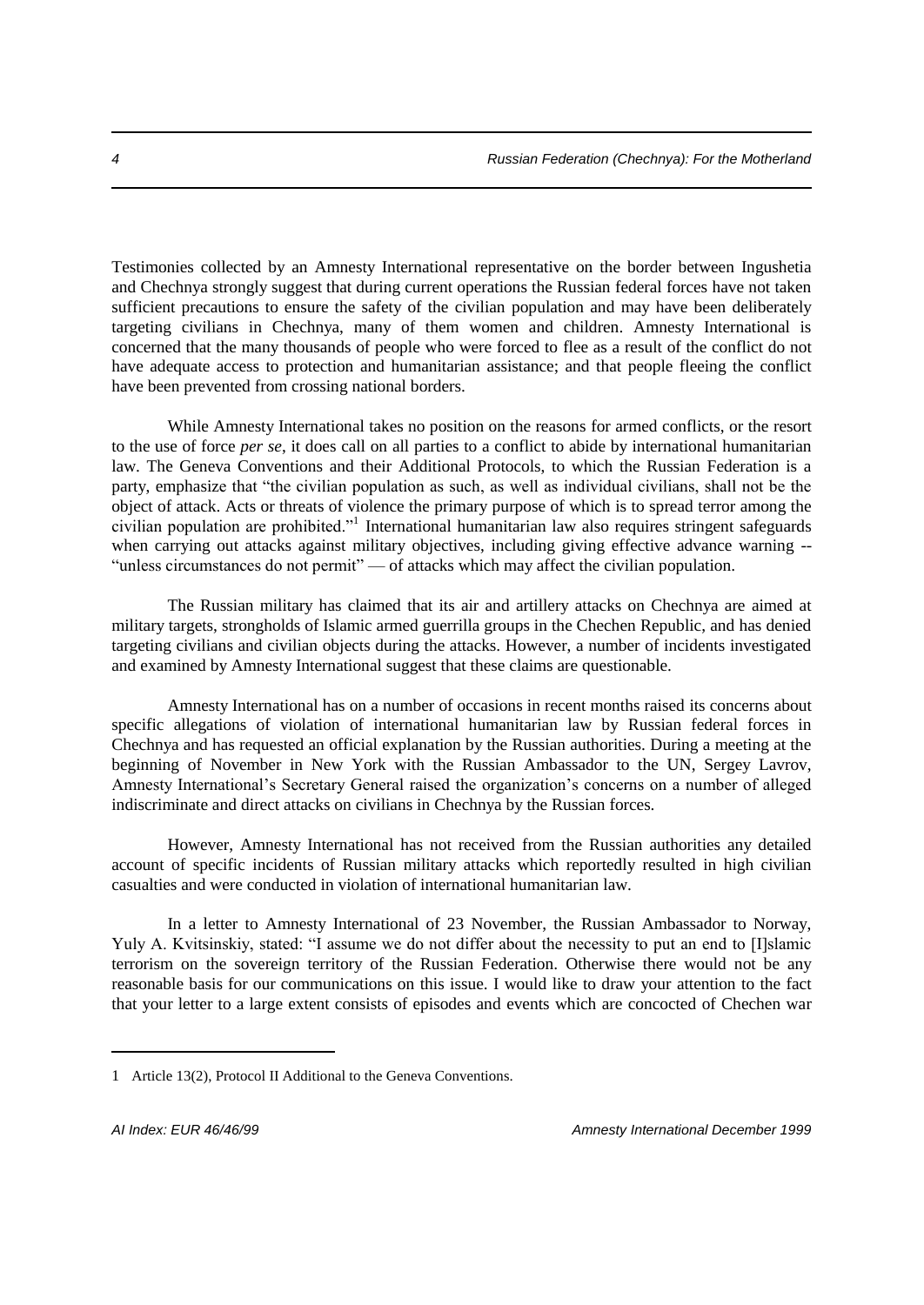propagandists, have not taken place or at least remain not independently confirmed. I strongly advise you against spreading of this kind of calumnious information which might be detrimental to our bilateral relations. ...It makes your letter look like a compendium of new-fangled prevarications and didactics concerning human rights. Unfortunately I do not find your arguments applicable or even relevant to the juridical situation or to the actual policy pursued by the Russian government or to the activities of our army. They do their best to mitigate the hardships in the areas of anti-terrorist operations, to limit collateral damage and to find a political solution." The letter did not address specific incidents raised by Amnesty International.

Amnesty International has investigated a number of specific incidents in which allegations were made by eyewitnesses and victims of attacks that the Russian forces have directly attacked civilians and civilian objects - including hospitals, medical personnel and vehicles clearly marked with the Red Cross emblem - causing high civilian casualties. The Russian forces have also allegedly been responsible for indiscriminate attacks.

There have been reports that Russian forces are using airplanes; tanks; artillery; multiple rocket launching systems "Grad" and "Uragan"; and cluster bombs. Witnesses interviewed by Amnesty International claimed that many people were killed or wounded by fragments from high-explosive artillery shells, many of which exploded in the air.

A number of incidents have been reported in which civilian convoys, carrying people fleeing the conflict, have been subjected to bombing from the air or artillery shelling, specifically those travelling on the main road out of Chechnya towards Ingushetia, the "Rostov-Baku highway". This suggests a tactic of direct targeting of civilians with the aim of preventing them from leaving Chechnya.

A number of civilians from different parts of Chechnya told Amnesty International that in order to protect their village from Russian attacks, they had sent delegations of the village's elders to the command of the Chechen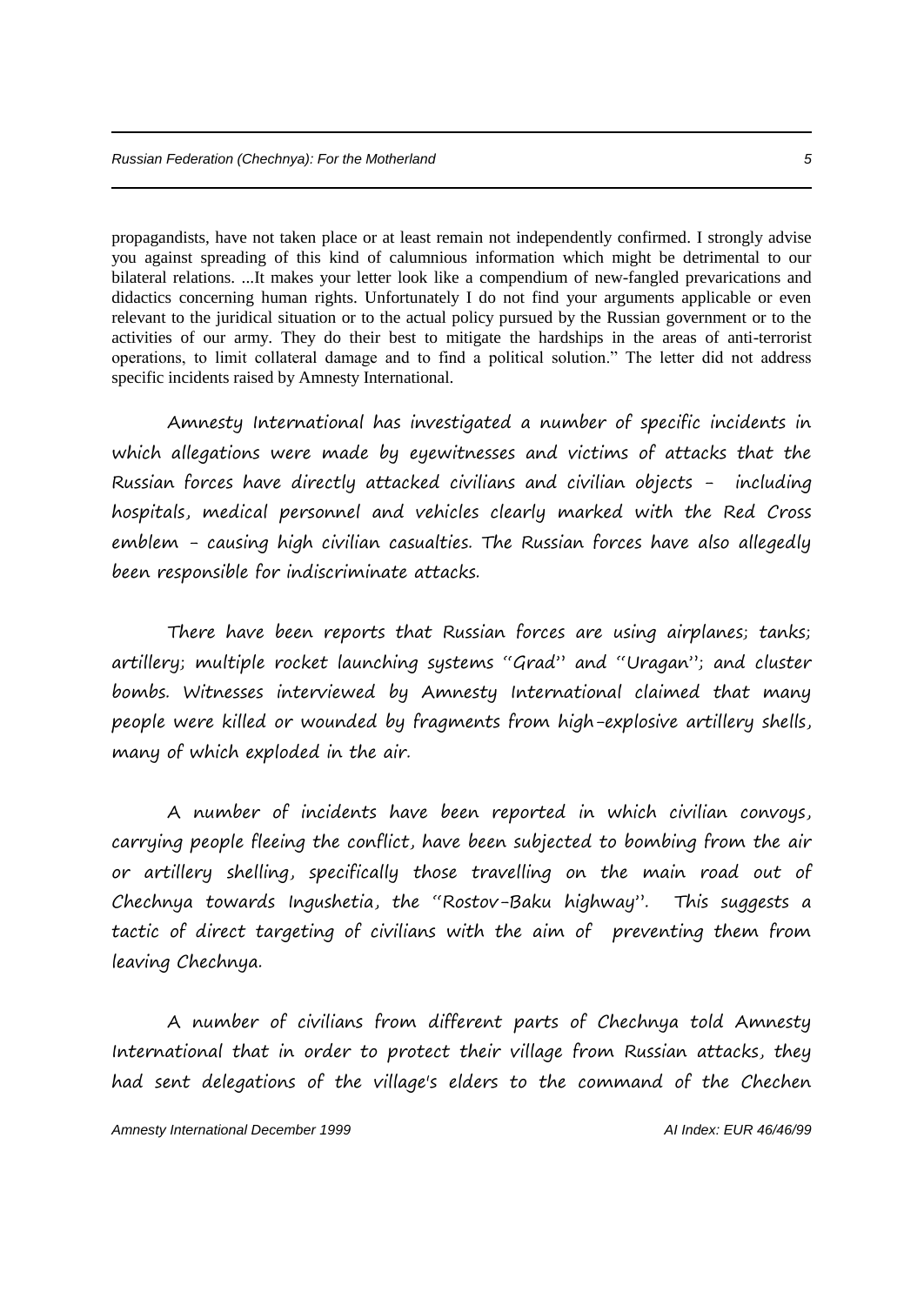armed groups (if there were any near their village) and asked them to leave. Nevertheless, in a number of cases, attacks on the very same villages were reported, despite the absence of Chechen armed groups. In other places, such as the town of Gekhi, the local people are said to have organized checkpoints at the entrance to the town, in order to turn away Chechen armed groups.

All of the Chechen civilians whom Amnesty International interviewed made a clear distinction between the armed groups of the so-called "Wahhabis" (Islamic armed groups, some members of whom are allegedly Arabs) and the so-called "Chechen fighters", groups of Chechen volunteers officially organized by the Chechen President Aslan Maskhadov to oppose the Russian advance. Many civilians said that they had not seen any fighters being killed as a result of Russian attacks on their villages, and that the only casualties had been civilians. At the same time, people readily listed the names of neighbours and relatives whom they knew to have been killed or wounded in the attacks.

In this report, Amnesty International describes selected recent incidents, on which the organization was able to collect a number of eyewitness accounts which corresponded to one another. No journalists and independent monitors are officially allowed by the Russian border guards through the only opened border crossing between Chechnya and Ingushetia. The Russian authorities claim that this is for their own protection. Chechens interviewed by Amnesty International at the border claimed that Russian forces confiscate video or photograph cameras during searches of the people entering into Chechnya. Foreign journalists in Ingushetia told Amnesty International that all their activities have been monitored by the Russian authorities and some of them have been threatened with cancellation of their media accreditation if they were to attempt to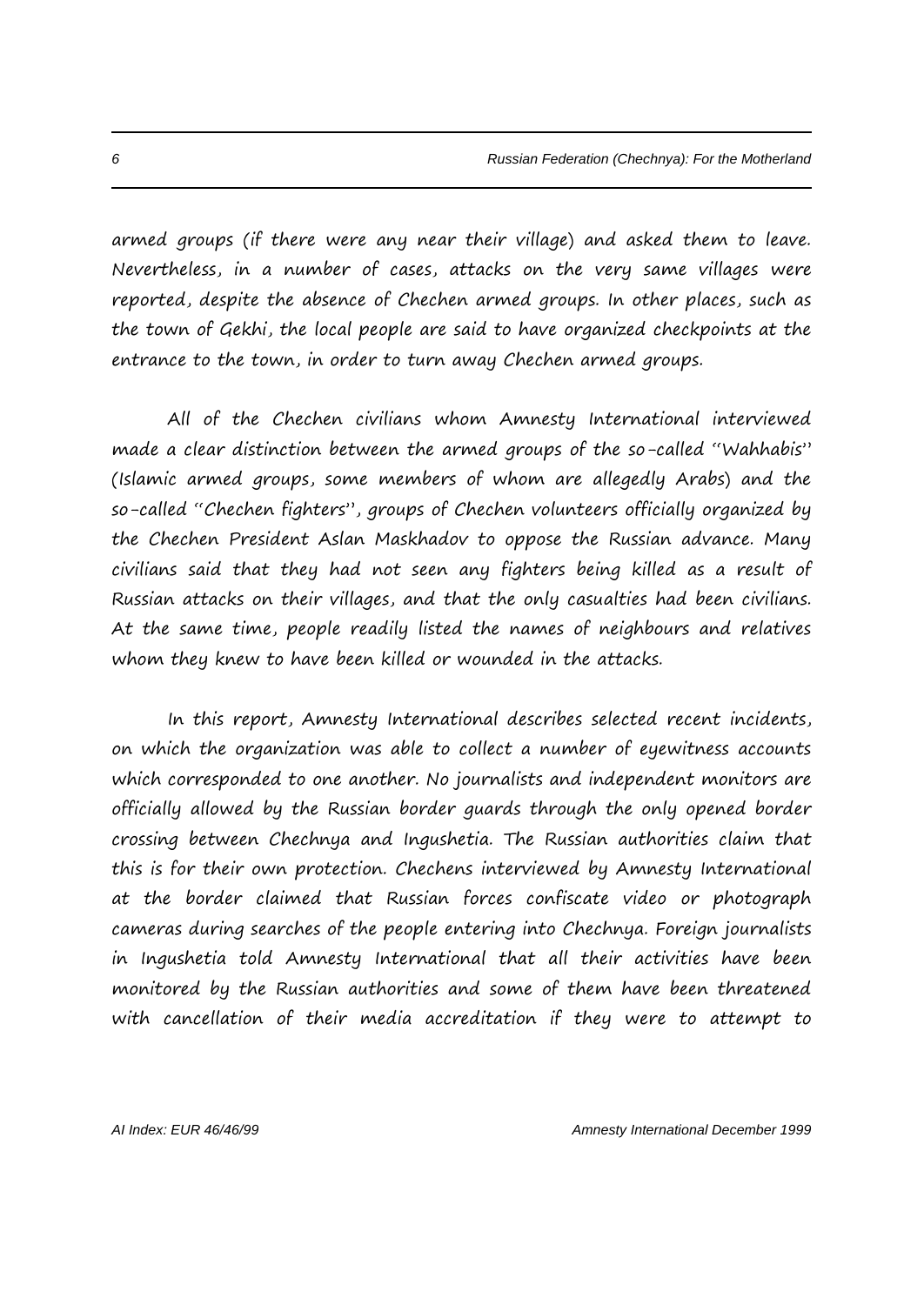independently cross the border into Chechnya. <sup>2</sup> Some foreign journalists, accompanied by Russian military officials, have been allowed to interview Russian troops stationed on the territory under the control of the Russian forces. However, they reported that they have not been taken to Grozny or near any area of conflict during such trips. Other foreign media representatives have crossed into Chechnya independently, either using small roads through the border with Ingushetia, (many of which have been mined by Russian forces) or crossing into Chechnya from Georgia.

#### *The attack on the village of Elistanzhi (7 October)*

According to testimonies collected from witnesses by Amnesty International and accounts by members of Memorial, who visited Chechnya between 9 and 12 October, an attack on the village of Elistanzhi took place on 7 October, leaving 48 civilians dead and over 100 wounded. A number of the civilian casualties were women and children. Among the dead was 18-year-old Imani Muzaeva, who was in her sixth month of pregnancy. A representative of Memorial interviewed about 20 wounded people from Elistanzhi in hospitals in Shali and Grozny: there was reportedly only one adult man among them; the rest were women and children.

<sup>2</sup> The border crossing checkpoint, "Adler - 20", on the Ingush side of the border with Chechnya is guarded by officers of the Ingush OMON. Approximately 10 metres after the Ingush barrier is another barrier, which is guarded by Russian FSB troops. An Amnesty International representative took video footage at "Adler - 20", on the Ingush side of the barrier. On the morning of 14 November, while filming, the representative was approached by Ingush OMON officers who explained that they had been asked by the Russian guards to forbid further filming. They had also allegedly asked the Ingush OMON to check the identity of Amnesty International's representative and to search her car. The Ingush officers also said that the Russian guards were very worried and had asked the Ingush side to establish whether the representative had filmed a car carrying the body of a man who had died of his wounds just before crossing the border, while his relatives had been trying to take him to a hospital in Ingushetia. In order to continue filming and collecting testimonies from Chechens at the border and to avoid objections by the Russian side, Amnesty International's representative was accompanied by an Ingush border guard during that day.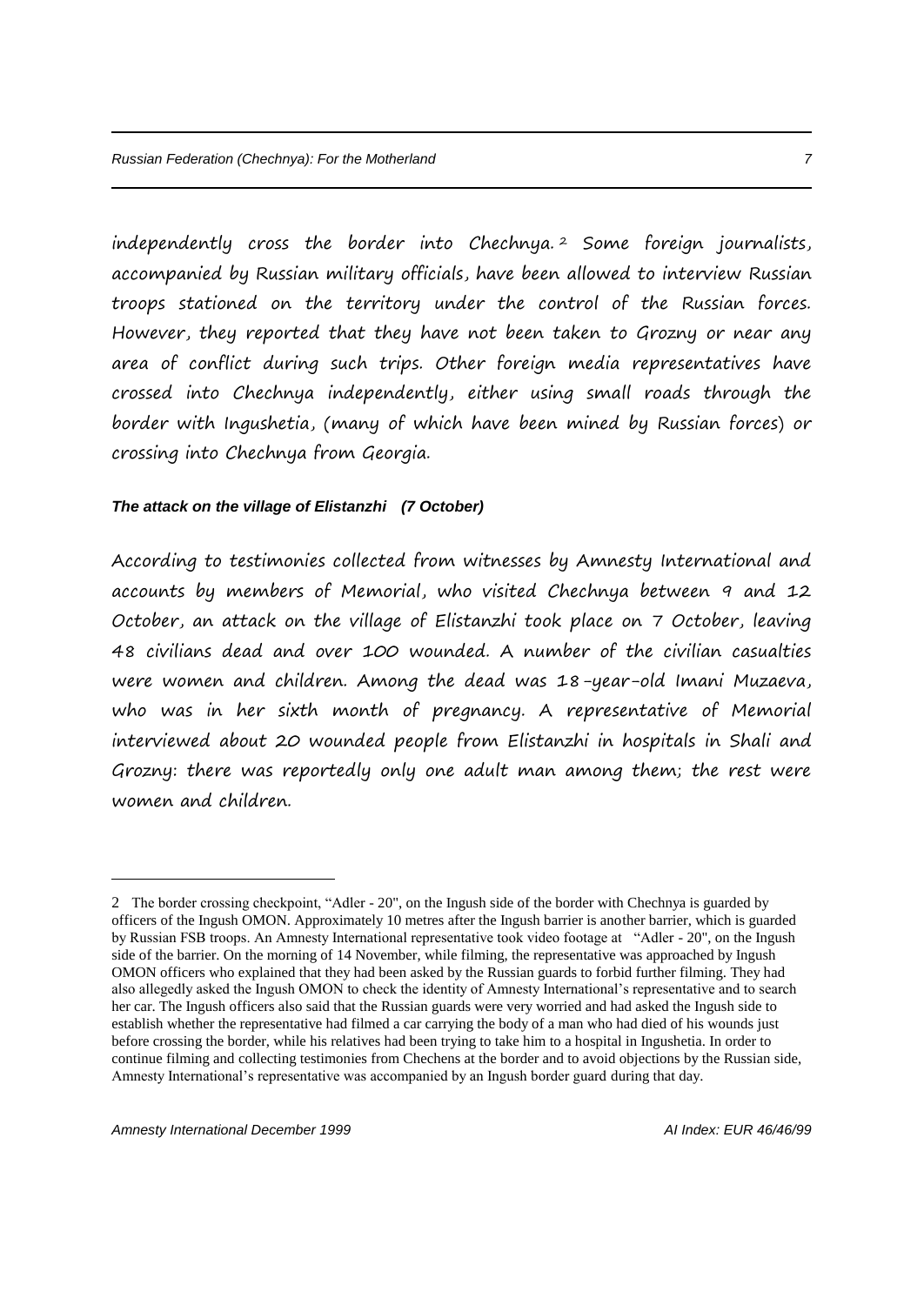"Zara" Tursultanova, who witnessed the attack on Elistanzhi because she was visiting relatives at the time, told Amnesty International on 11 November: "At 7.30pm, two airplanes very high up in the sky started to bomb the village, at a time when people were gathering potatoes and maize to be able to survive. Children, old men and the infirm were killed. Now the peaceful picturesque village among the mountains is just a living grave... there is no water, no bread, no food there, not one person left." Witnesses and victims stated that there were no Chechen fighters or military objectives in the village prior to or at the time of the attack.

#### *The attack on the central market in Grozny (21 October)*

On 21 October 1999 at around 5pm there were a series of explosions in the central market of Grozny, a mosque and the only working maternity hospital in the city. At least 137 civilians were reported to have died and about 400 wounded. The dead included 13 mothers and 15 newborn babies at the hospital and 41 people gathered for evening prayer in the mosque in the suburb of Grozny, Kalinina.

Leila Migieva, aged 46, lost her left hand and leg when the bus in which she was travelling was hit by shrapnel as it passed the central market at the time of the attack. She was on her way home after buying groceries at the market. She told an Amnesty International representative who was visiting the hospital in the village of Galashki on 13 November:

"Many people died. Children among them. It was mostly women, children and old people, because these are the people mainly left in the town. The fighters never suffer; it's always the peaceful civilians. So many people died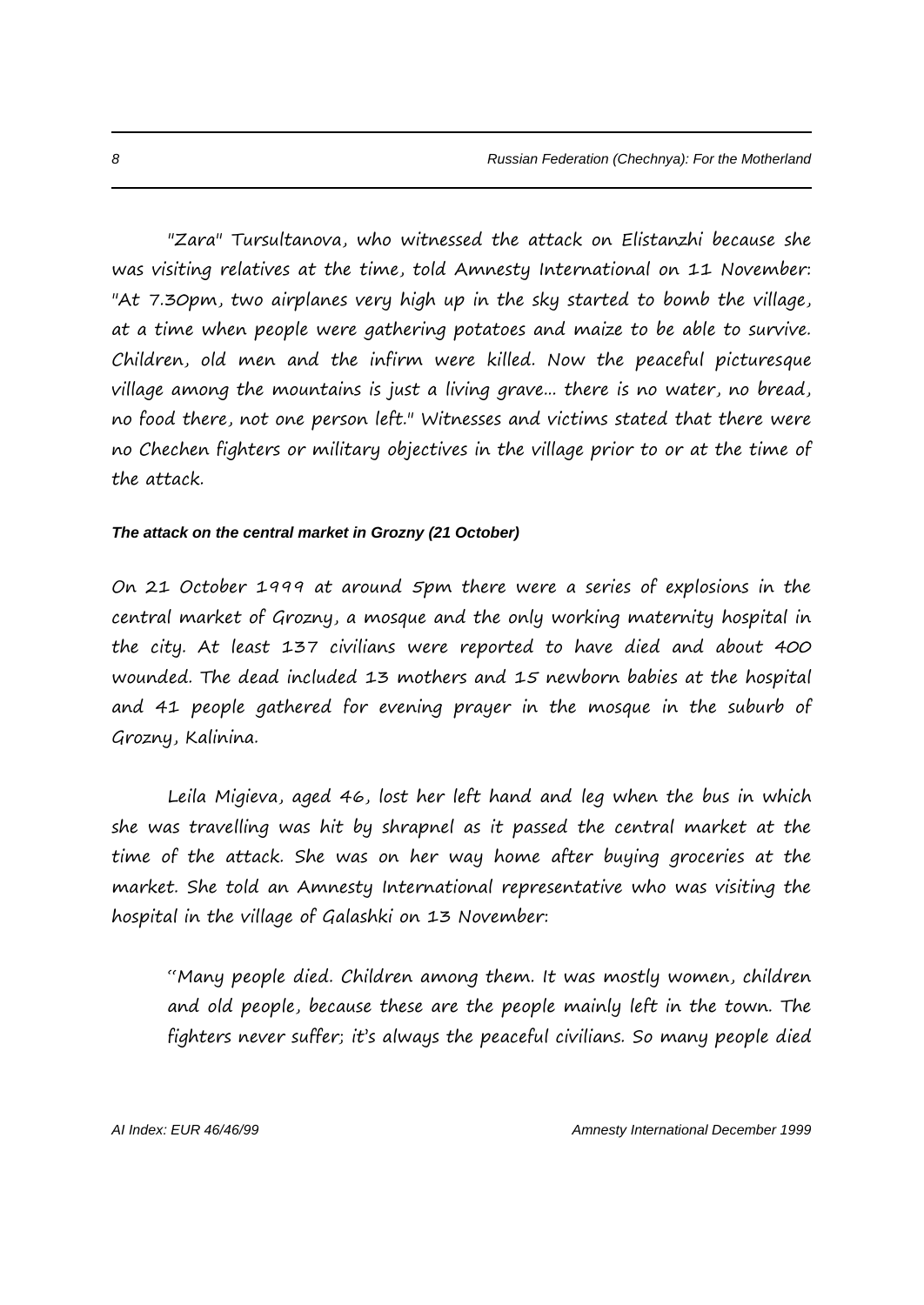and so many people were like me; I am just a drop in the ocean. But even without a leg and a hand, I survived. Many didn't."

Asya Esmurzayeva, a mother of three children aged 11, nine and eight years, told Amnesty International that she was wounded on 21 October at the central market in Grozny while selling bread. Her mother, Tousari Esmurzayeva, was also there:

"After the first hit, I saw a man who was sitting in a car. His head had been blown off but his hands were still holding the wheel. Corpses were everywhere in the market. They were lying on the stalls. It was a terrible day. I took my daughter to hospital No. 9, but there was no electricity and the hospital was full. They sent us to Achkhoy-Martan hospital. There was no electricity there either. It was being shelled. We went to Sleptsovskaya hospital and from there came here. We crossed the border on 22 October; the next day the border was closed. My daughter was already in Galashki hospital when I went back to Chechnya; it was around 25-26 October. I tried to cross back to Ingushetia but the border was closed. Buses were burning on the road leading up to the border, around the village of Shami-Yurt, Achkhoy-Martan district, when we were travelling, and people were burning. Planes were shelling the road. People didn't even get the chance to bury the corpses properly. There were eight corpses from the buses buried in our cemetery. They were shelling the cemetery. It was around 29 October. They aren't killing fighters; they are killing women and children. What am I going to do now. I've got no money, no home here, no one to turn to for help." $3$ 

On 12 November, at the hospital in the village of Sleptsovskaya, Ingushetia, Amnesty International interviewed Luiza Asukhanova from Kirovo village, mother of Sulikhan Asukhanova, aged 14, whose right arm had been amputated after the attack in the Grozny central market.

At 5pm on 21 October, Luiza Asukhanova was walking home with her daughter, Sulikhan, after selling fruit and vegetables at the market in Grozny. Luiza Asukhanova stated that small arms were also sold at the market in Grozny, but that she did not have anything to do with it. "Everything was sold at the market. It was the only market we had." There were two explosions. Sulikhan started running, when there was a third explosion. Sulikhan had sat down and a bone in her arm was broken and sticking out. They abandoned the bags and began to run; Sulikhan's arm was hanging off her body. They found a car to take them to the hospital, where already many people were being operated on.

When it got dark, they used candles for light. Sulikhan was given an anaesthetic and they were told to go to another hospital as the first hospital would not have time to treat her. They went to Hospital No.

<sup>3</sup> Interview with Asya and Tousari Esmurzayeva at the hospital in the village of Galashki, Republic of Ingushetia, 13 November 1999.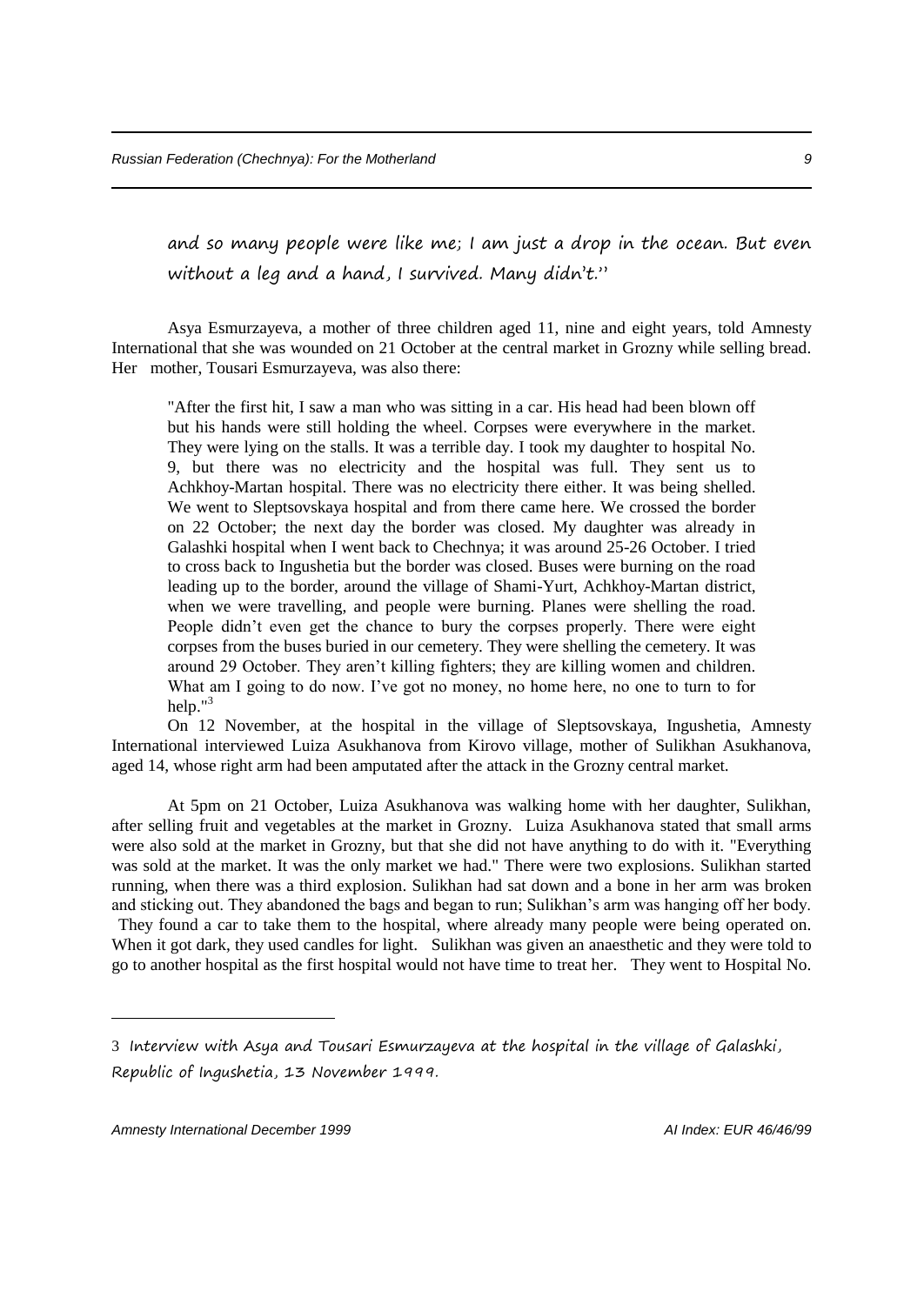9, where there was the same situation, and from there, to Hospital No. 4, where Sulikhan was given an anaesthetic every 30 minutes. At around 10pm her arm was amputated.

Valya Sultykhanova, an ethnic Russian from Grozny married to a Chechen, had arrived from Grozny on 13 November and was interviewed by Amnesty International at the border crossing. She claimed that many ethnic Russians were also killed at the central market in Grozny.

The Russian authorities have given different and conflicting versions of what happened in the market place in the afternoon of 21 October. Aleksandr Mikhailov, head of the Russian Information Centre (founded by the government to release information regarding the conflict in Chechnya), reportedly stated on 22 October in the TV program "Segodnya" that no Russian military attacks on Grozny - from the air or by ground-to-ground rockets - had taken place on 21 October. He reportedly stated that the explosions at the Grozny market were possibly caused by the Chechen fighters themselves.

Aleksandr Veklich, head of the United Press Centre of the Russian federal forces in the North Caucasus, was quoted as saying in an interview for the TV channel ORT on 22 October: "According to information from the security forces, yesterday in the Grozny district called "Birzha", a market was discovered where weapons and explosives were sold. The market, including the weapons, explosives and the people who were selling them, was destroyed by a special operation. I would especially like to emphasize that the operation was conducted in a non-military way, without the use of artillery and aviation." Asked about the possible civilian casualties, Aleksandr Veklich reportedly stated: "You know, when it's dark peaceful civilians do not wander in the market, where weapons are sold to bandits and terrorists; they stay at home. That is why, even if there were any victims, these were only among the people who were selling weapons to the bandits and who supports them."

At a press conference during an official visit to Helsinki on 22 October, Russian Prime Minister Vladimir Putin reportedly stated: "I can confirm that there was an explosion at the market in Grozny. But I would like to stress that this was not a regular market -- it was a weapons market -- this is how this place is referred to in Grozny. This is a warehouse for weapons. And this place is one of the command points of the Chechen bandit formations. We do not exclude the fact that the explosion which happened there was as a result of fighting between two warring bandit groups. There is also information that a special operation by the Russian federal forces also took place there. These type of operations are carried out regularly. But this operation has no connection to the events which took place in Grozny."

On 23 October, Valery Manilov, First Deputy Chief of the General Staff of the Russian Forces, was interviewed by the TV channel NTV in the program "Segodnya". He commented on the incident the following way: "...The operation on 21 October in Grozny was not a military operation; it was a special [security] operation. As a result of this special operation, two bandit groups, which are opposed to each other, began a fight, which took place near one of the biggest warehouses for weapons and explosives. This warehouse was situated near a place where weapons and explosives were being sold.... During the combat between the two groups, it is possible that this warehouse for weapons was hit and it resulted in a powerful explosion."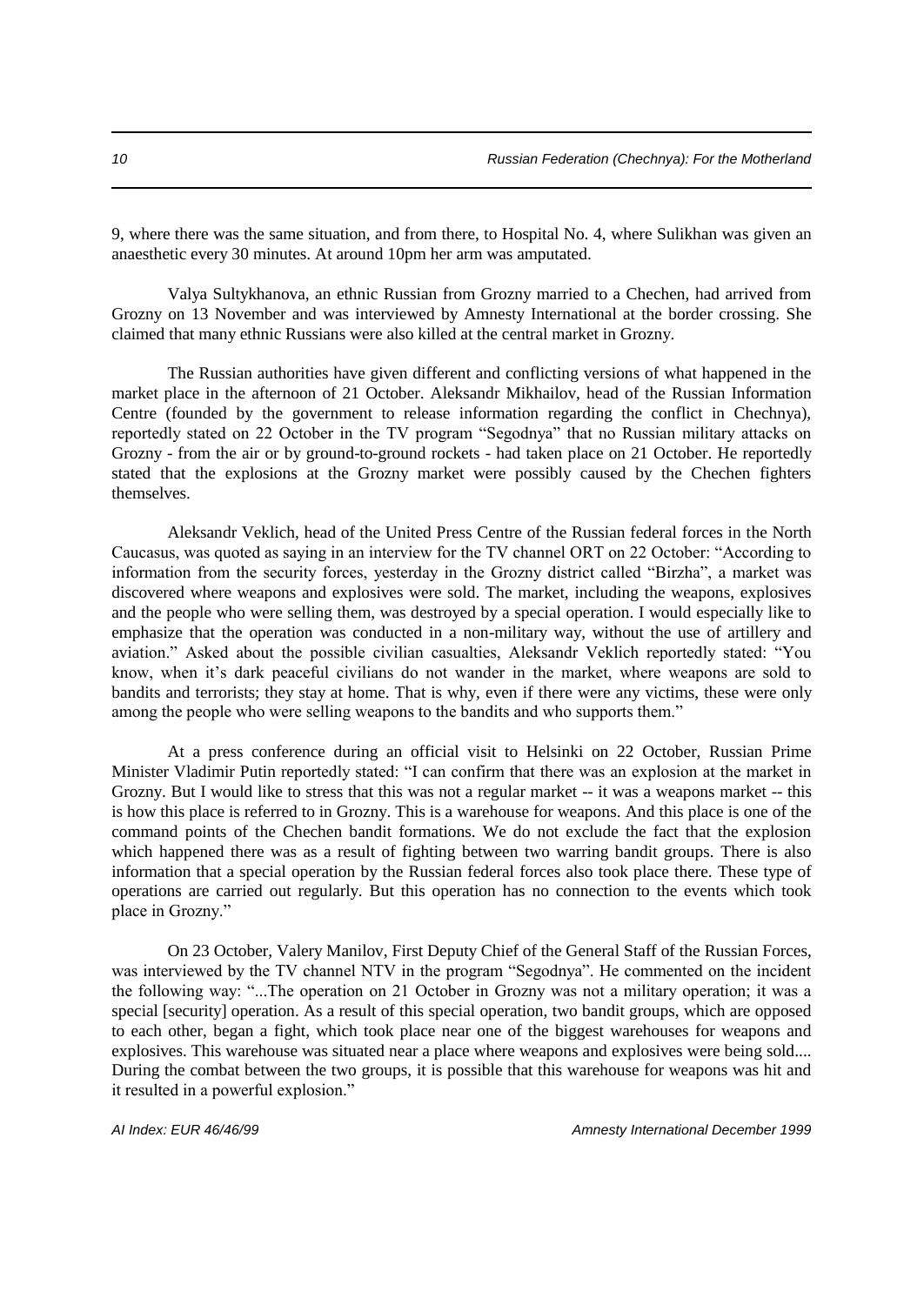It was reported that on 26 October in an interview broadcast by NTV channel, General-Major Vladimir Shamanov, Commander of the Russian Federal Forces "Zapad", said that the explosions in Grozny on 21 October were the result of a Russian attack. He reportedly stated: "Obviously the 'means of the higher boss'<sup>4</sup> were used here. The 'means' are usually either rocket attacks conducted by the air force or by the ground troops, or precision weapons." Asked about who had the power to order the use of such weapons, General Shamanov reportedly stated: "No, I don't have such powers. This is a question for the higher bosses."

The President of Ingushetia, General-Major Ruslan Aushev, who is a professional military officer and a veteran of the Afghanistan war, also commented on the market attack in an interview with Radio Liberty on 23 October. He reportedly dismissed reports of an explosion in a weapons warehouse: "I've seen in the past fire in military warehouses. Even when the biggest warehouses in the Far East were exploding, there were only one or two people wounded. Here we have such a precise hit, and so many corpses, and so many wounded. For me as a military man is clear that this was an attack with tactical rockets." President Aushev reportedly added: "These decisions are made at the very top, especially the decision to use or not ground-to-ground rockets, which are in principle carriers of nuclear weapons. I think that the President knows about this. Otherwise, who would take on themselves without the knowledge of the President the responsibility to use the rocket troops?"

*Amnesty International December 1999 AI Index: EUR 46/46/99*

<sup>&</sup>lt;sup>2</sup> " -- meaning that the attack had to be authorized at the highest level.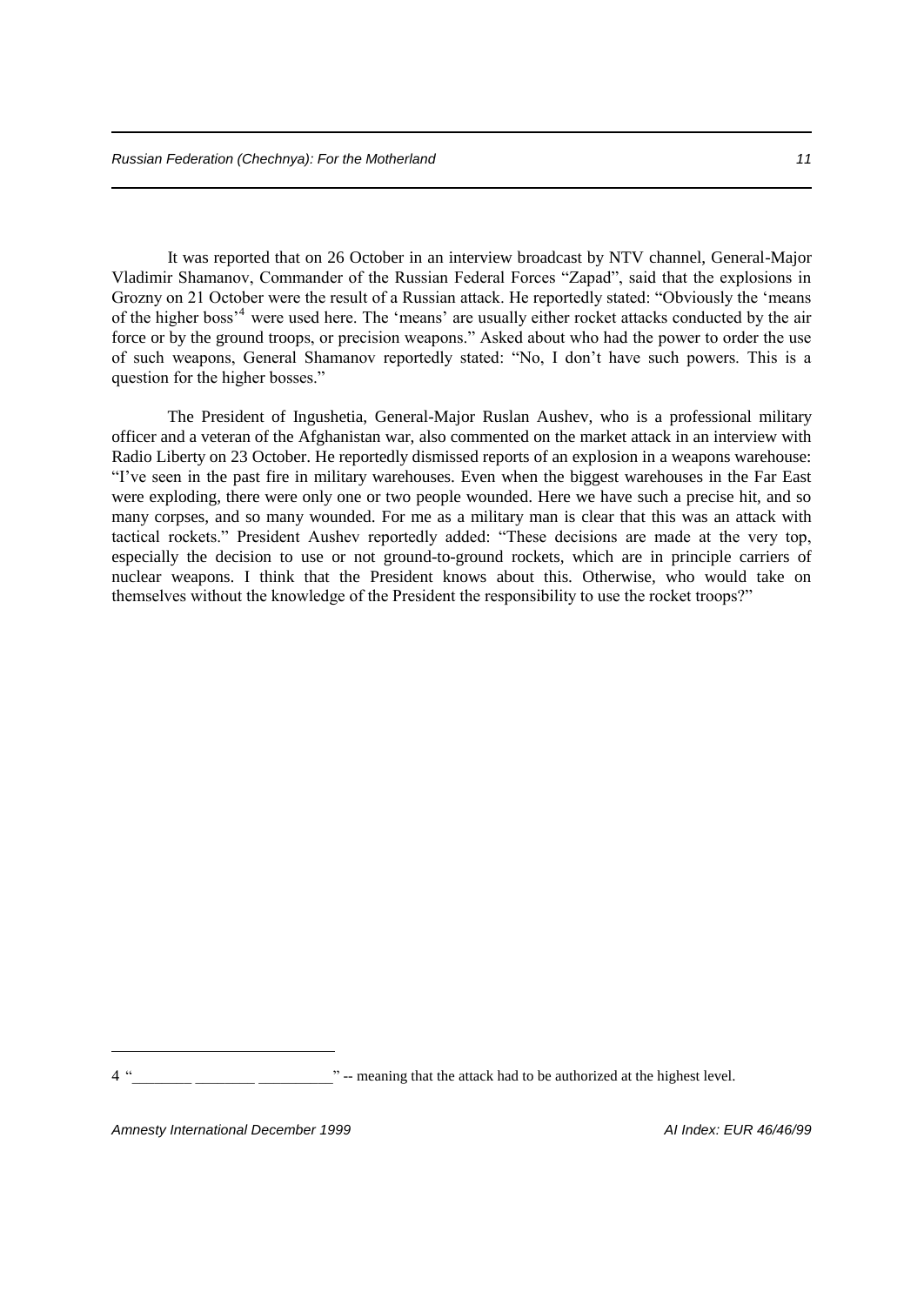According to witnesses, there were legitimate military targets at the market - weapons being sold at several stalls in one corner of the market. However, even assuming that these weapons were indeed the target of the attack, the use by Russian forces of high explosive weapons in a market place crowded with civilians suggests that this attack may have been indiscriminate within the meaning of Article 51 of Protocol I Additional to the Geneva Conventions<sup>5</sup>, to which the Russian Federation is a party, and therefore a grave breach of this Protocol<sup>6</sup>.

#### *Attacks on hospitals or surrounding areas in Urus-Martan and Grozny (19, 21 and 27 October)*

On 19 October the area around the hospital in the town of Urus-Martan was attacked. Rosa Sharipova, mother of Aset, said she witnessed the death of eight people wounded in the attack who had been brought to the hospital where her daughter was undergoing surgery<sup>7</sup>. She said that in an attempt to avoid shelling the hospital staff had placed a cloth with a red cross on the roof of the building. Amnesty International met another person who reported this attack. She was recovering from a leg injury in hospital in the village of Galashki.

5 Among other things, Article 51 states that: "Indiscriminate attacks are:

(b) those which employ a method or means of combat which cannot be directed at a specific military objective; ....and consequently, in each such case, are of a nature to strike military objectives and civilians or civilian objects without distinction." It further states that: "Among others, the following types of attacks are to be considered as indiscriminate: ....an attack which may be expected to cause incidental loss of civilian life, injury to civilians, damage to civilian objects, or a combination thereof, which would be excessive in relation to the concrete and direct military advantage anticipated."

6 Article 85 of Protocol I states **inter alia** that: ".... the following acts shall be regarded as grave breaches of this Protocol, when committed wilfully, in violation of the relevant provisions of this Protocol, and causing death or serious injury to body or health:.... launching an indiscriminate attack affecting the civilian population or civilian objects in the knowledge that such attack will cause excessive loss of life, injury to civilians or damage to civilian objects ...."

<sup>(</sup>a) those which are not directed at a specific military objective;

<sup>7</sup> Aset Sharipova, eight years old, was wounded in an attack, which took place on the night of 18 October in the village of Gekhi, Urus-Martan district, when a "ground-to-ground" rocket reportedly destroyed 10 houses. She lost part of her foot, after being hit by a fragment from a high-explosive artillery shell.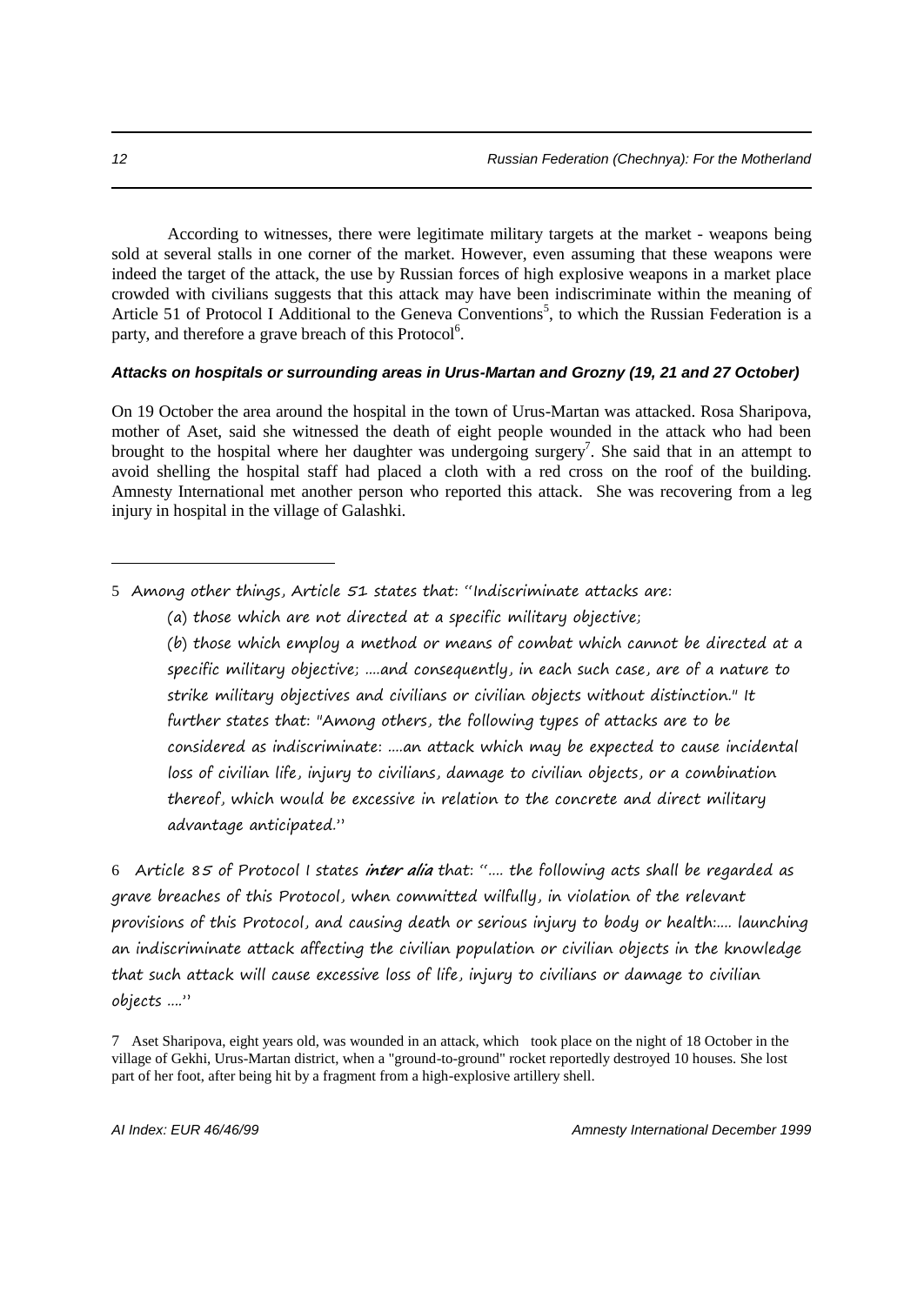On 21 October, the only working maternity hospital in Grozny reportedly came under attack, causing the death of 13 mothers and 15 new born babies. Taisa Ismailova, from Grozny, was near the hospital when it was bombarded. Taisa told her sister Zara Debirova that she saw a woman who was giving birth in the hospital being thrown through a window as a result of the blast. Taisa Ismailova saw many people who had been killed.<sup>8</sup>

Luiza Asukhanova and her daughter, Sulikhan, were in Hospital No. 4 in Grozny, after Sulikhan's arm was amputated. She told Amnesty International that on 27 October, at about 10am, the buildings around the hospital were bombed. At the time the bombardment began, Sulikhan was being given a blood transfusion. The doctors shouted for people to get onto the floor, but as Sulikhan had also an injured stomach, she could not be moved from the bed. Luiza Asukhanova waited 10 minutes and then took Sulikhan to the basement. After about 10 minutes, the cellar was completely full of people whose houses had been hit. The hospital itself was not hit directly.

#### *Attacks on the village of Zakhan-Yurt. Russian forces open fire on medical personnel of the Zakhan-Yurt psychiatric hospital (1 November and 6 November)*

Several people told Amnesty International about air and artillery attacks on the village of Zakhan-Yurt at the beginning of November which resulted in civilian casualties. Witnesses recalled that on 1 November Russian forces who had taken up a position in the grounds of psychiatric hospital in Zakhan-Yurt the previous night, fired on doctors and nurses who came in the morning to look after their patients. The chief doctor was reportedly killed in the attack and three other medical personnel were wounded. The hospital was reportedly clearly marked with the red-cross emblem and was an isolated building on the outskirts of the village. It was reported that when the doctors and nurses drove up to the hospital in the morning they were holding a white paper with a red cross marked on it up to the windshield and that this would have been visible from a long distance. More than 30 psychiatric patients remained in the hospital and their plight is unknown.

<sup>8</sup> Amnesty International interview with Zara Debirova in Camp "Severny" on 12 November 1999.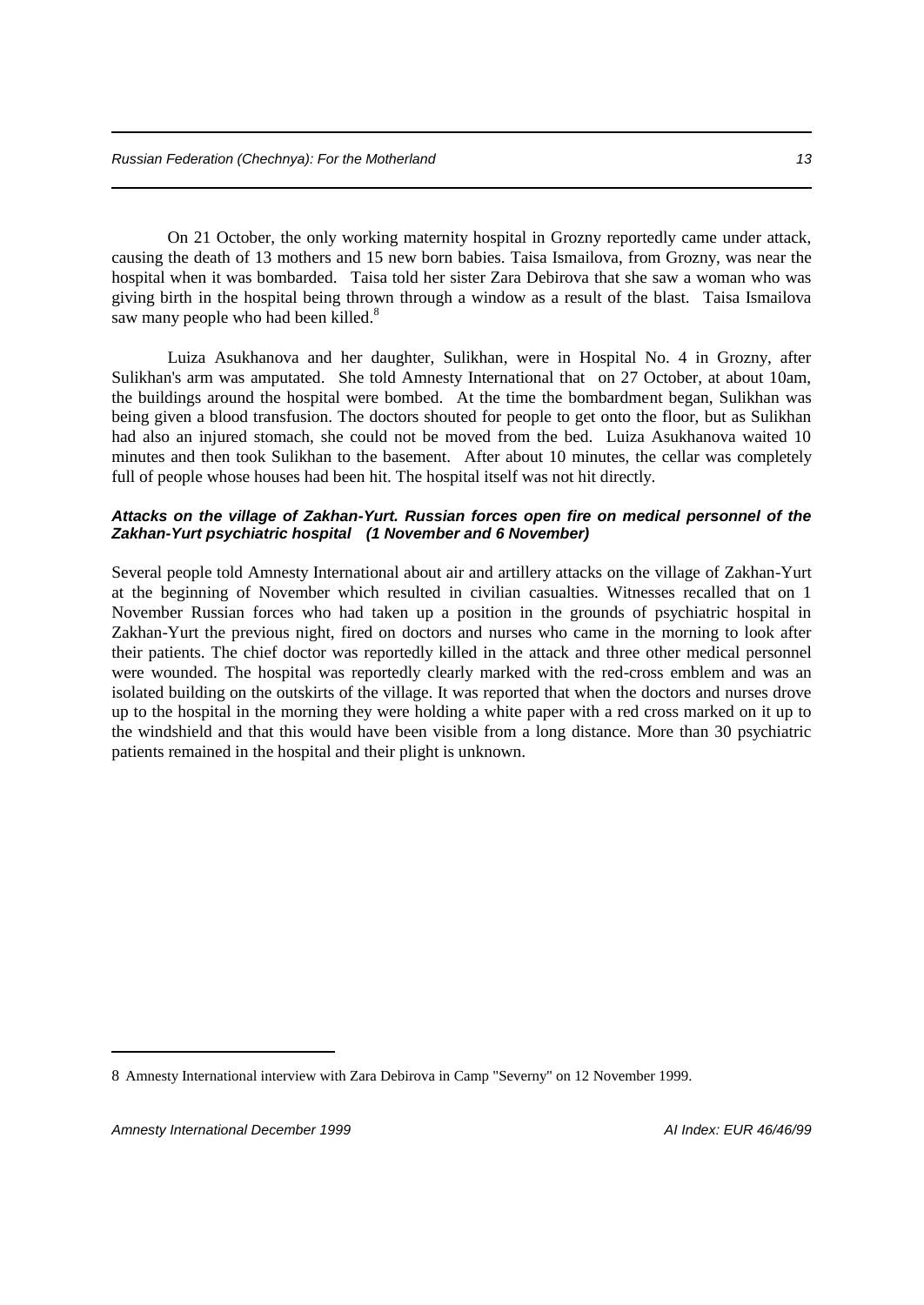The Geneva Conventions specifically prohibit attacks on medical personnel and require all parties to a conflict to respect and protect medical personnel, medical units, medical transports and to respect the emblem of the Red Cross.<sup>9</sup> The Geneva Conventions also require that the sick during conflict be protected and respected.

<sup>9</sup> Article 9(1) of Protocol II Additional to the Geneva Conventions states: "Medical and religious personnel shall be respected and protected and shall be granted all available help for the performance of their duties. They shall not be compelled to carry out tasks which are not compatible with their humanitarian mission."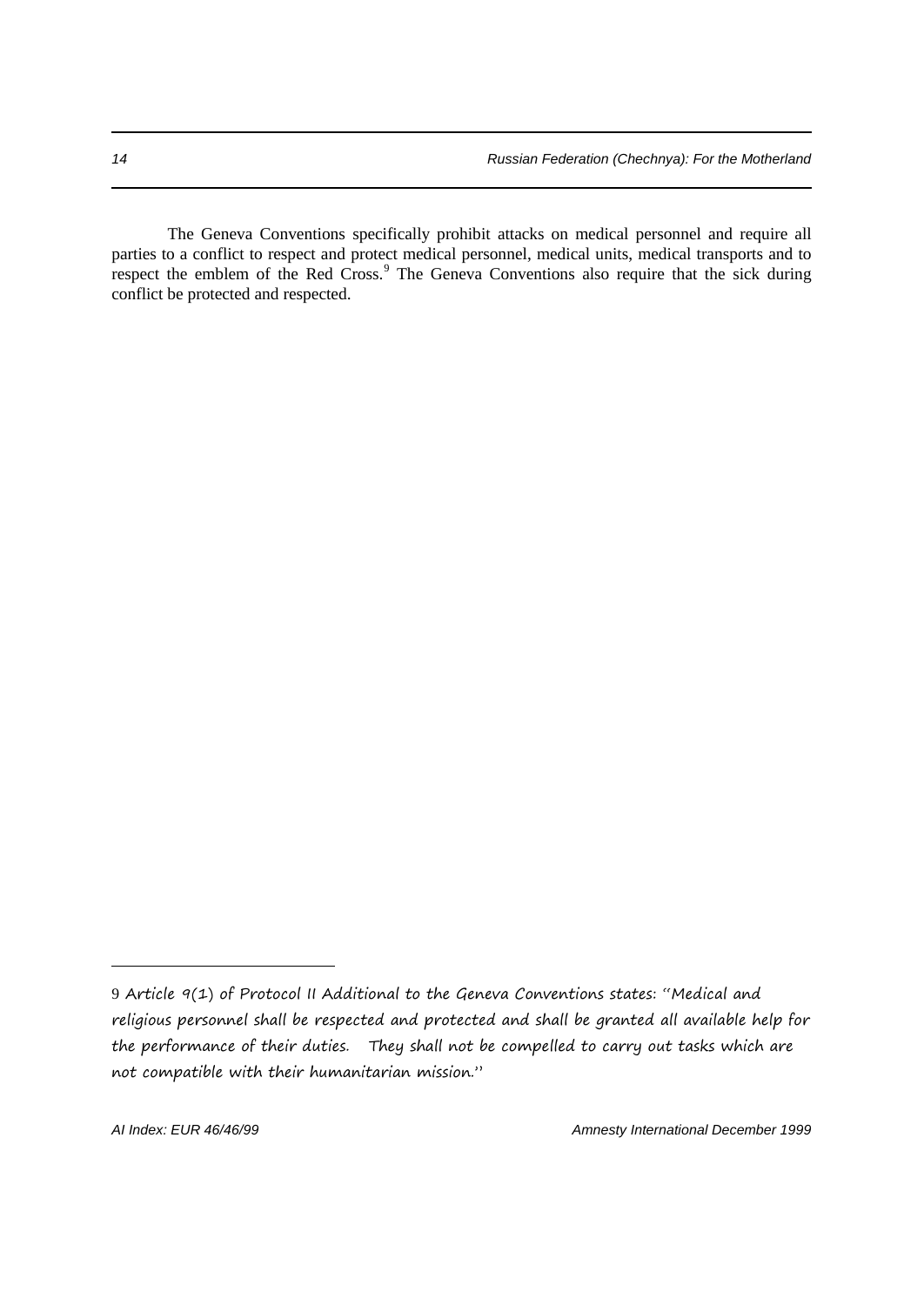Other accounts told of further attacks on the village. For example, Petimat Tursultanova<sup>10</sup> had fled Grozny with her family, and had gone to the village of Zakhan-Yurt. She said that she was indoors when the bombing of the village began on 6 November. It lasted 30 or 40 minutes. Attacks were periodic, with lulls of between three and five hours. She claimed that local doctors were hit by missiles while visiting wounded patients in their homes. Petimat Tursultanova said that initially the airplanes were bombing the edges of the village. The village elders sent a delegation<sup>11</sup>, begging the Russian federal troops to stop peaceful inhabitants being killed. Many women were killed, and others seriously wounded. During the attacks the Russian forces were said to have used anti-personnel high-explosive artillery shells, whose fragments in some cases exploded in the air, long-range missiles and heavy artillery.

Witnesses claimed that in an artillery attack on Zakhan-Yurt, following the air attack, many women died as they left their shelters to fetch water, and there were many people wounded by fragments from the high-explosive artillery shells. Tamara was wounded by a shell fragment during the attack on 6 November. She was taken over the border into Ingushetia by the Tursultanov family and was taken to the hospital in Nazran and later to Sleptsovskaya for urgent treatment of her open wound.

The village was surrounded by Russian troops. Petimat Tursultanova said they were lucky, their street was not hit in the attacks. She also claimed that there were no Chechen fighters in the village, because the villagers themselves appealed to them not to come into the village.

#### *Repeated attacks on Samashki (between 23 and 27 October and on 2 November)*

Several people interviewed by Amnesty International reported artillery and rocket attacks on Samashki on 23, 24 and 25 October, during the night of 26 October, and all day on 27 October and 2 November, resulting in many casualties. According to witnesses, the most serious attack was on 27 October. Khamsat Askhadovna Amageva saw her female cousin, Zara Mutaeva, and 12-year-old niece, Emina, killed by shells. Shells which hit the Mutaevs' house on Lenin Street killed Lina Debrieva, aged 12, and Zara Mogamedovna Barzoeva, aged 47, and seriously wounded Esila Abudalipovna Debrisheva, aged 35. She is now undergoing treatment in a hospital in Ingushetia.

Umar Khadzhiev, 70 years old, from Samashki, residing in Druzhba street, had travelled from Samashki to the border post with Ingushetia. He had just crossed the border on foot when he told

<sup>10</sup> Amnesty International's representative interviewed Petimat Tursultanova, 25 years old, from Grozny, at the central railway station in Nazran on 11 November, where she was awaiting overnight to be assigned a seat on a train out of Ingushetia. A teacher and a widow since her husband was killed in the previous armed conflict, she is a mother of a four-year-old son, Islam, and two girls. She was also with her 64-year-old mother, "Zara".

<sup>11</sup> Many people interviewed by Amnesty International told about the practice in Chechen villages of sending a peaceful delegation by the village's elders to both the Chechen fighters and the Russian troops to negotiate the safety of their village: they asked the fighters not to enter in residential areas and the Russian troops to stop the attack on their village in the absence of Chechen armed groups.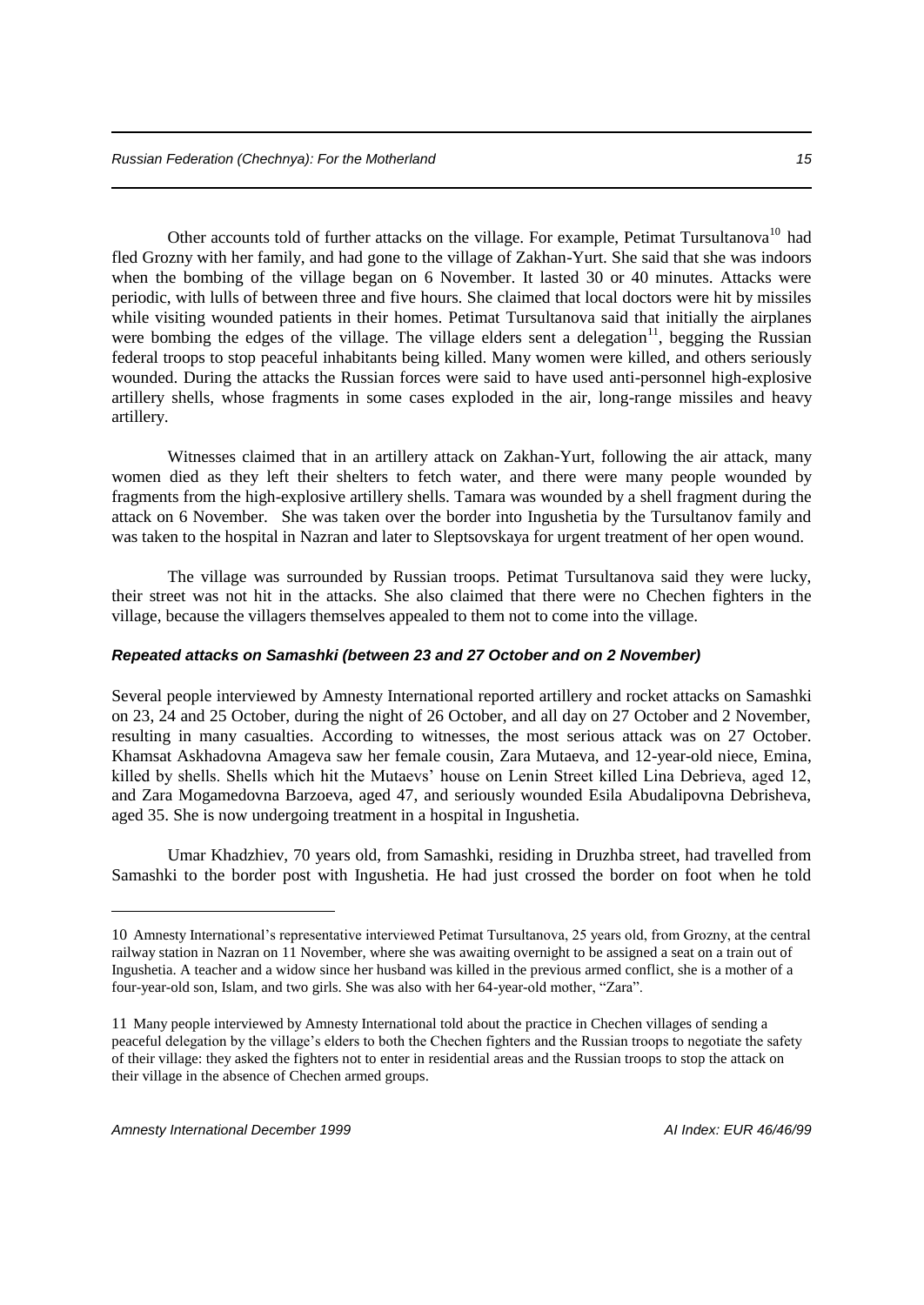Amnesty International about the attack on Samashki that he had witnessed on the night of 24 October. Umar Khadzhiev was there with his 18-year-old grandson, Arsen Khadzhiev. Umar Khadzhiev said: "It was dark, people were asleep when it began. The windows and door of our house were blown out by the blasts." He said that other houses were completely destroyed in the attack, for example along Kooperativnaya and Lenina streets. Umar Khadzhiev said that he knew personally 10 individuals men, women and children - who had died in the attack. He said he buried Anzur Magomadov, the best player of the local football team, who was killed in the attack. He also said that there were no Chechen fighters in Samashki, as they had left the village weeks before the attack.

On 12 November at camp "Severny", Nora Labazanova from Samashki told Amnesty International about the attack on the village on 2 November 1999. She said: "They started bombarding Samashki with ground-to-ground rockets at 7.30pm. It continued all night with a short break at 4am the next morning. I saw many people who were injured, women who lost limbs, children." Nora Labazanova's mother's cousin, Isila Derbisheva, lost her 12-year-old daughter Alina in the attack - her family retrieved the parts of her body for burial. Nora Labazanova also said that the Chechen fighters had already left the area weeks prior to the attack: "Only the poorest, the elderly, the orphans remain in Samashki. Everyone else has left."

### *Attack on a civilian convoy near Shami-Yurt (29 October)*

According to witnesses, on 29 October a Russian air attack took place near the village of Shami-Yurt, Achkhoy-Martan district, 12 miles west of Grozny, on a convoy of five vehicles, including vehicles from the Chechen branch of the Russian Red Cross clearly marked with the Red Cross emblem<sup>12</sup>, and other vehicles with civilians fleeing the conflict. At least 25 people, including two local Red Cross staff members, were killed and up to 70 people, including one local Red Cross staff member, were wounded. Kheidi Lapazanova told Amnesty International on 13 November that her uncle, Umar Lapazanov, was killed in the attack. Two female relatives, Aiza Akayeva and Khedi Timbulatova, who were travelling with him in the same car, were injured. They had just been turned back from the border by the Russian troops when they came under fire.

Tousari Esmurzayeva from Grozny told Amnesty International that she was travelling by road back to Grozny on 29 October and saw buses burning on the road leading to the border around the

<sup>12</sup> Article 11 (1) of Protocol II states: " Medical units and transports shall be respected and protected at all times and shall not be the object of attack.."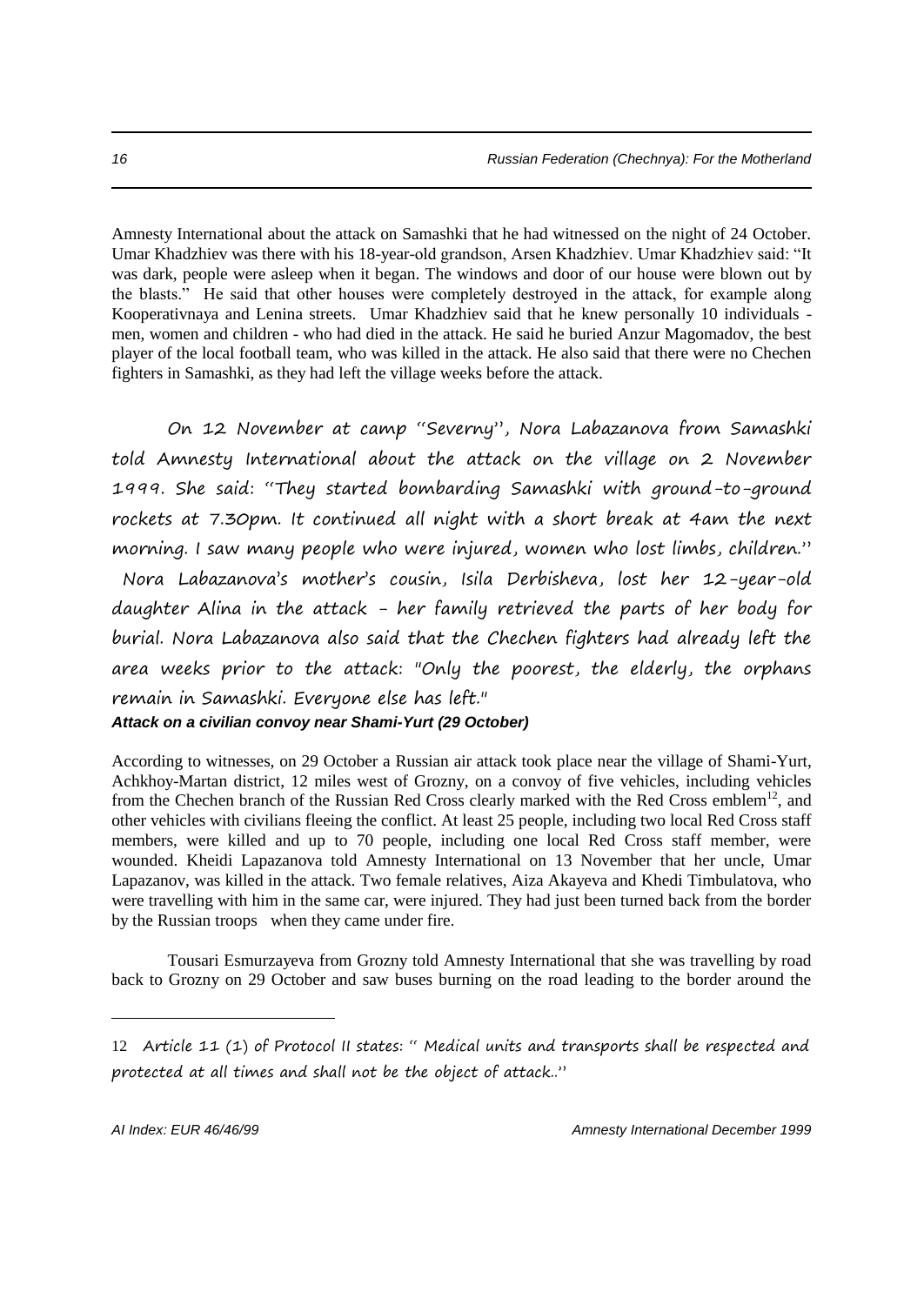village of Shami-Yurt. People were burning inside them. She stated that later she saw the burial of eight corpses from the buses.

Petimat Tursultanova's family expected that on 29 October there would be a safe corridor to escape the conflict zone, following a TV report. On 29 October they headed for the border with Ingushetia and as they travelled towards the border they witnessed people fleeing in buses being hit by bombs from airplanes. Petimat's mother, "Zara", told Amnesty International on 11 November in Nazran:

"We were not permitted to cross the border, so we turned back and headed for another village inside Chechnya. While we were on the road there was an attack on and around the village of Shami-Yurt from two airplanes. I saw buses with women and children who had burned to death inside. There were four cars with people dead inside. We survived because we hadn't got as far as the village by that stage".

The reports of this attack on a civilian convoy would also seem to be corroborated by other testimonies collected by Amnesty International which indicate that Russian forces were conducting air bombing raids on 29 October in the area of the main road leading from Chechnya to Ingushetia, the Baku-Rostov highway. According to these reports, on 29 October Ramzan Mezhidov, a freelance cameraman for TV Tsentr, was killed when the convoy of civilian cars in which he was travelling towards the border with Ingushetia was fired on by a Russian airplane. Cameraman Shamil Gigayev of the Grozny-based TV company "Nokhcho" was also reportedly killed in the same attack while en route from Grozny to Nazran, in Ingushetia.

Press reports quoted the Russian Prime Minister, Vladimir Putin, as saying that some errors could have been made. However, the Russian authorities have officially denied responsibility for civilian casualties as a result of the attack**.**

Reports indicated that at the time of the Russian attacks there were no legitimate military targets in the area. Eyewitness accounts of this incident would seem to indicate that the Russian forces had deliberately targeted civilians and civilian objects, despite some of them being marked with the Red Cross emblem, in violation of international humanitarian law.

#### *Attack on Sernovodsk elders*

While in Ingushetia, an Amnesty International representative met members of the non-governmental organization, Centre for Peacemaking and Community Development, who have been based in the village of Sernovodsk in South West Chechnya. They reported an incident in which Russian forces based on the edge of Sernovodsk invited representatives of the village elders living temporarily in Sleptsovskaya, Ingushetia to a meeting on 29 October 1999. The group of five elders was headed by Eli Umkhanov, a 60-year-old man who had been appointed by the Sernovodsk elders as their representative in talks with the Russian forces blockading their village. Russian officers, who had been in regular contact with Eli Umkhanov over 10 days, reportedly explained that they had seen Chechen fighters on the other side of the village near the railway station. Eli Umkhanov was asked to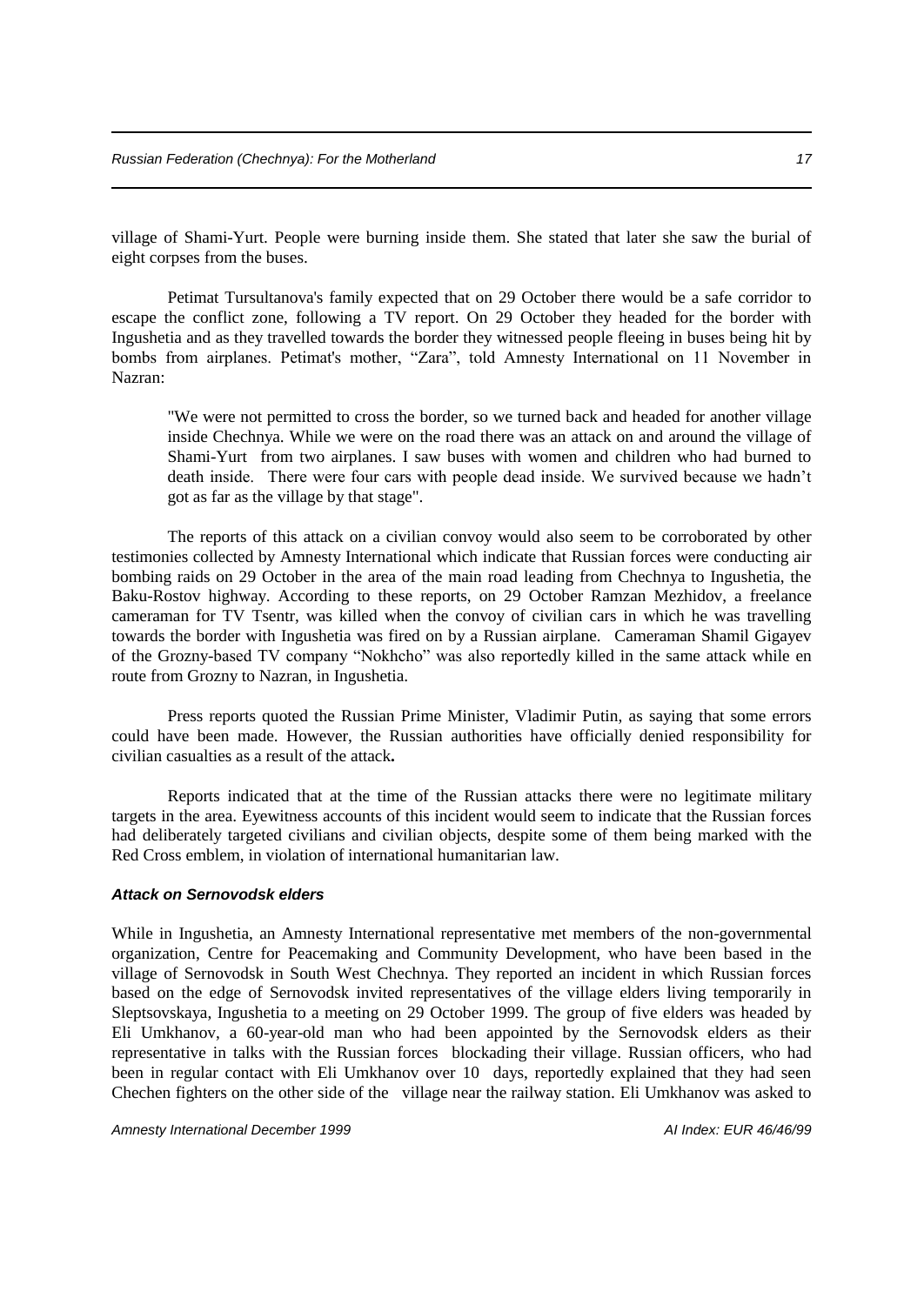go to the area of the station and request the fighters to leave the village. He agreed, and set off to the station in a Russian 'Niva' car, accompanied by four other village elders. The men inspected the area around the station, but allegedly found no trace of any fighters.

On the way back, Russian forces on the ridge above Sernovodsk reportedly opened fire on the five elders returning to the Russian base outside Sernovodsk on the road to Sleptsovskaya. Eli Umkhanov was hit in the head by a bullet. The other elders held up white cloths to the Russian forces attacking them to urge them to stop firing. Reportedly, the firing did not stop immediately, and the five elders had to wait for two hours before being able to move towards the village.

Eli Umkhanov was later hospitalized and was lying unconscious in the hospital of Sleptsovskaya in Ingushetia at the time of the interview. Amnesty International learned at the end of November that Eli Umkhanov died in hospital from his head injuries.

#### *Attempted killing in Naursky district, in territory under the control of Russian forces*

'Ibragim' (not his real name), aged 20, from Naursky district, told Amnesty International that on 9 October he was stopped in a field outside his village by 15 to 20 Russian soldiers dressed in camouflage uniforms. He was looking after his animals. They gagged him, tied his hands and legs together with his own belt, and forced him to kneel on the ground. He claimed that one of the soldiers cut his throat with a knife, and the soldiers then left. He lay on the ground until the next morning, when his relatives found him. He had lost a large amount of blood. When Amnesty International interviewed him in a hospital in Ingushetia he asked to remain anonymous for fear of repercussions. *Killing of civilians fleeing Grozny (3 December)*

The correspondent of Radio Liberty in Ingushetia, Andrey Babitsky, reported that on 3 December at least 40 civilians fleeing Grozny, as part of a civilian convoy, were killed by Russian special detachment ("spetsnaz") troops. According to seven survivors, interviewed in a hospital in Ingushetia by Radio Liberty, at 9am on 3 December about 50 civilians in a convoy consisting of seven cars and one bus were heading towards the border with Ingushetia. They had marked their vehicles with white flags.

According to these testimonies, the convoy was stopped at a Russian checkpoint near the village of Goity, a few kilometres south of Grozny, by Russian troops wearing masks and camouflage uniforms. They checked the cars and then opened fire on the passengers at point-blank range. The bus caught fire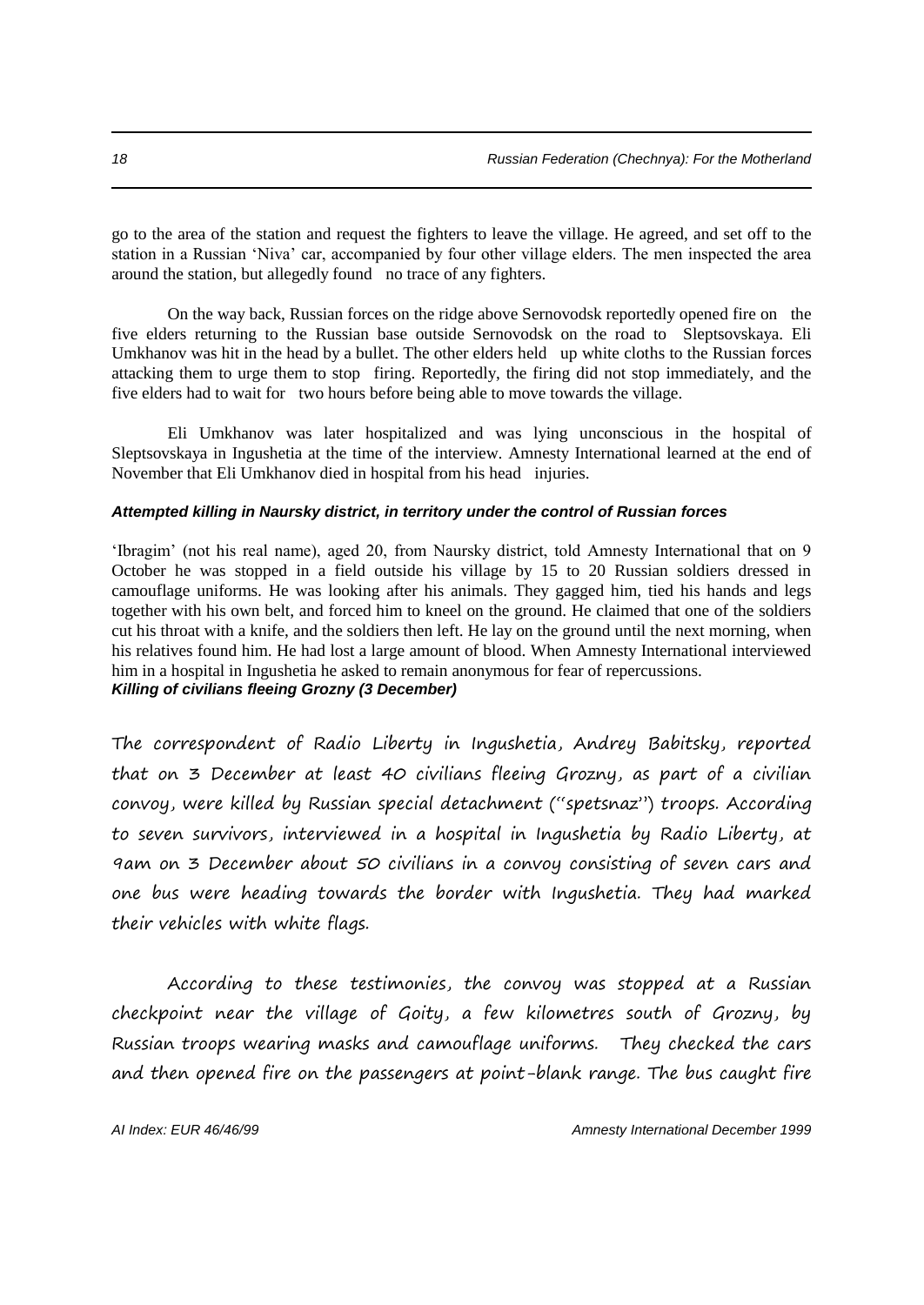and the passengers were burned. More then 40 civilians were killed. The seven who survived were wounded. They reached Ingushetia in one car, with shattered windows and bullet holes, as seen by journalists in front of the hospital in Sleptsovskaya. Among the survivors was Tatyana Aidamirova, who was treated at the hospital in Sleptsovskaya:

"They came up to the cars. Their cannon was a bit further away, and they shot at us from their sub-machine guns right at point-blank range. They checked the cars. They saw that dead people were lying there. They did not explain anything. They were all in masks. And they were also so satisfied, as if that was the way it should be. I do not understand, such cruel people, that everyone had to die. Later they themselves gave first aid to the wounded: put bandages on wounds, gave us anaesthetics... We asked whether we could go back to Grozny and they answered, 'no, you will not go back alive', and they allowed us to travel towards Nazran."

It was reported that the Russian Ministry of Defence stated that the media reports of this incident were "disinformation".

#### *Trapped civilians in Chechnya and Russian ultimatum to leave Grozny (6 December)*

Hundreds of thousands of civilians are believed to be still in Chechnya, including a large number of displaced persons who have moved within Chechnya seeking safety. For example, tens of thousands of people from other parts of Chechnya had reportedly gathered in the town of Goity, south of Grozny, believing it to be safe. According to reports, Russian forces shelled Goity on 21 November killing at least seven civilians, and have repeatedly attacked the roads out of Goity.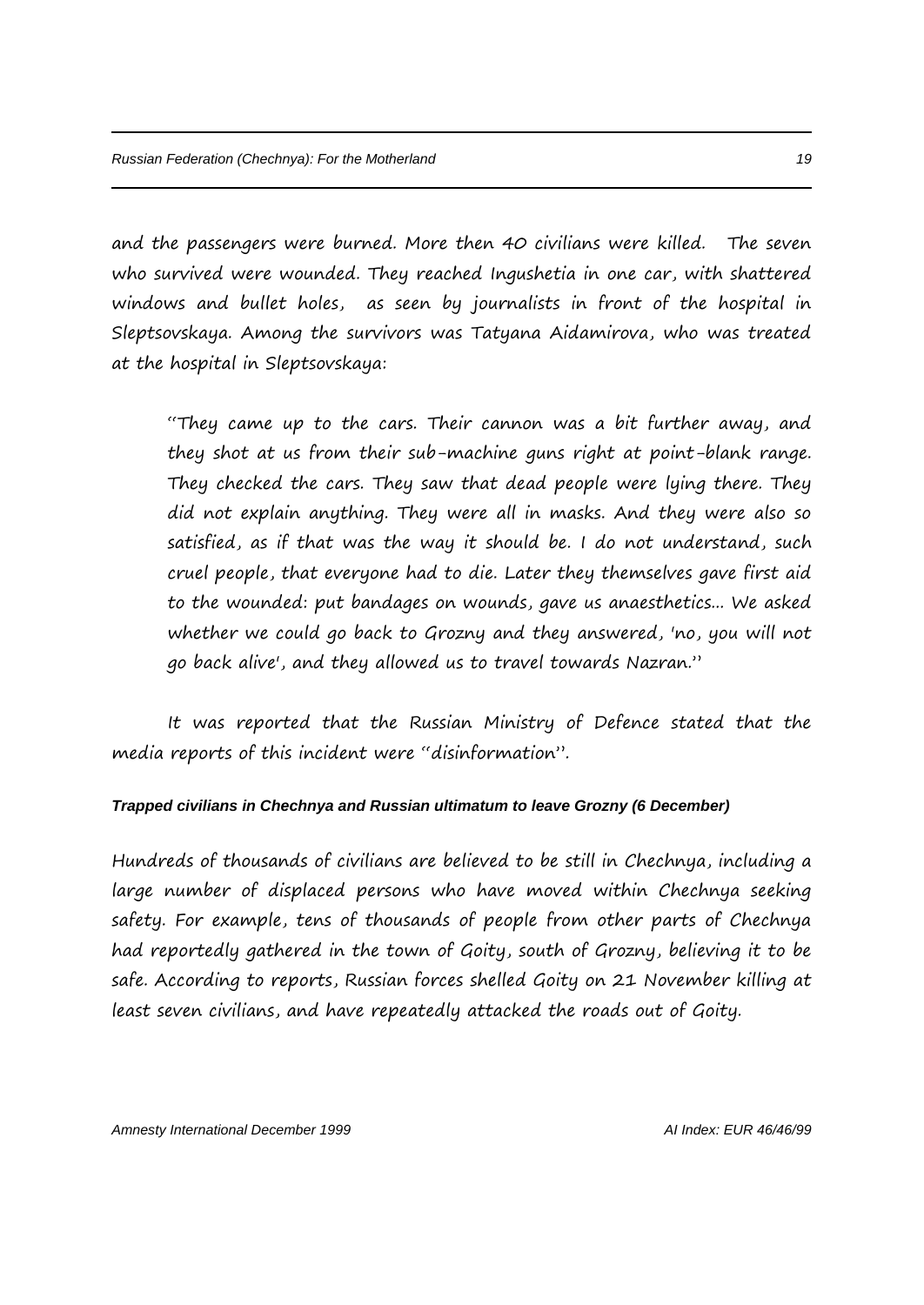People told Amnesty International in November that whole districts in the south of Chechnya, in the direction of the border with Georgia, were cut off by the Russian forces which were constantly shelling bridges and the only remaining roads out. According to these accounts, thousands of civilians remained trapped, seeking protection in the basements of their houses. Other reports indicate that by the end of November about 1,300 civilians displaced from various parts of Chechnya were in the village of Alkhan-Yurt, and that the main road leading from the area of Urus-Martan district towards Ingushetia had been cut off and was constantly shelled by Russian forces.

Malika Istamulova, mother of two children aged 15 months and four years, from the village of Khal-Kiloy in Shatoysky District, told Amnesty International on 14 November that she had been trying for days to get safely to Khal-Kiloy village where her children and elderly relatives are, to rescue them and to bring them to Ingushetia. She said: "In Shatoysky District there is a huge buildup of thousands of internally displaced people from other parts of Chechnya, but no humanitarian aid and no food is available, and people will start to die of hunger there. People are unable to flee due to the bad roads, the narrow mountain pass is constantly bombed, there is no transport. Am I a terrorist? Do I look like a bandit? There are thousands of people like me, trapped there, with no way to safety."

On 6 December Russian aircraft dropped leaflets over Grozny telling residents to leave the city before 11 December through a designated corridor: "Only in this way will you be able to avoid death and save your city," one leaflet is said to have warned. Another leaflet reportedly stated that the Russian armed forces would consider all those remaining in Grozny after the deadline of 11 December to be "terrorists and bandits. They will be destroyed by artillery and aviation." Estimates of the number of civilians remaining in Grozny at the time ranged from 10,000 to 50,000.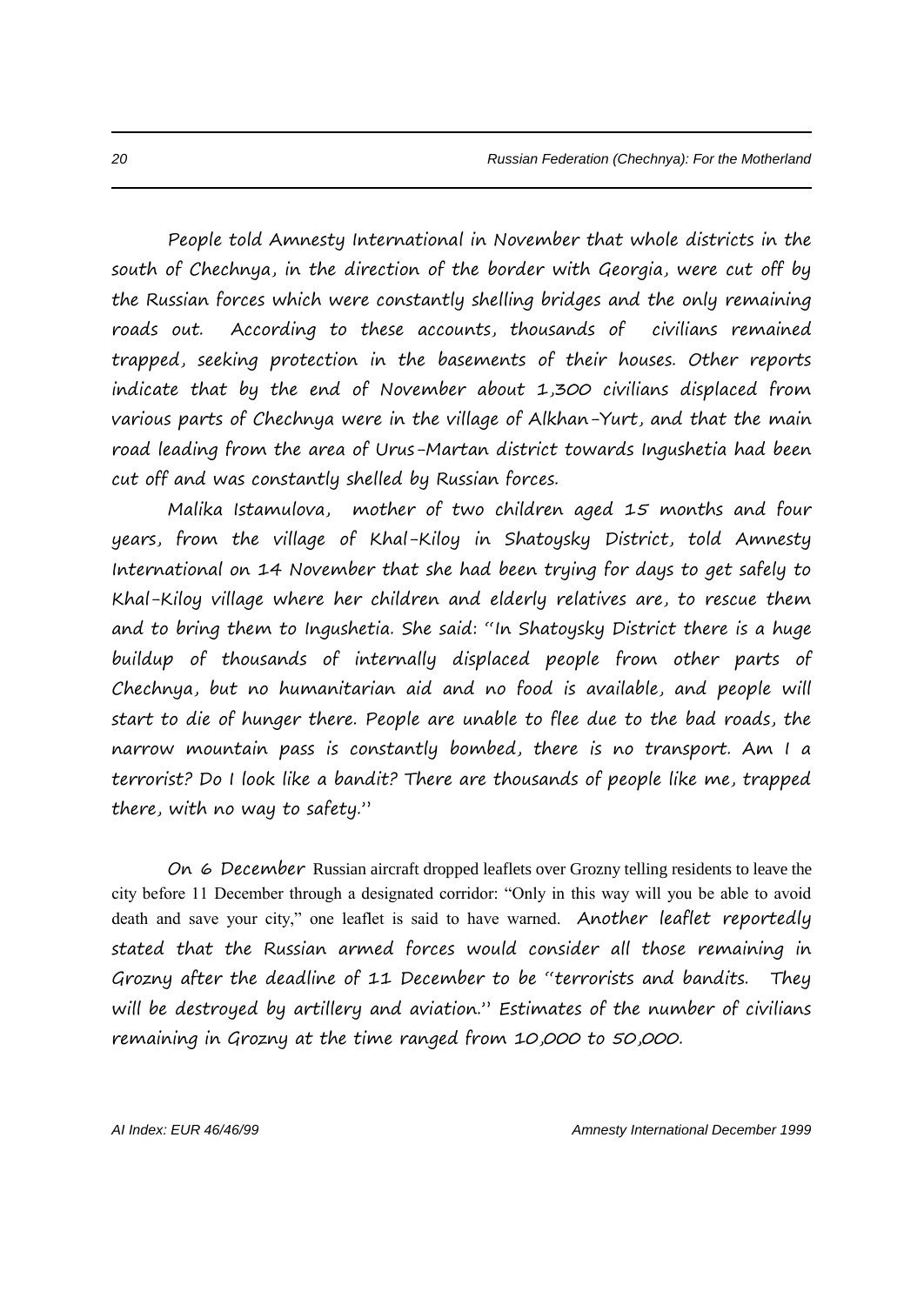Amnesty International sent urgent appeals to the Russian authorities stressing that under international humanitarian law civilians who remained in Grozny after the deadline did not lose their civilian status and should therefore be protected against attack. There were concerns that many of them would not be able to leave for reasons including age or illness, or would not have known of the ultimatum. Amnesty International called on the Russian authorities to publicly commit to upholding their obligations to ensure the safety of civilians<sup>13</sup>.

It was reported by Russian TV channel ORT that by 11 December fewer than 200 people had fled along the corridor through the village of Pervomayskoye, a suburb of Grozny. According to Russian officials there are between 8,000 and 33,000 civilians still in Grozny. On 14 December Russian Minister of Emergency Situations, Sergey Shoigu, was quoted as saying that more than 2,000 civilians have fled the city. He stated: "There are six corridors in action, two are most active". However, the number of alleged corridors and their safety for civilians remained unclear. On 16 December the first deputy chief of the Russian General Staff Colonel-General Valery Manilov, reportedly said: "We shall definitely allow civilians to leave Grozny and will possibly set up five or six safe corridors". He also reportedly added that the command of the Russian federal forces "does not plan any onslaught on Grozny".

The former Chechen Deputy Prime Minister, Movladi Udugov, said in an interview with Russian Radio "Ekho Moskvy" on 16 December: "There are no humanitarian corridors whatsoever. People are leaving the city if they can and where they can. [Sergey] Shoigu announced that there would be humanitarian corridors towards the village of Pervomayskoye, but a convoy of five buses was shelled there several days ago. As a result, 15 people were killed and more than

2. Civilians shall not be compelled to leave their own territory for reasons connected with the conflict.

<sup>13</sup> Article 17 of Protocol II Additional to the Geneva Conventions states that:

<sup>1.</sup> The displacement of the civilian population shall not be ordered for reasons related to the conflict unless the security of the civilians involved or imperative military reasons so demand. Should such displacements have to be carried out, all possible measures shall be taken in order that the civilian population may be received under satisfactory conditions of shelter, hygiene, health, safety and nutrition.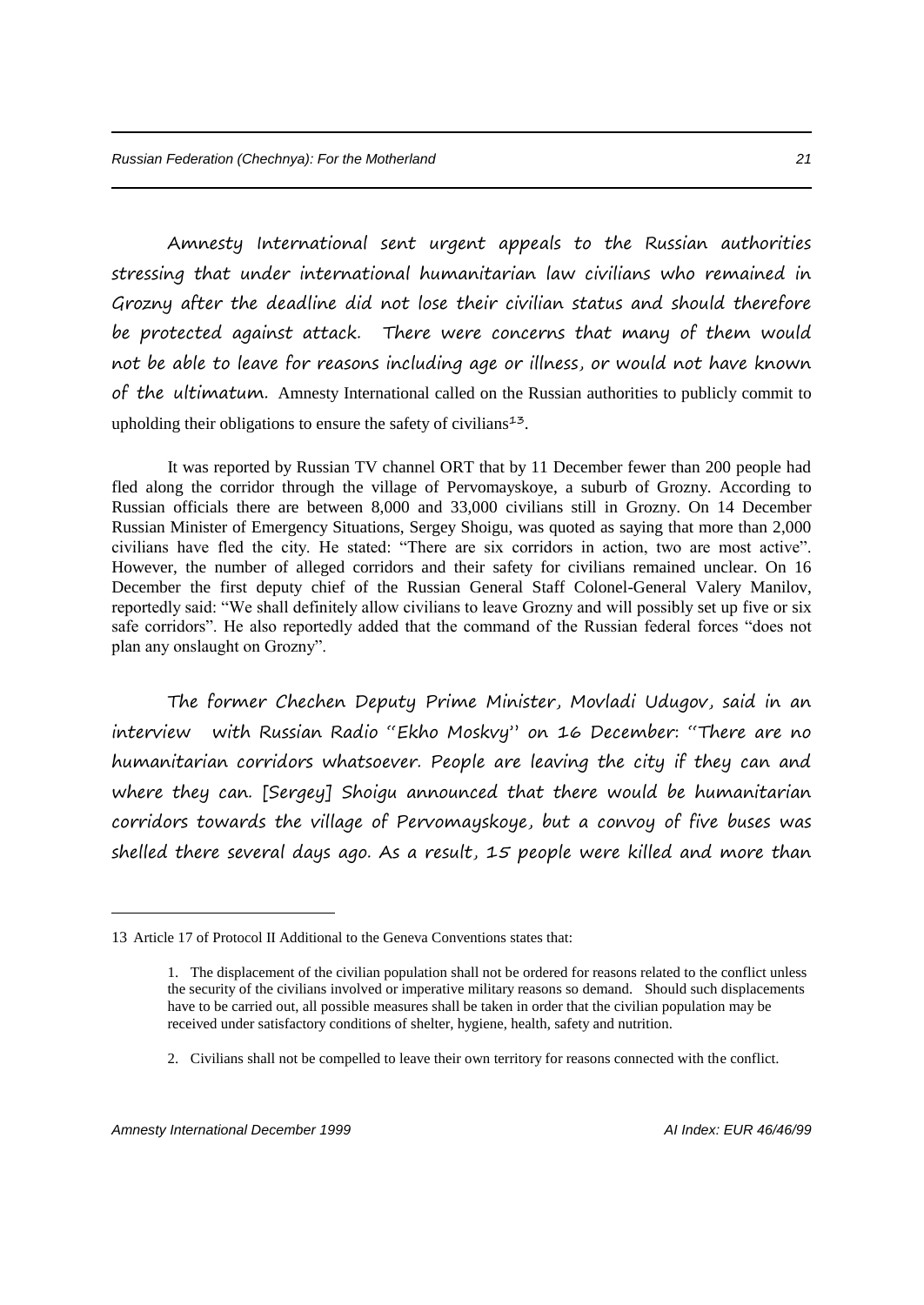20 wounded." According to media reports on 16 December, civilians fleeing Grozny reported that the bus they were travelling in was attacked by Russian forces in the "safe corridor". One of the survivors, 72-year-old, Lidiya Kobekova reportedly said: "This is not a road to life, it's a road to death. The radio said there was a corridor. They were shooting, we were nearly killed." Another survivor, "Luyba", reportedly said: "Our bus was shot by the Russians. Four people were wounded. We had to crawl on our stomachs to avoid the gunfire and then carry on by foot."

It is impossible to estimate the number of people still trapped in Grozny at the time of writing of this report. According to different statements an estimated 20,000 and 40,000 civilians remain in the city.

#### *The plight of the internally displaced in Ingushetia*

According to the Russian Federal Migration Service (FMS), as of 12 November the number of people who had left the Chechen Republic since the beginning of the conflict had reached 202,313. By the beginning of December the number had increased to around 300, 000 people. Around  $209,000^{14}$  of them, are currently in Ingushetia, living in camps along the Chechen-Ingush border. The largest is a tent camp, "Sputnik", hosting over 8,000 people. Around 10,000 people are in train carriages in "Severny" camp.

When Amnesty International visited these two camps, a tent designed to accommodate 10 people was housing over 20, and a train compartment meant to accommodate six people was housing

<sup>14</sup> It is difficult to assess the exact number of internally displaced people living in Ingushetia because of the constant flow of Chechens in and out of Chechnya. Many people have left family members in Chechnya

and are frequently returning to Chechnya from Ingushetia to supply them with food. Some elderly Chechens have allegedly refused to leave their houses and have remained in the area of conflict. According to information from the UNHCR of 14 December, the Ingush Migration Service had registered a total of 246, 219 internally displaced in Ingushetia. Since 1 November, a total of 82, 683 internally displaced people have moved from Chechnya to Ingushetia, and 35, 730 from Ingushetia to Chechnya. On 13 December, 1, 408 people went to Ingushetia and 915 to Chechnya. However, the BBC reported on 18 December that the Ingush Migration Service had stated that 209,000 displaced people remained in Ingushetia.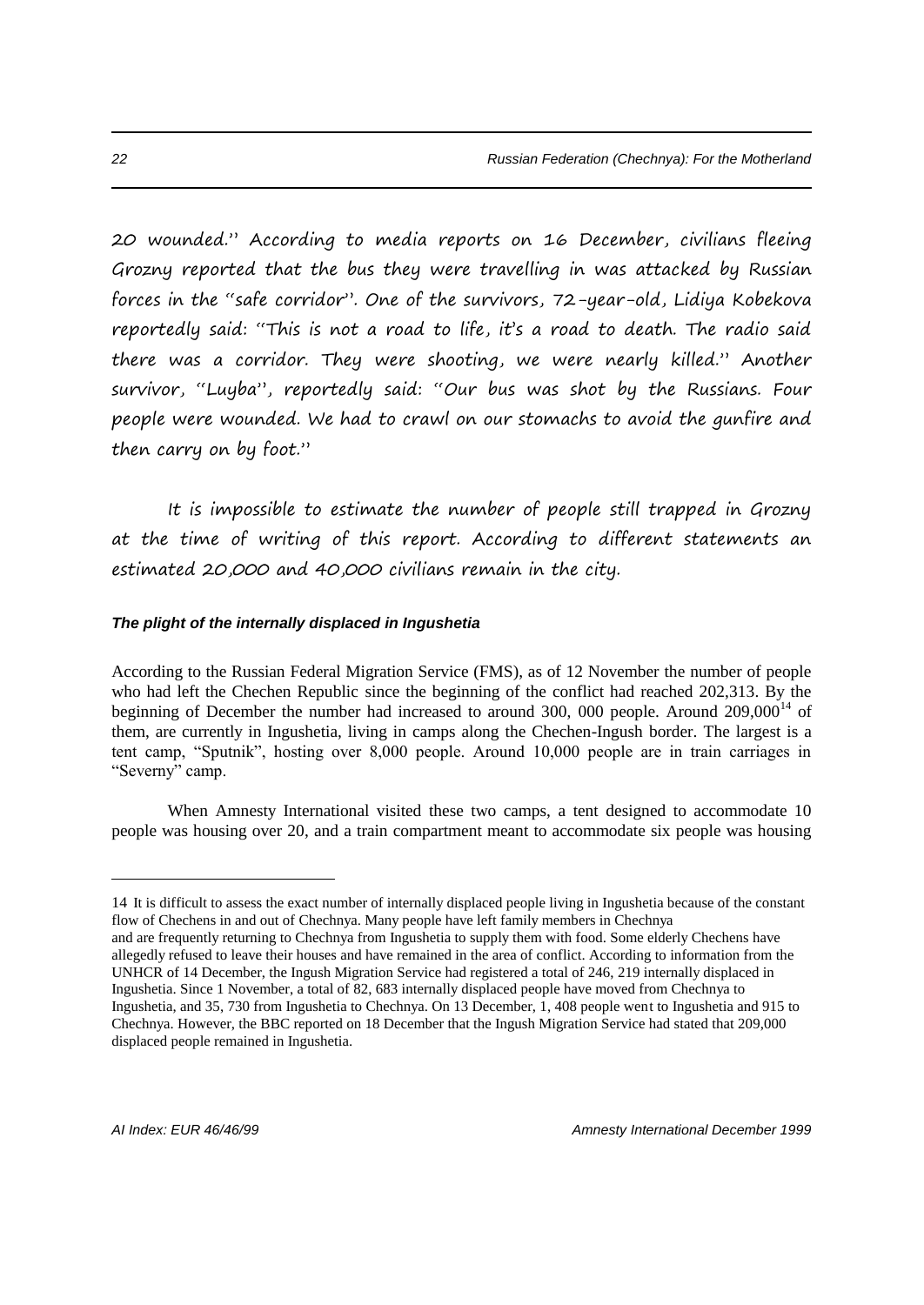more than 12 people. People told Amnesty International that there was insufficient water, food and heating, both in the tents and in the train carriages. A baby boy, Islam,16 months' old, died, reportedly from cold, during the night in one of the train carriages. Two other children, aged eight months and two years, reportedly also died in November from the cold in the train carriages. People living in the camps reported that there have been a number of cases of dysentery, digestive disorders and infections. Infestation with lice was also reported. Reports from the border indicated that on 2 December some of the internally displaced in Ingushetia were attempting to return to Chechnya because of the conditions in the camps.

Displaced people told Amnesty International that roads leading out of Ingushetia to other regions of the Russian Federation were closed by Russian forces, the only way out being by train from Nazran. People interviewed by Amnesty International at the main railway station in Nazran said they had been waiting for days to obtain free tickets provided by the Ingush authorities. The trains go to two destinations, Mineralniye Vody in Stavropolsky Kray and Moscow.

Amnesty International has also received reports that money has been extorted from displaced people at border crossings between Chechnya and Ingushetia, and in order to get on to a train out of Nazran.

#### *Allegations of secret "filtration camps"*

According to accounts collected by Amnesty International, women and men are subjected to "filtration" – they are separated from each other and their identity documents are checked at the border crossing with Ingushetia against computer data, which allegedly includes information on suspected members of armed Chechen groups and their relatives. A number of men have reportedly been detained following such checks. They are usually kept for some time in a detention place at the checkpoint and than taken to unidentified detention facilities, or so-called "filtration camps". Their relatives have not been informed of their whereabouts.

Amnesty International does not know of any official confirmation of the existence of "filtration camps", but a number of sources alleged that at least one such camp exists in the town of Mozdok in the Republic of North Ossetia, bordering on Chechnya. Amnesty International is concerned that arbitrary detention of people in such camps, without access to their relatives, to lawyers, or to the outside world would facilitate the practice of torture and ill treatment. The organization documented a large number of cases of torture and ill-treatment, including electric shocks, in "filtration camps" during the 1994 to 1996 armed conflict in the Chechen Republic. Men between the ages of 16 and 55 were held in such camps throughout the war in Chechnya.<sup>1</sup>

<sup>15</sup> The 1996 report of the Russian Presidential Commission on Human Rights (covering 1994-1995), formerly headed by Sergey Kovalyov, states that during the period up to 25 January 1995, when the majority of detentions took place, civilians were detained and brought to the "filtration camps" without being officially charged or their detention acknowledged in any way. Beginning in February 1995, when detention orders began to be written up in some instances, they were processed in violation of existing Russian laws. In the majority of cases, the orders contained references to the Russian President's Decree "On Measures to Prevent Vagrancy and Begging" of 2 November 1993,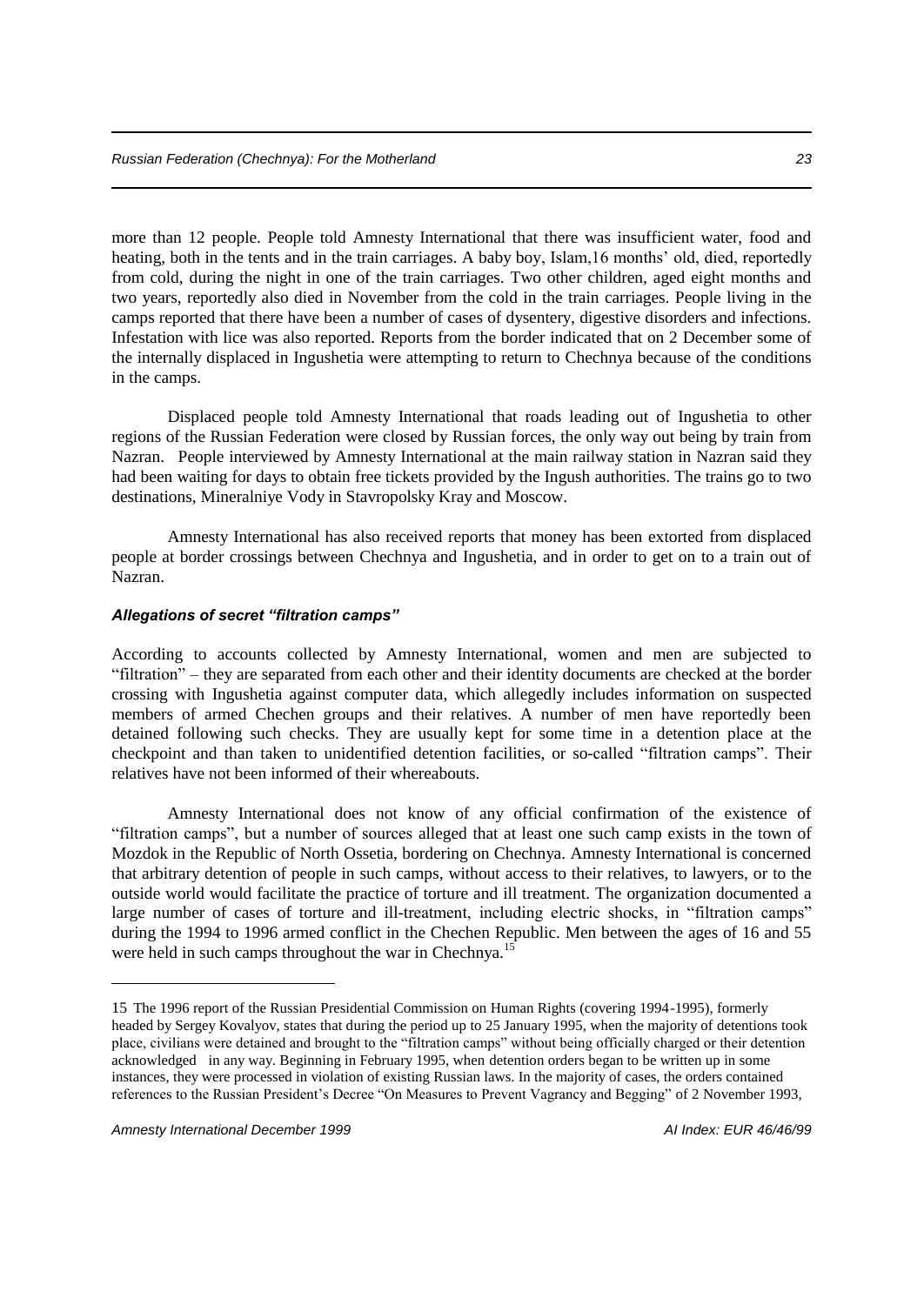which, in violation of the law, was applied to legal residents of the Chechen Republic, possessing proper identification papers. Reference to this Decree allowed for extending the period of detention without charge to nine days, in violation of the 48-hour maximum period provided in the Russian Constitution or the 72-hour maximum period permitted by the Code of Criminal Procedure. According to official information, a total of 1,325 persons passed through the "filtration camps" between 11 December 1994 and 22 July 1995. According to witnesses, every Russian army checkpoint in Chechnya at the beginning of 1996 had a common list of 958 names of people who were wanted for "filtration", and in addition every checkpoint had created its own list of local residents who were to be detained and transferred to "filtration camps".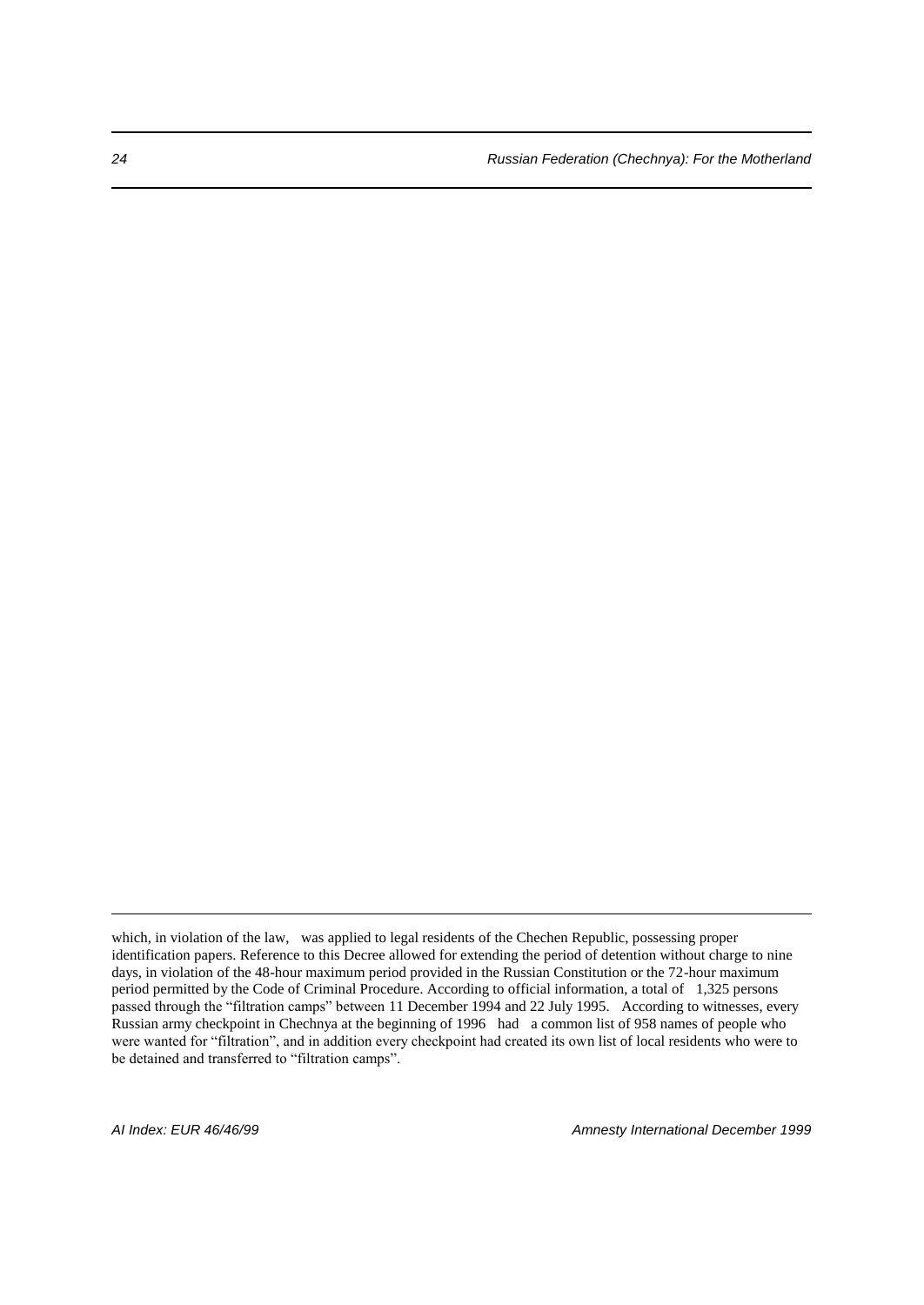In July 1995 the Human Rights Committee noted in paragraph 29 of its Comments: "The Committee expresses deep concern about the large number of reported cases of torture, ill-treatment of the person and arbitrary detention in 'reception centres' or 'filtration camps', which were originally established to determine the identities of captured combatants but are reported to accommodate large numbers of civilians as well. It deplores the maltreatment of detainees in these centres and is concerned that the International Committee of the Red Cross (ICRC) has not been given access to all such camps."<sup>16</sup> The Committee, in paragraph 42, urged the Russian government "to ensure that all persons" held in detention are held for legitimate cause, for a reasonable period of time, and under humane conditions, in conformity with the State party's obligations under the Covenant." Amnesty International is unaware of any effective steps taken to implement these recommendations.

In November 1999 Amnesty International received the following information from several different, non-Chechen sources, who do not wish to be identified. At the border crossing checkpoint "Kavkaz - 1" near the village of Assinovskaya the Russian federal forces are filtrating both men and women, but mainly men are targeted. There are two detention facilities near the border crossing checkpoint, one for men and one for women. According to one witness, he saw 16 men in detention at the beginning of November. He also saw seven women in detention, who were allegedly suspected of being relatives of Chechen fighters. One of the women was reportedly pregnant. The same source claimed that on 10 November he saw the two Varayev brothers from Grozny in detention. On the same date he also saw Usman Umotgireevich Khadisov; Mogamed Zaurov from the village of Kantyshego; Beslan Khasmogamedovich Beksultanov from the Staropromyslovskiy district in Grozny; Rezvan Kavarnukaev from Achkhoy-Martan, who was sent to Mozdok "filtration camp"; and Adam Gadayev from Urus-Martan in detention at the Russian border crossing checkpoint detention facility. Almost all of them were, according to the source, bruised and with visible contusions on their faces. He claimed they had been beaten. The detention facility is situated in a house controlled by FSB officers.

Another source claimed that during the "filtration" at the border crossing "Kavkaz-1", the Russian soldiers were checking the hands of the men to see whether they had blisters, considered as evidence of involvement in the digging of trenches and, therefore, of being Chechen fighters. Displaced people awaiting their relatives at the border crossing "Adler-20", which is on the Ingush side, claimed that they had seen , on different occasions, men being detained at "Kavkaz-1". Men claimed that all men's passport details are compared with data on a computer. Russian intelligence had allegedly obtained a list of all men who fought on the Chechen side in the previous war from the office of President Aslan Maskhadov, against which men's passport details are checked.

Another source claimed that on 6 or 7 November 32-year-old Imran Ediev, who was travelling in a car with five companions, was detained.

<sup>16</sup> See *Consideration of Reports Submitted by States Parties Under Article 40 of the Covenant, Comments of the Human Rights Committee, Russian Federation*, UN Doc. CCPR/C/79/Add.54, 26 July 1995.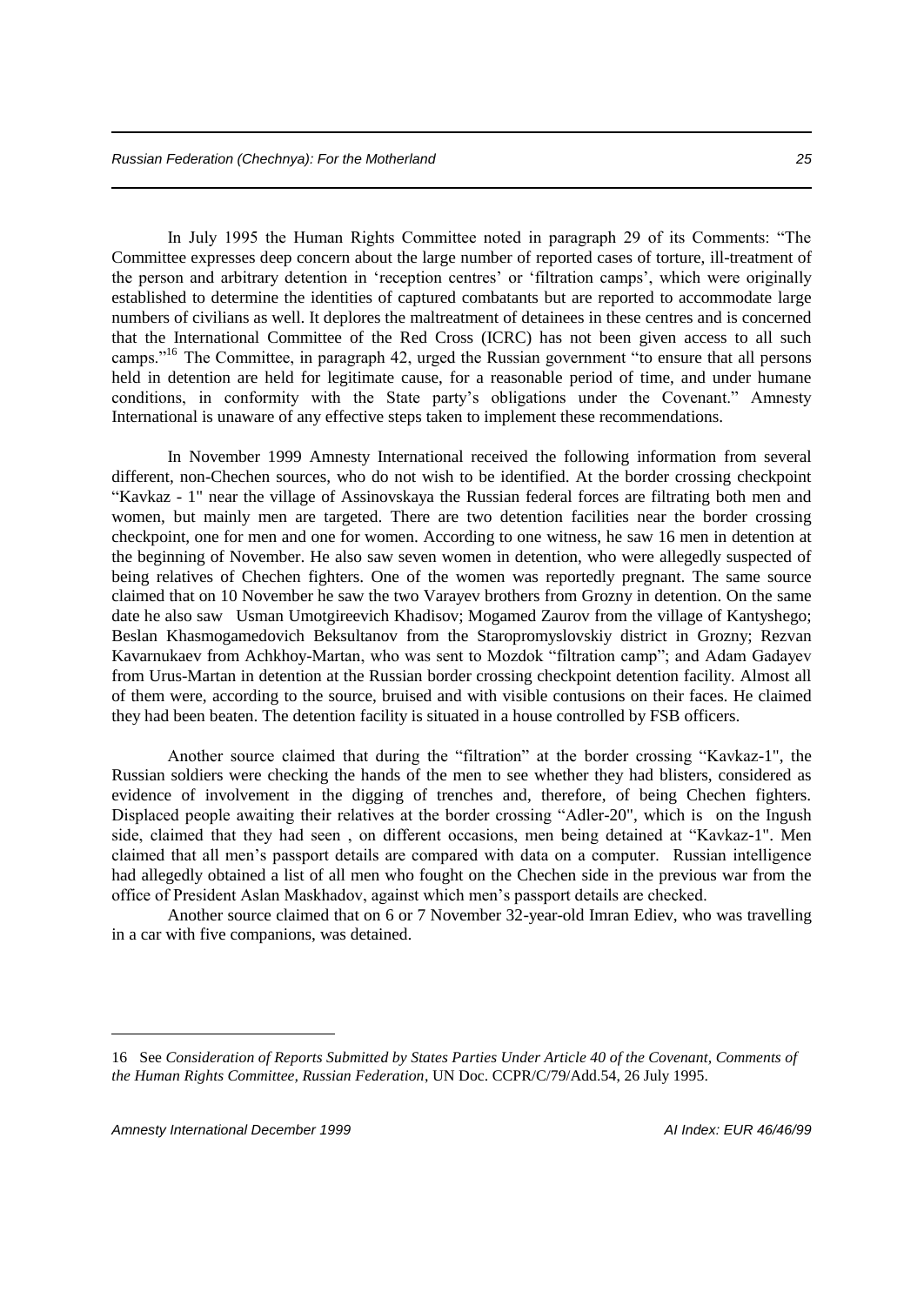Relatives waiting on the Ingush side of the border claimed that on 13 November, at around 12 noon, Ibragim Daudovich Giriev was detained; on 14 November at midday they were still waiting for him to reappear.

Sotsita Yedisultanova and her mother Tousari Yedisultanova, who arrived in Ingushetia from Urus-Martan on 14 November told Amnesty International that they witnessed a neighbour's boy, 16-year-old, "Bozhe" Dudayev, being detained at "Kavkaz -1". He was allegedly suspected of being a relative of former President Dudayev, because of his family name, and a supporter of the Chechen fighters.

Zainap Dedikova from Grozny told Amnesty International in camp "Sputnik" on 12 November that 18 or 19-year-old Gamza Musayev, from Katyr-Yurt, Achkhoy-Martan district, was detained by Russian soldiers on 2 or 3 November while trying to cross the border into Ingushetia. Zainap Dedikova was later told that he was in a Russian prison.

Oleg Kusov, one of the correspondents for Radio Liberty, was detained on the evening of 21 November at "Kavkaz - 1" when he attempted to cross into Chechnya. He claims that while in detention he saw two Russian OMON officers beat two Chechen detainees from Samashki, "Uslanbek" and "Salanbek". He claimed that the OMON officers had repeatedly kicked one of the Chechens in the stomach, while the other one was hit with a pistol butt on the head. On the following morning, they were reportedly taken to the "filtration camp" in Mozdok. Oleg Kusov stated he was released on 22 November following the intervention of the Ingush President Ruslan Aushev.

Another source claimed he had visited the premises of a "filtration camp" in the city of Mozdok, situated in the military base of the Internal Troops of the Russian federal forces. The base is surrounded with a barbed wire fence. The source claimed that at the military base he saw a group of about 23 young men in handcuffs who had just been delivered from Chechnya. He also claimed that at "Kavkaz-1" he heard an OMON officer instructing his subordinate: "If you see anyone suspicious, you have to detain them, and you know what to do with them – send them to Mozdok, to the camp." The source claimed that the Russian forces conceal all information about detentions on the border and the existence of the "filtration camps". No independent organizations have access to the detention facilities at the checkpoint "Kavkaz - 1" or to the alleged "filtration camps".

*AI Index: EUR 46/46/99 Amnesty International December 1999*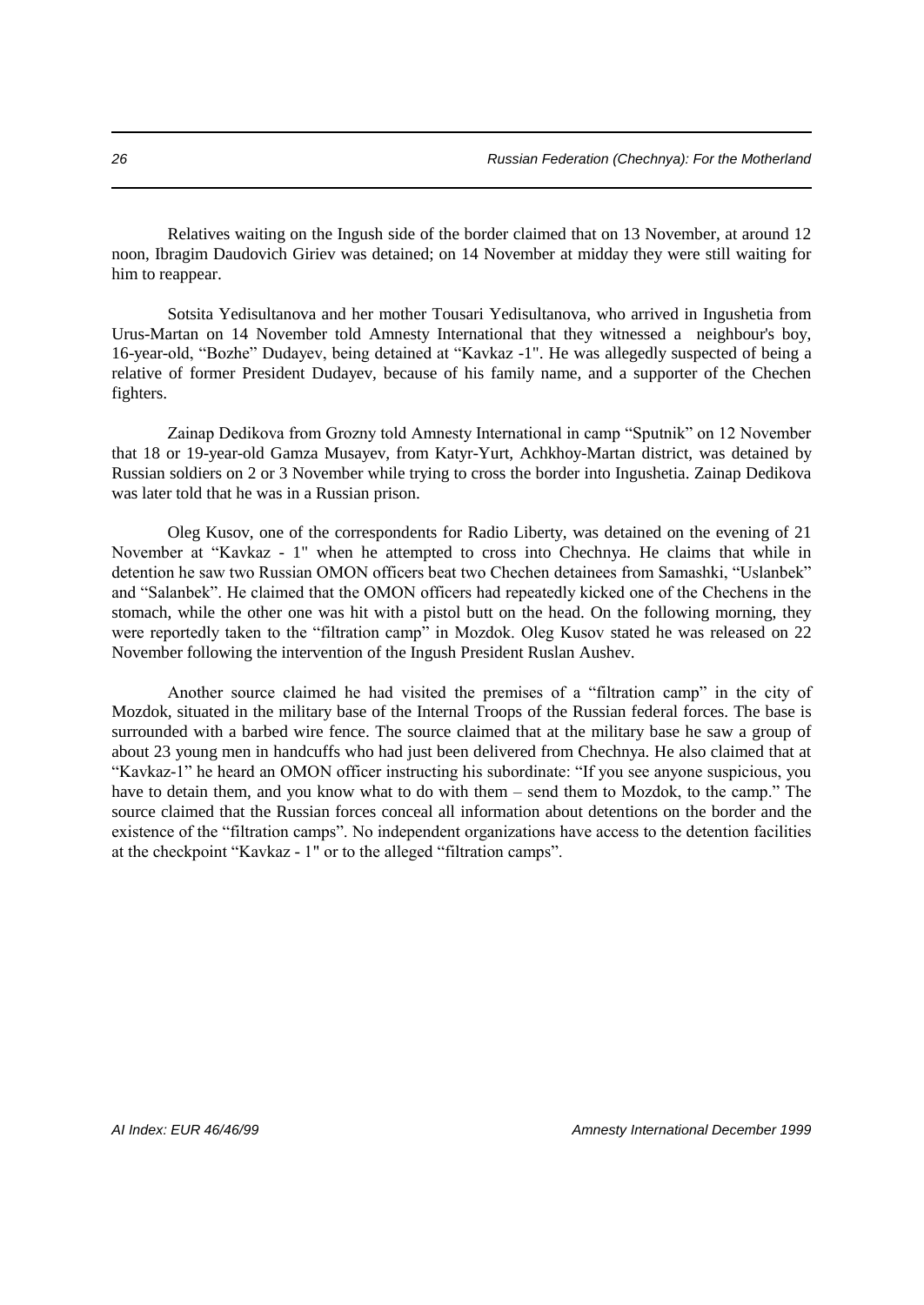#### **II ALLEGATIONS OF VIOLATIONS OF INTERNATIONAL HUMANITARIAN LAW BY CHECHEN ARMED GROUPS**

There have been reports of violations of international humanitarian law by Chechen armed groups, primarily by Russian official sources, but there are serious difficulties in investigating them, including the lack of independent information and witness accounts of such incidents. In one instance, the Russian Ministry of Defence claimed that Chechen civilians have been killed by Chechen armed groups for refusing to allow them into their village. There have also been reports that Chechen armed groups have been preventing people from leaving Chechnya, that they are using people as a "human shield" and are making them dig fortifications. Witnesses told Amnesty International that following the attack on the market in Grozny, ethnic Russian residents of Grozny had been visited by Chechen armed groups who gave them an ultimatum to leave the city, and subsequently some of them left.

It was reported that on 28 November unarmed Chechen civilians in the village of Gekhi came under direct fire by Chechen fighters and at least five people were wounded in the attack. Reportedly, in the weeks prior to this incident the Chechen fighters had frequently entered the village in order to fire on the nearby Russian forces' positions and then immediately withdraw. This provoked retaliation attacks by the Russian forces against the village. Allegedly, the residents of the village had established a checkpoint on the outskirts of Gekhi in order to stop Chechen fighters from coming into their village and thus giving cause to the Russian forces to launch retaliatory attacks on the village.

It was reported on 3 December by the correspondent of Radio Liberty that during a combat mission in the town of Urus-Martan on the night of 2 December about 200 Russian soldiers were killed in combat and a number of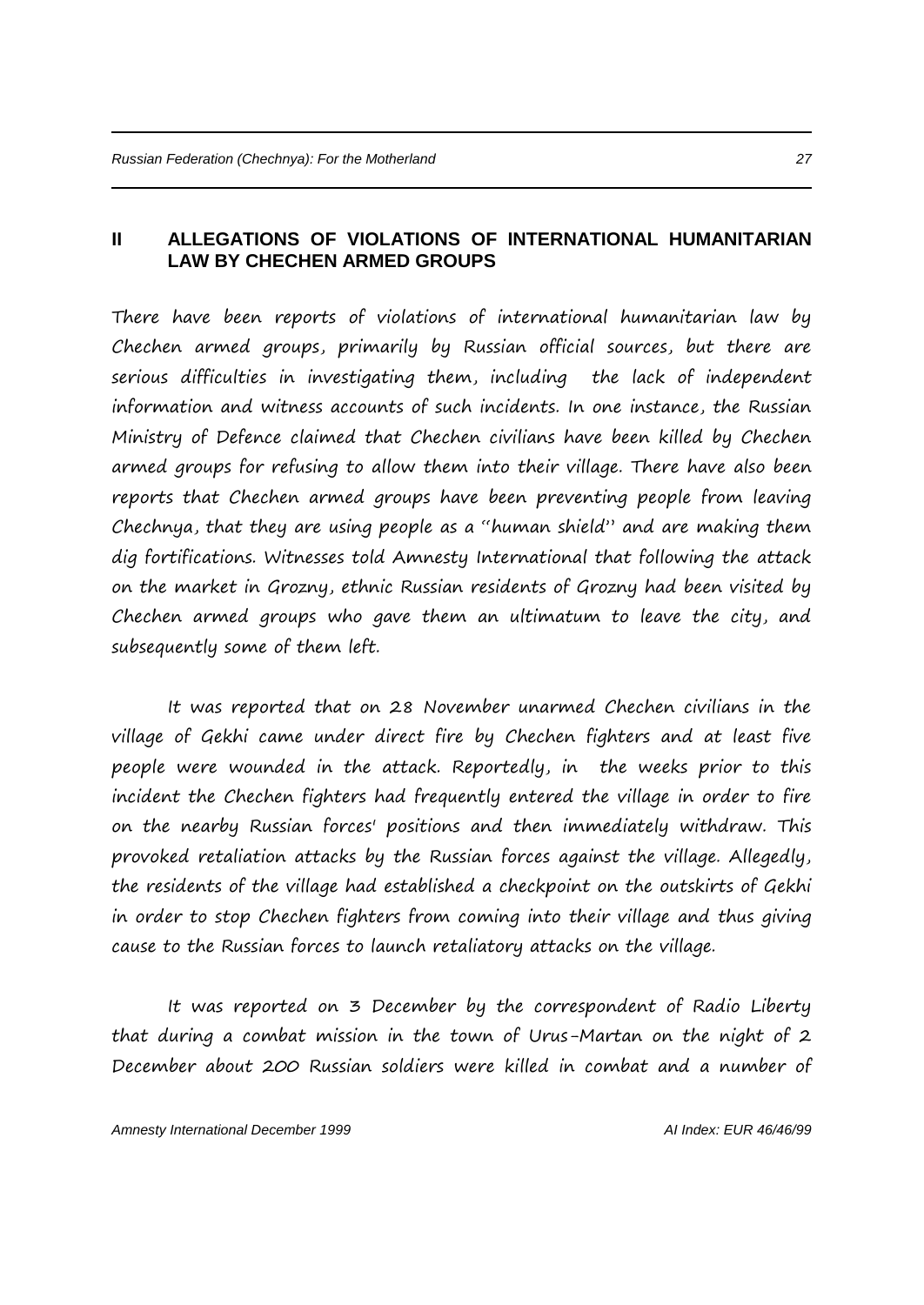Russian troops who were captured by the Chechen forces as prisoners of war were killed by having their throats slit. According to Radio Liberty, the Deputy Minister of Internal Affairs of Ingushetia, Ali Dudarov, was reportedly told by the commander of the Russian checkpoint "Kavkaz -1", Colonel Khrulyov, that he had ordered the closing of the border crossing with Ingushetia on 3 December as a reaction to the incident from the night before when Russian prisoners of war had been killed by Chechen fighters. The Russian commander was quoted as saying: "They cut [the throats] of our people."

Amnesty International is concerned that if these reports are accurate, the Chechen fighters have committed a grave violation of international humanitarian law. Common Article 3 of the Geneva Conventions, relating to conflicts not of an international character, prohibits killing of any "persons taking no active part in the hostilities, including members of armed forces who have laid down their arms and those placed <u>hors de combat</u> by sickness, wounds, detention, or any other cause."<sup>17</sup>

17 Common Article 3 of the Geneva Conventions of August 12 1949.

In the case of armed conflict not of an international character occurring in the territory of one of the High Contracting Parties, each Party to the conflict shall be bound to apply, as a minimum, the following provisions:

(1) Persons taking no active part in the hostilities, including members of armed forces who have laid down their arms and those placed hors de combat by sickness, wounds, detention, or any other cause, shall in all circumstances be treated humanely, without any adverse distinction founded on race, colour, religion or faith, sex, birth or wealth, or any other similar criteria.

To this end the following acts are and shall remain prohibited at any time and in any place whatsoever with respect to the above-mentioned persons:

(a) violence to life and person, in particular murder of all kinds, mutilation, cruel

*AI Index: EUR 46/46/99 Amnesty International December 1999*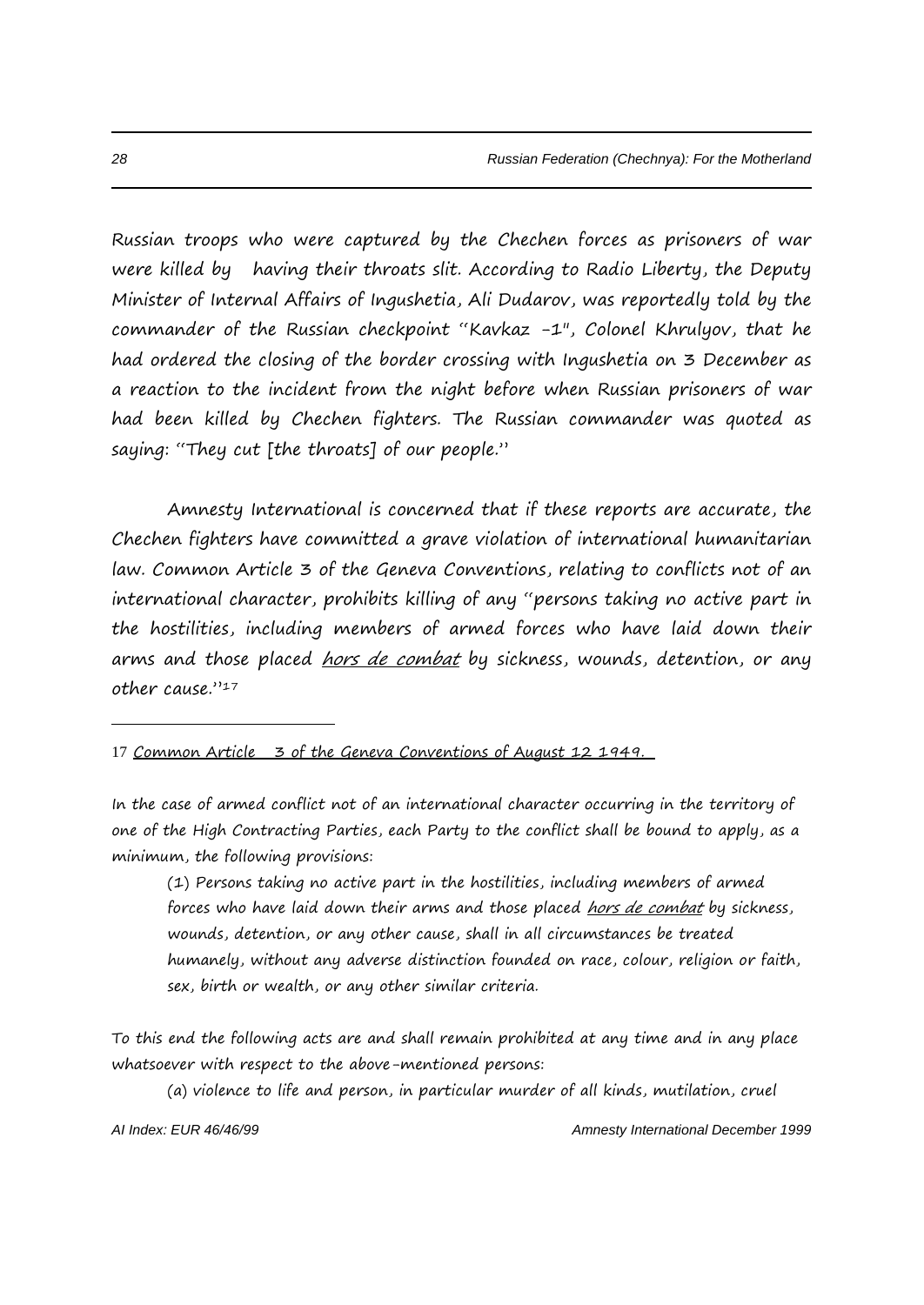treatment and torture;

-

(b) taking of hostages;

(c) outrages upon personal dignity, in particular humiliating and degrading treatment;

(d) the passing of sentences and the carrying out of executions without previous judgment pronounced by a regularly constituted court, affording all the judicial guarantees which are recognized as indispensable by civilized peoples.

(2) The wounded and sick shall be collected and cared for.

An impartial humanitarian body, such as the International Committee of the Red Cross, may offer its services to the Parties to the conflict.

The Parties to the conflict should further endeavour to bring into force, by means of special agreements, all or part of the other provisions of the present Convention. The application of the preceding provisions shall not affect the legal status of the Parties to the conflict.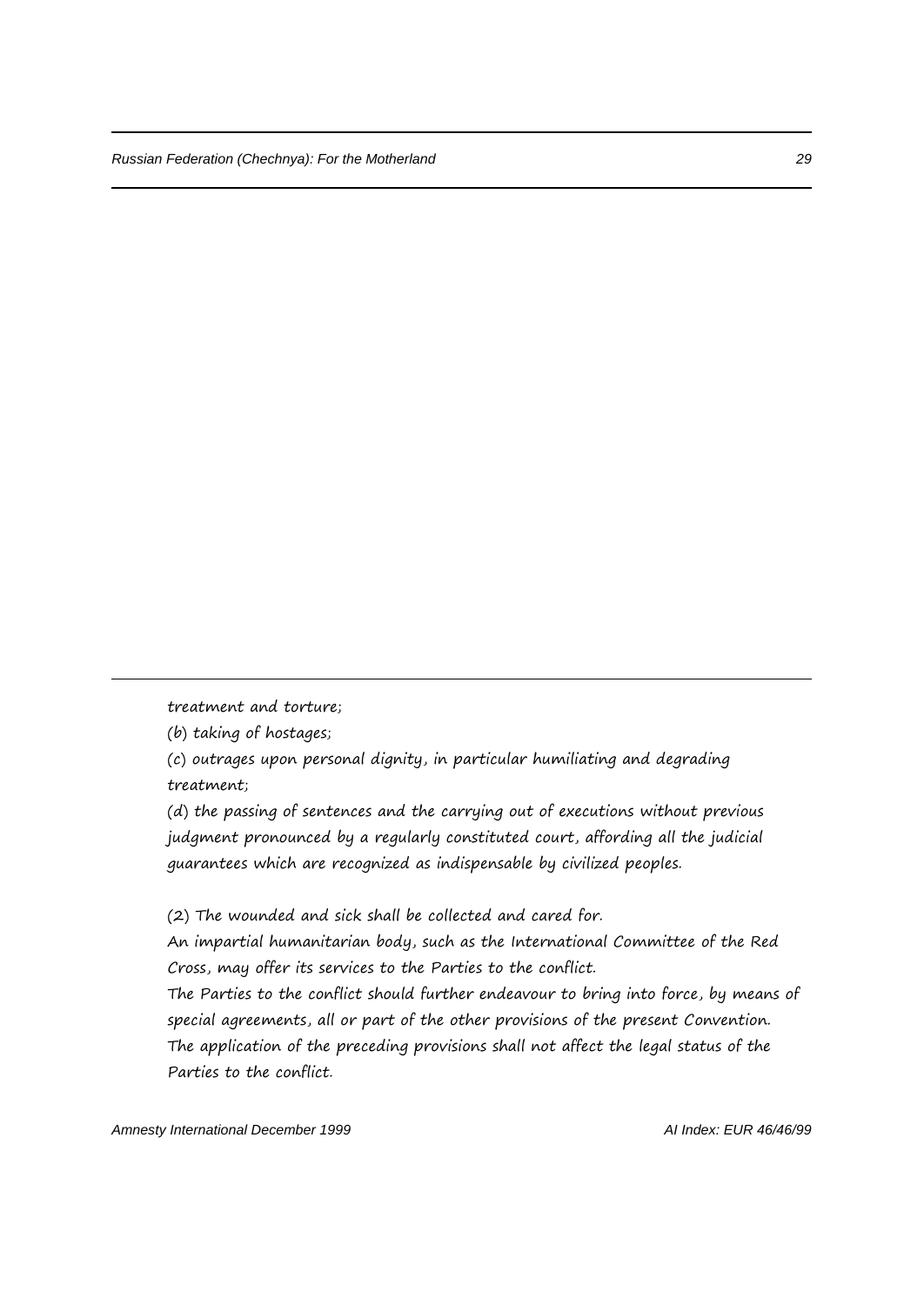There was no independent confirmation of most of the above-mentioned reports.<sup>18</sup>

#### **III PERSECUTION OF CHECHENS BY THE POLICE: ALLEGATIONS OF ARBITRARY DETENTION, TORTURE AND ILL-TREATMENT, FORCIBLE EXPULSION AND FABRICATION OF EVIDENCE**

#### *"The only good Chechen is the dead Chechen."*

- A phrase reportedly spoken by Moscow police officers during interrogations of Chechens

In general, members of ethnic minorities have been particularly vulnerable to possible ill-treatment in police custody in the Russian Federation. Amnesty International has been concerned over the past five years about the apparent pattern of persecution and ill-treatment of members of ethnic minorities, especially those from the Caucasus, by law enforcement officials in Moscow and elsewhere in the Russian Federation, and by the apparent failure of the authorities to investigate complaints of such treatment. In July 1995 the Human Rights Committee expressed its concern "at reports of harassment shown towards persons belonging to minority groups from the Caucasian region taking the form of search, beatings, arrests and deportation."<sup>19</sup>

Reports collected by Amnesty International indicate that ethnic Chechens in Moscow and in other parts of the Russian Federation, outside Chechnya, have been discriminated against and that the whole ethnic group has been targeted by the Russian authorities on account of their identity. In September Russian law enforcement officials and local authorities in Moscow and other big cities launched what appeared to be a massive intimidation campaign mainly targeting Chechens and other people from the Caucasus. The Russian authorities claimed that since 15 September they had undertaken an anti-terror operation in Moscow known under the code-name "Whirlwind" (*Vikhr*), in which 22,000 law enforcement officials took part. In addition, 9,000 police officers from other cities have been sent to Moscow to assist and strengthen the Moscow police force. The Deputy Minister of Internal Affairs, Igor Zubov, was quoted as saying: "Operation 'Whirlwind' will be applied not only to Moscow, which suffered from the explosions, but to the whole of the country."

<sup>18</sup> Following receipt of reports of human rights abuses being committed during the 1994-1996 conflict Amnesty International urged the Chechen authorities to condemn publicly human rights abuses by Chechen forces and to ensure that all detainees were treated humanely.

<sup>19</sup> See *Consideration of Reports Submitted by States Parties Under Article 40 of the Covenant, Comments of the Human Rights Committee, Russian Federation*, UN Doc. CCPR/C/79/Add.54,at para. 23, 26 July 1995.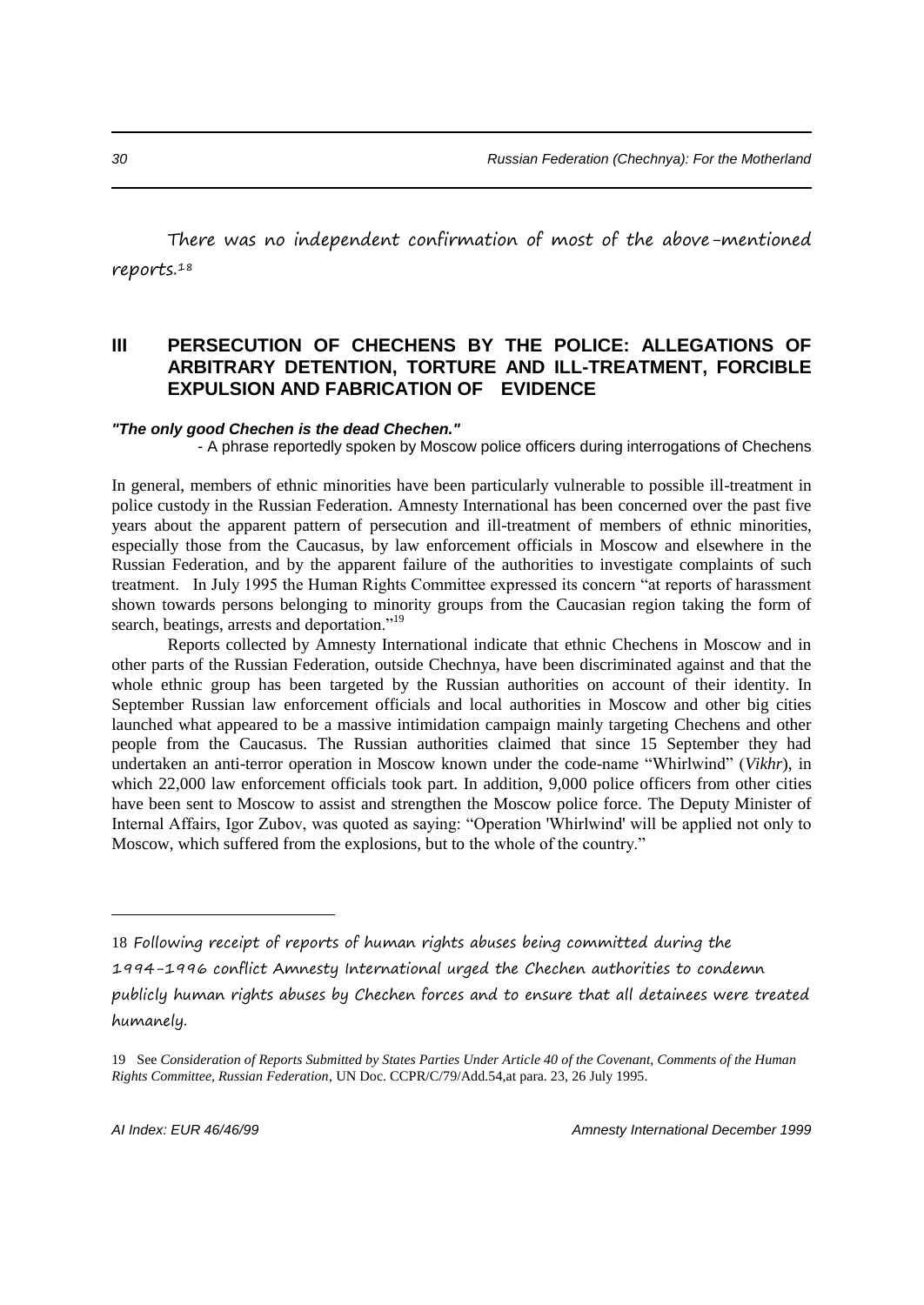Verifying possession of a residence permit or registration appears to be used by the authorities as a pretext to stop any person who appears to be from the Caucasus on the street for an identity check and to subsequently detain them. Reports suggested that up to 20,000 non-Muscovites were rounded up by the Moscow police and more than half of them were refused official registration and a resident permit. Officials in Moscow stated that some 10,000 non-Muscovites who lacked resident permits and were refused registration, had been expelled from the city.

Amnesty International has received reports over the past three months and has gathered a number of testimonies which indicate a pattern of arbitrary detention, including incidents of ill-treatment in custody, of Chechens and other people from the Caucasus by Russian law enforcement officials and the local authorities in Moscow and other large cities in the Russian Federation.

#### **(i) Targeting Chechens and other ethnic minorities by enforcing illegal and discriminatory practices: the** *"propiska"* **or "registration" system.**

*"Do you approve of a stricter registration regime in the capital?" Answers: "Yes" -- 90,3 %; "No" -- 7,9%; and "It doesn't concern me" -- 1,9%.*

- Results of a public opinion poll among Moscow residents by Moscow TV channel, TVC, conducted in September.

The so-called *"propiska"* (resident permit) system, although legally abolished in 1991 in national law, continues to be enforced by the local authorities in Moscow, St Petersburg and other large cities. It reinforces strict rules, requiring prior official permission for residence. Migrants, internally displaced persons or asylum-seekers who lack resident permits do not enjoy regular access to medical care, education and social services and are often subjected to arbitrary detention and forcible expulsion by law enforcement officials.

Amnesty International has documented a number of cases of torture and ill-treatment in police custody over the past five years<sup>20</sup> which have established that the lack of a *"propiska"* makes specific ethnic groups an easy target for law enforcement officials. Most of the documented cases of torture and ill-treatment of ethnic Chechens, Armenians, Azeris, and members of other ethnic minorities have happened after the victims were apprehended on the initial pretext that they did not have a valid *"propiska".* Between 1994 and 1997, law enforcement officials have often used the provisions regarding the *"propiska",* in combination with the provisions of the presidential decree on fighting organized crime, to detain people for up to 30 days without charge and without access to a lawyer, thus creating one of the preconditions for torture.

The Russian government has on a number of occasions been criticized for the continued enforcement of the practice of *"propiska"* by different UN and European regional bodies and institutions charged with reviewing the country's obligations under international human rights law. The

<sup>&</sup>lt;sup>20</sup> For more information see Amnesty International's report, *Torture in Russia: "This man-made Hell"*, April 1997 (AI Index: EUR 46/04/97).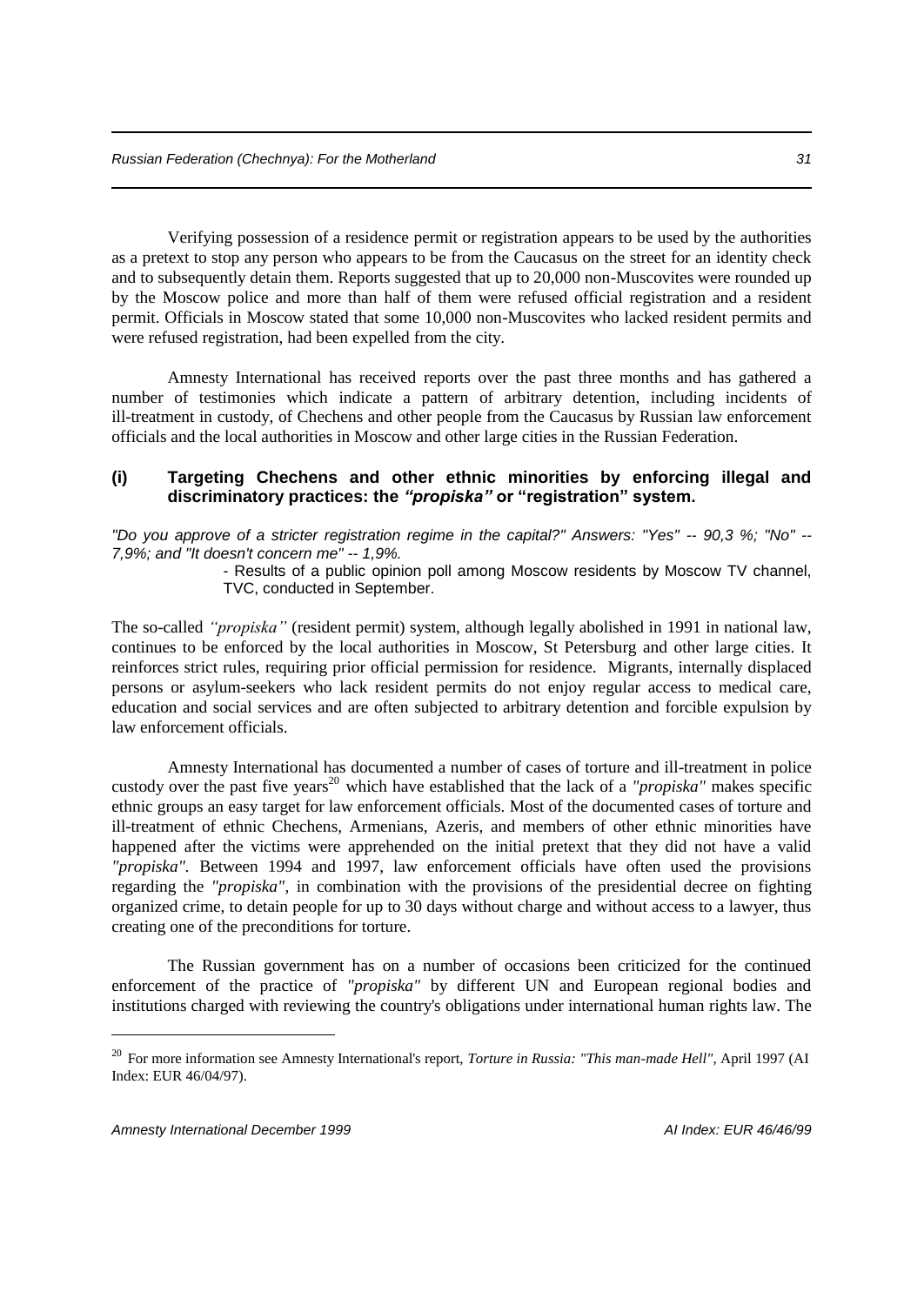latest example of such criticism is the recommendation to the Russian government by the UN Committee on the Rights of the Child of October 1999 to the Russian government to "end this practice of discrimination against children without residence permits".<sup>21</sup>

#### **(ii) Local law-making facilitating human rights violations: Moscow government's orders and instructions violating the Constitution**

*"We remove cars from the street, which are not parked properly or interfere with the traffic, the same is happening here too..."* 

> - Mikhail Serov, Head of the Passport Department of the Moscow GUVD, commenting on the procedure for forcible expulsion from Moscow of people who failed to re-register, 22 September 1999.

<sup>&</sup>lt;sup>21</sup> [UN doc: CRC/C/15/Add.110, October 1999.] In paragraph 51 of the Concluding Observations of the Committee on the Rights of the Child, following the consideration, on 23 September 1999, of the second periodic report of the Russian Federation under Article 44 of the Convention on the Rights of the Child, the Committee expressed concern about *"reports of the continuing practice, by some municipal administrations, of preventing parents and their children from having access to medical, educational and other social services in a city for which they do not have a residency permit, notwithstanding the practice being prohibited by law. This practice is particularly harmful to internally displaced children, migrants and asylum seekers and children working and living in the street."*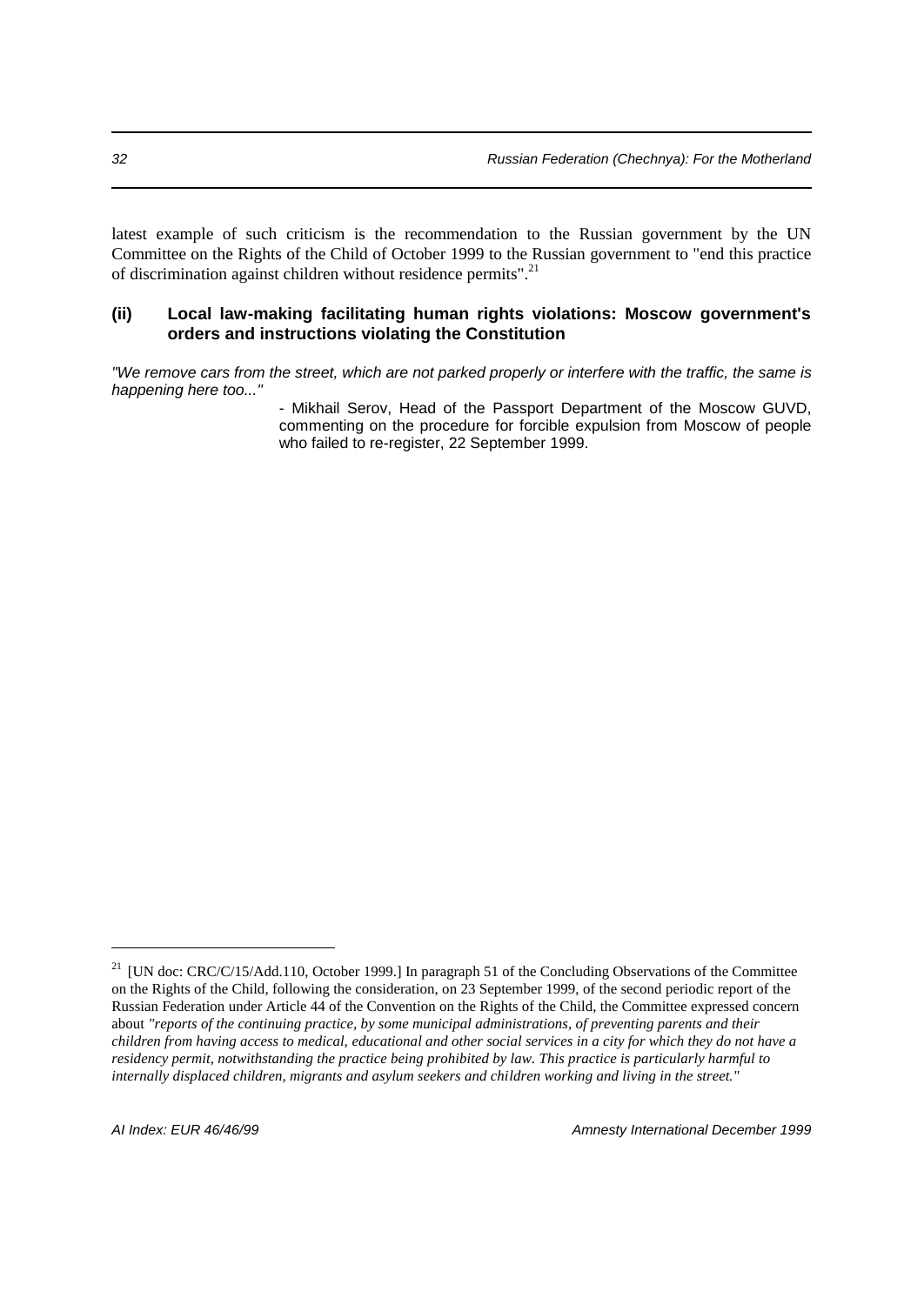Following the bomb explosions in residential buildings in Moscow on 9 and 13 September, the Mayor of Moscow, Yury Luzhkov, on 13 September 1999 enforced Order No. 1007-PM "On urgent measures to ensure the registration of citizens temporarily residing in Moscow<sup>22</sup>. This Order has never been officially published. In view of Article 15<sup>23</sup> of the Russian Constitution, laws and regulations such as Order No. 1007-PM are invalid in that they violate a number of constitutional guarantees. <sup>24</sup>

As set out in Order No. 1007-PM, it was announced that all citizens temporarily staying in Moscow had to undergo re-registration within a three-day period; failure to re-register would result in expulsion from the city. According to reports, despite the fact that the perpetrators of the apartment explosions had not been identified, Mayor Luzhkov expressed publically his complete conviction that the "terrorist" acts had not been performed by Muscovites, and reportedly promised to implement "strictest measures toward the city's guests".

This is not the first time Mayor Luzhkov has made public statements implying that the ethnic Chechens and other people from the Caucuses residing in Moscow were responsible for criminal acts, while promising tough measures to fight crime. Amnesty International has been concerned that these statements over several years appear to be an implied instruction, allowing law enforcement officials in Moscow to persecute and instil fear in members of the Chechen ethnic minority residing in the city, solely on the basis of their ethnic origin. Given the existing pattern of persecution and the torture and

22 See the full text of the Order in Appendix I.

-

23 Article 15 of the Russian Constitution provides the following guarantees:

"1. The Constitution of the Russian Federation shall have supreme legal force and direct effect, and shall be applicable throughout the entire territory of the Russian Federation. Laws and other legal acts adopted by the Russian Federation may not contravene the Constitution of the Russian Federation.

 2. Organs of state power and local self-government, officials, citizens and their associations must comply with the laws and the Constitution of the Russian Federation.

 3. The laws shall be officially published. Unpublished laws shall not be applicable. No regulatory legal act affecting the rights, liberties or duties of the human being and citizen may apply unless it has been published officially for general knowledge."

 $24$  After analysing Order No. 1007-PM, the experts from the Moscow-based non-governmental organization, Independent Council for Legal Expertise, led by Russian legal expert, Mara Polyakova, concluded that its provisions violate a number of national and international human rights norms.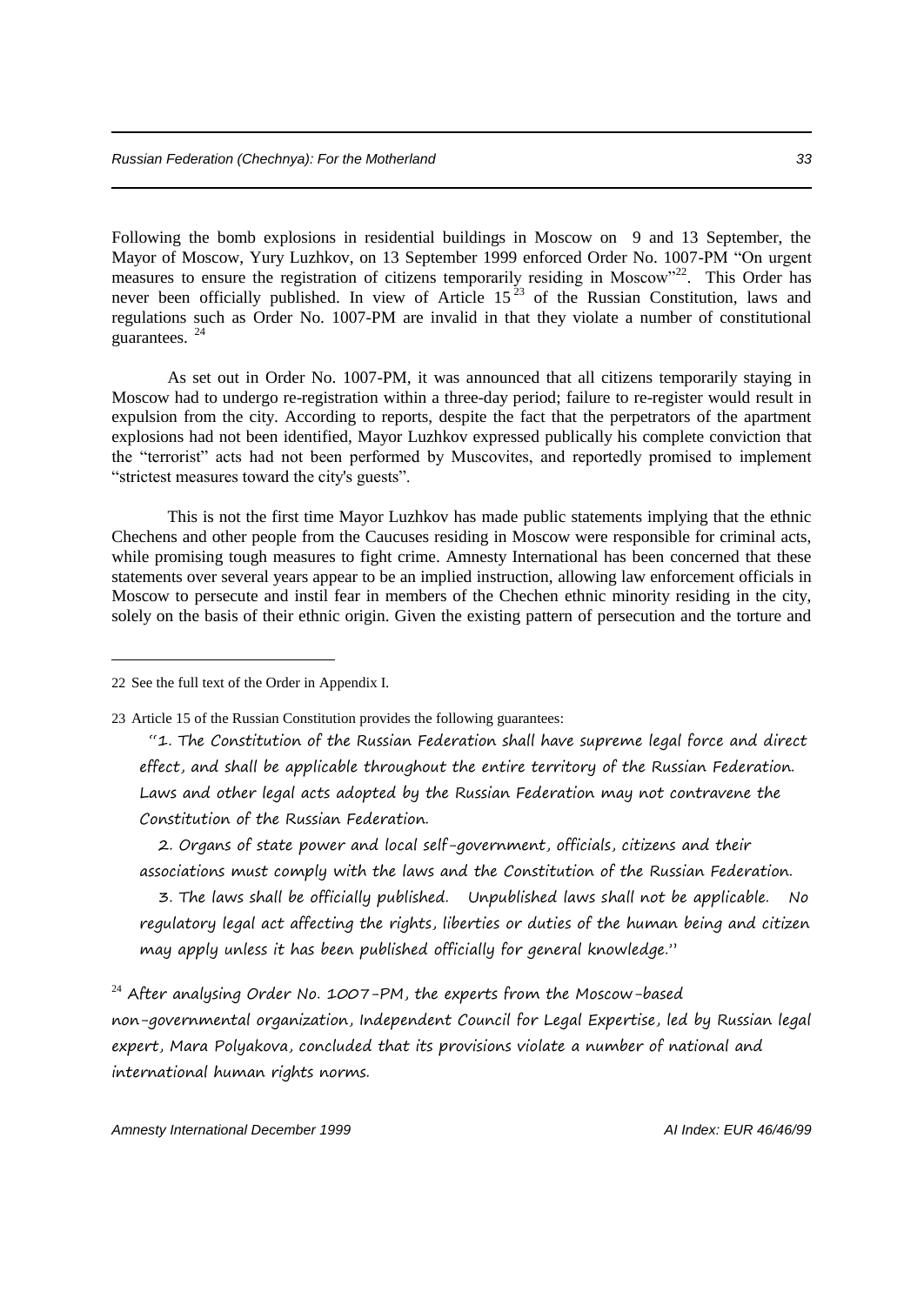ill-treatment of Chechens by the regular police force and the special police units in Moscow, the mayor appeared to be condoning and encouraging unlawful practices of law enforcement personnel against members of the Chechen ethnic minority.

On 12 July 1996 Mayor Luzhkov made similar remarks when visiting the site of a bomb explosion that day on a Moscow bus. His remarks, which were made in a conversation with a high-ranking police officer present on the site, were televised on 12 July on the "Segodnya" program broadcast by the NTV station:

*"Now we have to take actions. We have to take all of them out of Moscow. Everyone. The whole diaspora."* Police officer: *"Well, if you only allow us -- I will certainly introduce terror on the streets."* Mayor Yury Luzhkov: *"Yes. The whole Chechen diaspora -- out of here."* Police officer: *"It's about time we did that, Yury Mikhailovich. You are right -- it's about time."* Mayor Yury Luzhkov: *"We have warned them many times..."* 

Amnesty International is concerned that the provisions of Order No. 1007-PM and their implementation may violate Article 12 of the International Covenant on Civil and Political Rights (ICCPR) providing for the right to freedom of movement and a choice of residence; the similar provisions of Article 2 of Protocol No. 4 to the European Convention for the Protection of Human Rights and Fundamental Freedoms; and provisions of the Russian Constitution including Article 19 (providing for equality before the law)<sup>25</sup>; Article 27(1) (providing for the right to freedom of movement and a choice of residence)<sup>26</sup>; Article 55 (2) and (3) of the Russian Constitution (prohibiting the adoption and inaction of laws which violate human rights and freedoms, as well as laying down that certain restrictions on rights and freedoms may be applied only in accordance with federal law)<sup>27</sup>; and

26 Article 27(1) of the Russian Constitution: "Everyone who is lawfully staying on the territory of the Russian Federation shall have the right to freedom of movement and to choose the place to stay and reside."

*AI Index: EUR 46/46/99 Amnesty International December 1999*

<sup>25</sup> Article 19 of the Russian Constitution provides the following guarantees: Article 19(1): " All people shall be equal before the law and in the court of law." Article 19(2): "The state shall guarantee the equality of rights and liberties regardless of sex, race, nationality, language, origin, property or employment status, residence, attitude to religion, convictions, membership of public associations or any other circumstance. Any restrictions of the rights of citizens on social, racial, national, linguistic or religious grounds shall be forbidden."

<sup>27</sup> Article 55(2) of the Russian Constitution states that: " No laws denying or belittling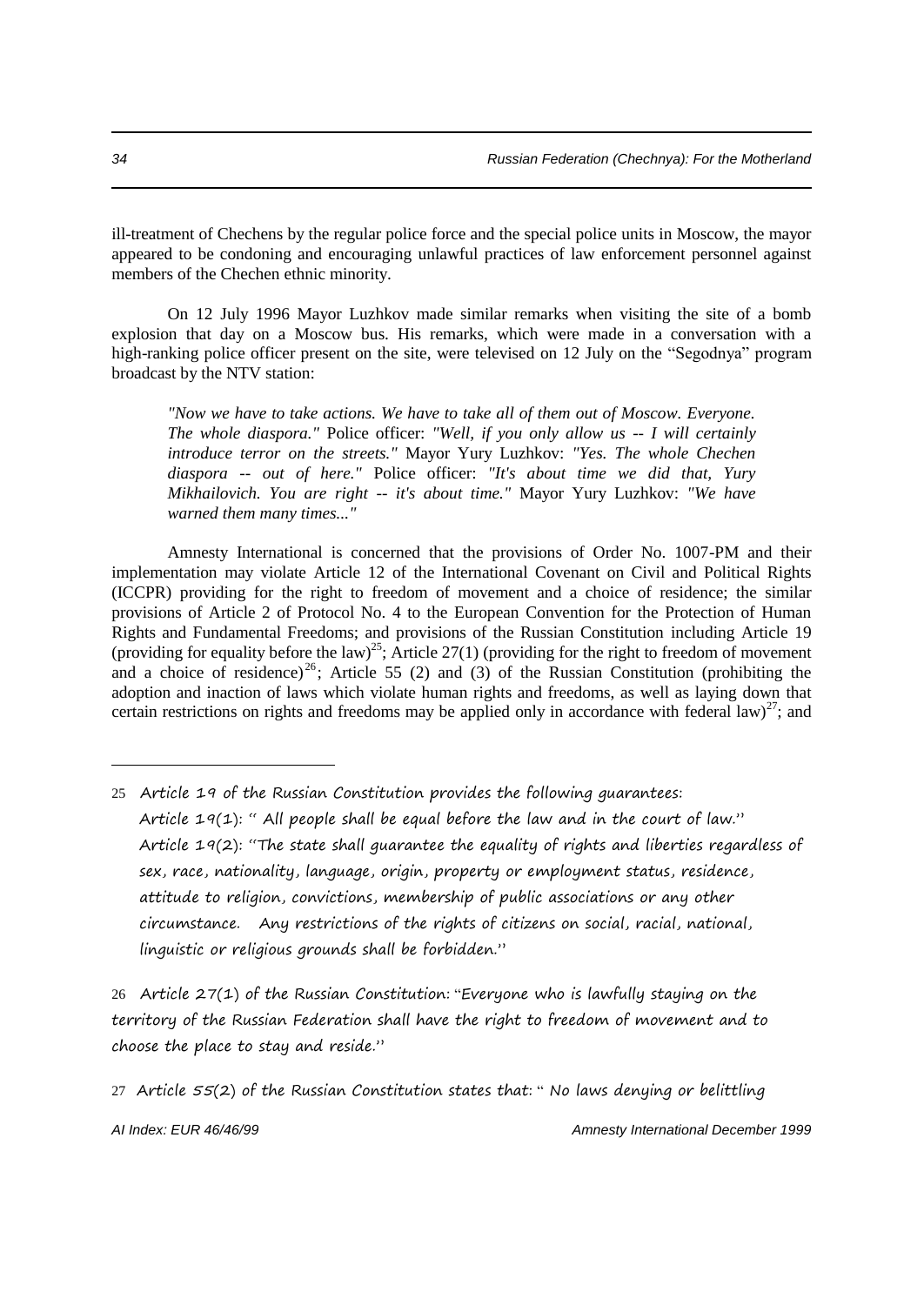the provisions of the Russian federal law "On the Right of Citizens of the Russian Federation to Freedom of Movement and Choice of Place of Arrival and Residence Within the Boundaries of the Russian Federation" of 25 June 1993.

In addition, the practice of enforcement by local authorities of the requirement for prior permission for residence, based on orders and instructions by the local executive powers, has been ruled as unconstitutional on several occasions by the Russian Constitutional Court, which reviewed these practices and issued decisions on 25 April 1995, 4 April 1996, 2 July 1997 and 2 February 1998.

The Order also violates Article 178 of the Administrative Code, which stipulates that residence without a passport or a registration is punishable by a fine or a warning to the person. However, Order No. 1007-PM (point 1.1) allows law enforcement officials to detain and to forcibly expel any person who lacks re-registration, including a forcible return to their place of permanent residence. Point 3 of the Order instructs law enforcement officials from the different departments of the Ministry of Internal Affairs to "take all measures to not allow access into the city, including taking people off airplanes and trains, and forcible expulsion and return, of citizens who have not registered their temporary stay in Moscow".

Given that the requirement of resident permits and enforcement of regulations or orders requiring re-registration violate national and international law, Amnesty International considers that the deprivation of liberty of any person in connection with such laws, regulations or orders violates Article 9 of the ICCPR and Article 5 of the European Convention for the Protection of Human Rights and Fundamental Freedoms, and constitutes arbitrary detention.

#### *Arbitrary detention and forcible expulsion of Malika Takayeva and her brother Amzhet Takayev*

Amnesty International interviewed Malika Takayeva and her brother Amzhet on 6 November 1999. Malika Takayeva, a former employee at the Ministry of Finance in Chechnya has been living in Moscow since 1995 with her brother and sister. The duration of the Takayevs' residence permit had run out, but they had not had time to renew it. Malika and Amzhet Takayev claimed that on 11 September all three Takayevs were fined and on 13 September they were detained by officers of "Chertanovo-Tsentralnoe" Department of Internal Affairs in Moscow. Malika Takayeva's friends and colleagues did not know their whereabouts. Eventually, they found out that the Takayevs had been

human and civil rights and liberties may be issued in the Russian Federation."

Article 55(3): "Human and civil rights and liberties may be restricted by the federal law only to the extent required for the protection of the fundamentals of the constitutional system, morality, health, rights and lawful interests of other persons, for ensuring the defence of the country and the security of the state."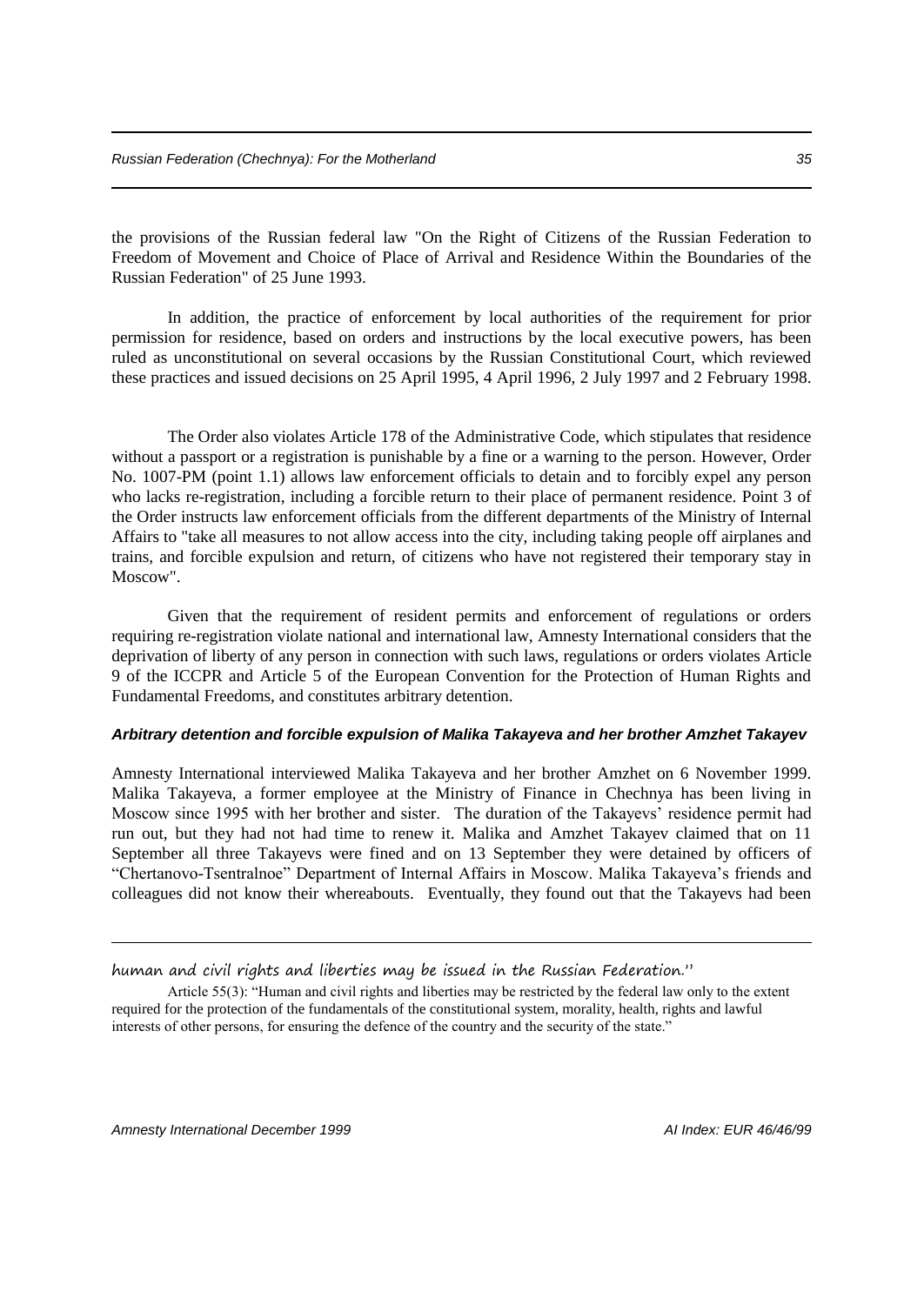sentenced by the Chertanovsky Court in Moscow to five days' imprisonment, on a charge of "petty hooliganism" under Article 158 of the Administrative Code.

However, they were kept in the same detention facility as those held under criminal charges. During their interrogation they were reportedly threatened with being put into a cellar "to rot", and they were told that their sister would be killed. On being released, the brother and two sisters returned to their flat, to find that it had been sealed up. Police officers arrived and allegedly gave them 24 hours to remove their belongings. An hour later another police officer returned and allegedly stated that Chechens should not just be expelled but destroyed. On 19 September, the Takayevs left Moscow for a town called Nalchik, although they had no guarantee that the hostel in Nalchik where their mother lives would allow them to stay. Later they returned to Moscow.

Following Order No. 1007-PM, the Moscow City Government adopted Decree No. 875 of 21 September 1999, "On the enforcement of the temporary regulations for the relocation of persons who are violating the rules of registration, out of Moscow to the place of their permanent residence."<sup>28</sup> Decree No. 875 (Point 1.4) ordered law enforcement officials to discover citizens of the Russian Federation and of other countries of the former Soviet Union, the so-called Newly Independent States (NIS), who have been residing in Moscow but who have failed to re-register, to detain them and to deliver them to the district departments of Internal Affairs to be charged for violations under the Russian Administrative Code, and for initiation of the procedure for their expulsion from the city and for their forcible return to the place of their permanent residence. The Decree also prescribed that people without registration are to be held in detention in the police departments awaiting their expulsion from the city.

<sup>28</sup> See the full text of the Decree in Appendix.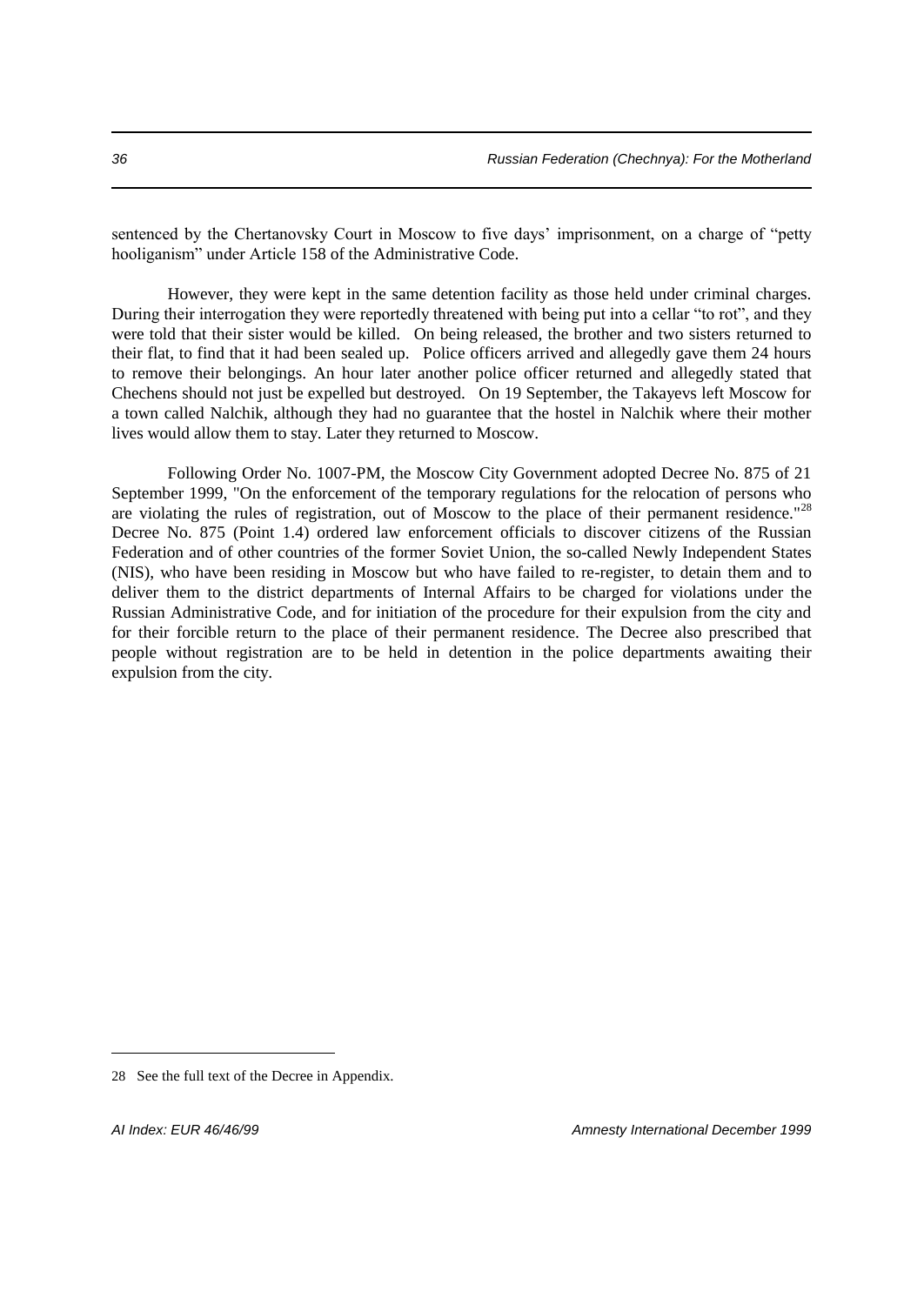The Moscow government Decree No. 875 violates a number of Constitutional provisions and Russian federal laws, including Article 27 of the Constitution which guarantees freedom of movement and choice of residence to everyone who legally resides on the territory of the Russian Federation. The Decree, which does not have the legal force of a federal law, violates the Constitutional requirement in Article 55(3) that human rights and freedoms may be restricted in exceptional circumstances only by a federal law. By restricting the rights of particular group of people in the absence of an officially declared state of emergency, the Decree violates Article 56(1) of the Constitution, which provides that the exercise of certain rights could be restricted temporarily by law only if a state of emergency has been declared<sup>29</sup>.

The renewed armed conflict in the Chechen Republic and the Russian bombardment of Chechen towns and villages has driven hundreds of thousands of people to seek refuge elsewhere in the Russian Federation, the majority of them fleeing to the neighboring Republic of Ingushetia. In order to prevent the massive flow of people to Moscow, the city authorities adopted Order No. 1057-PM of 28 September 1999, "On temporary measures to regulate the procedure for dealing with refugees and internally displaced persons who arrive in Moscow, as well as with persons who are seeking to obtain such status." This Order enforced the rule (in Point 1.1) that the Moscow branch of the Federal Migration Service (FMS) should officially record in Moscow internally displaced persons (IDP) who have received a status elsewhere on the territory of the Russian Federation, only if they have a residency registration in Moscow. The Order also instructed the Moscow Migration Service to consider only those applications for obtaining refugee status or status as an internally displaced person, if the applicant is registered as resident with close relatives in Moscow for a period not less than six months. In addition the reason for coming to Moscow must be shown to be the acquisition of the relevant status, according to Order No. 1057-PM.

Therefore, any internally displaced people who have come to Moscow and have failed to obtain registration, are open to persecution and forcible expulsion from Moscow back to the place they have fled to seek refuge elsewhere. On the other hand, those newly arrived internally displaced people who have residence with close relatives, may still not receive a status if they fail to convince the authorities that their reason for coming to Moscow was to obtain the relevant status. Without registration or an official status, the refugees and internally displaced people do not have access to pensions, medical care, education and other social services, which is a clear violation of the Russian Constitution and international human rights standards.

<sup>29</sup> Article 56(1): "Individual restrictions of rights and liberties with identification of the extent and term of their duration may be instituted in conformity with the federal constitutional law under conditions of the state of emergency in order to ensure the safety of citizens and protection of the constitutional system."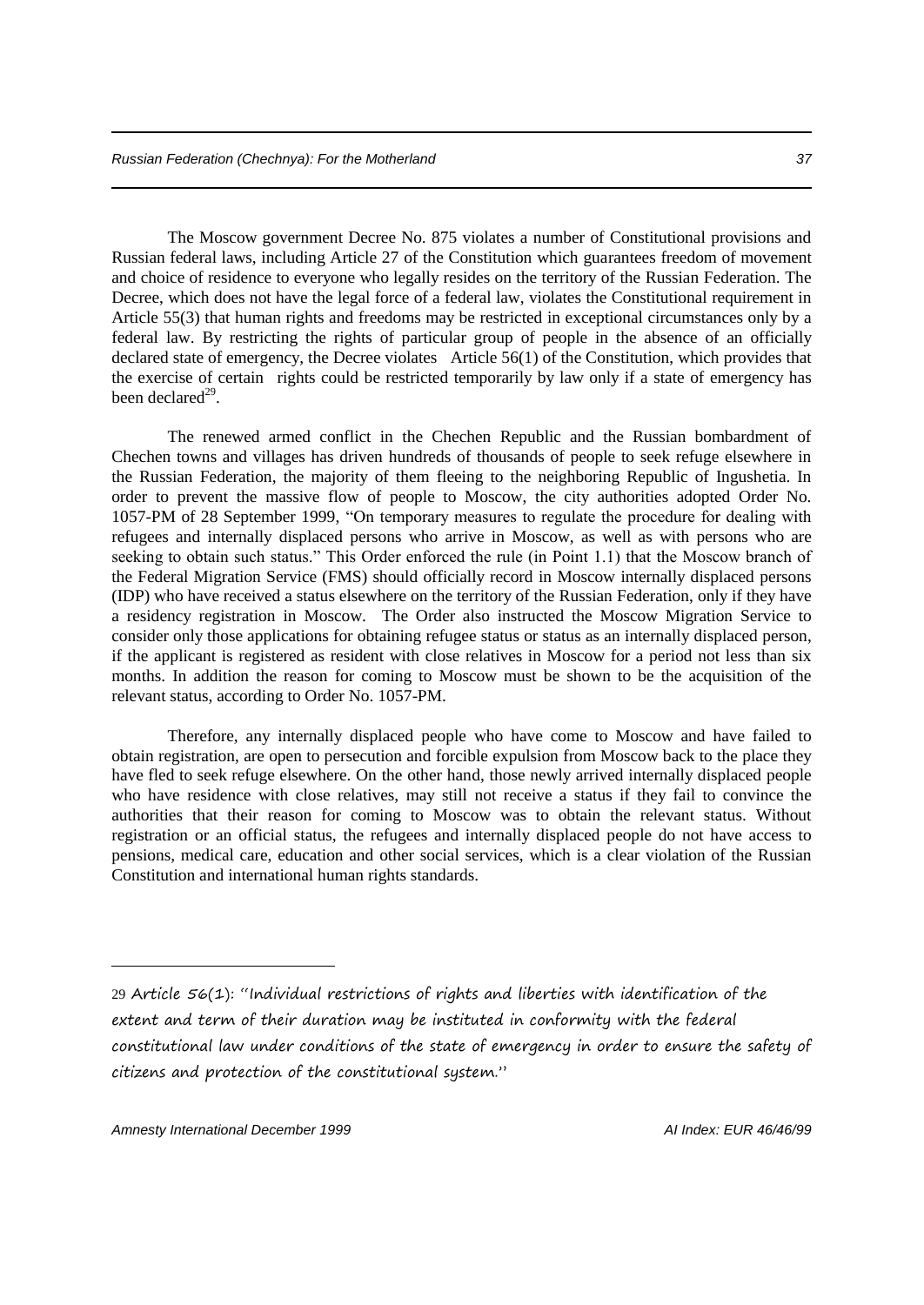#### **(iii) Violation of the rights of internally displaced persons: refusal to register newly arrived Chechens by the Moscow authorities.**

During a public opinion poll, conducted by the Russian TV Program "Vremechko" on ORT channel in September, 1,000 Moscow residents were asked: *"Who do you recommend to be expelled from Moscow?"* The respondents were offered a choice of three possible answers: *"All Chechens"* (96 people answered "yes"); *"All Caucasians"* (637 people) or *"All bandits"* (193 people).

The restrictions on residency provided for by Order No. 1007-PM and Decree No. 875 are particularly harmful to internally displaced people from the armed conflict in the Chechen Republic, many of whom have left their homes in a hurry to flee the shelling and bombardment of their towns and therefore lack identity documents. If they succeeded in reaching Moscow after leaving Chechnya, and did not manage to obtain registration within the three-day period, according to the Order and the Decree they were supposed to be returned back to their place of permanent residence -- the Chechen Republic.

The three-day time limit for re-registration proved to be impossible for thousands of people coming from Chechnya or other places in the Caucasus. Reports suggested that it took sometimes up to a week for a person to gather all necessary documents (in the event that they had access to them) and to stand in lengthy queues waiting to register. In order to register, people needed to provide documentary evidence supporting the legal grounds for their stay in Moscow, including a labor contract or a recommendation from their place of employment and a document demonstrating their permission to work.

According to reports, newcomers to the city were registered arbitrarily: almost all ethnic Russians were allowed to register, while many Azeris, Armenians, Georgians and other people from the Caucasus were refused registration. Allegedly, all newly arrived Chechens were refused registration, regardless of whether they had a complete set of documents required by the registration procedure. A number of people interviewed by Amnesty International claimed that the law enforcement officials had given no explanation for their decision to refuse to register them: some referred to an alleged order not to register Chechens.

Many people reported that during September and October it was not unusual for a person with or without registration to be stopped several times in one day for an identity check and to be released after paying a bribe. The registration system has been reportedly used by law enforcement officials as a pretext for extortion. Often, police officers have confiscated registration certificates or put a cancellation stamp on them without any clarification of their actions, forcing the owners to leave the city in order to avoid further persecution and detention. Many of the ethnic Chechens interviewed by Amnesty International were having their registration certificates laminated in order to prevent police officers destroying them during an identity check on the streets.

The Russian human rights groups Memorial and Civic Assistance claimed that a number of Moscow law enforcement officials, including those working with the passport and visa department, had unofficially stated that they had received verbal orders, allegedly based on a communication from the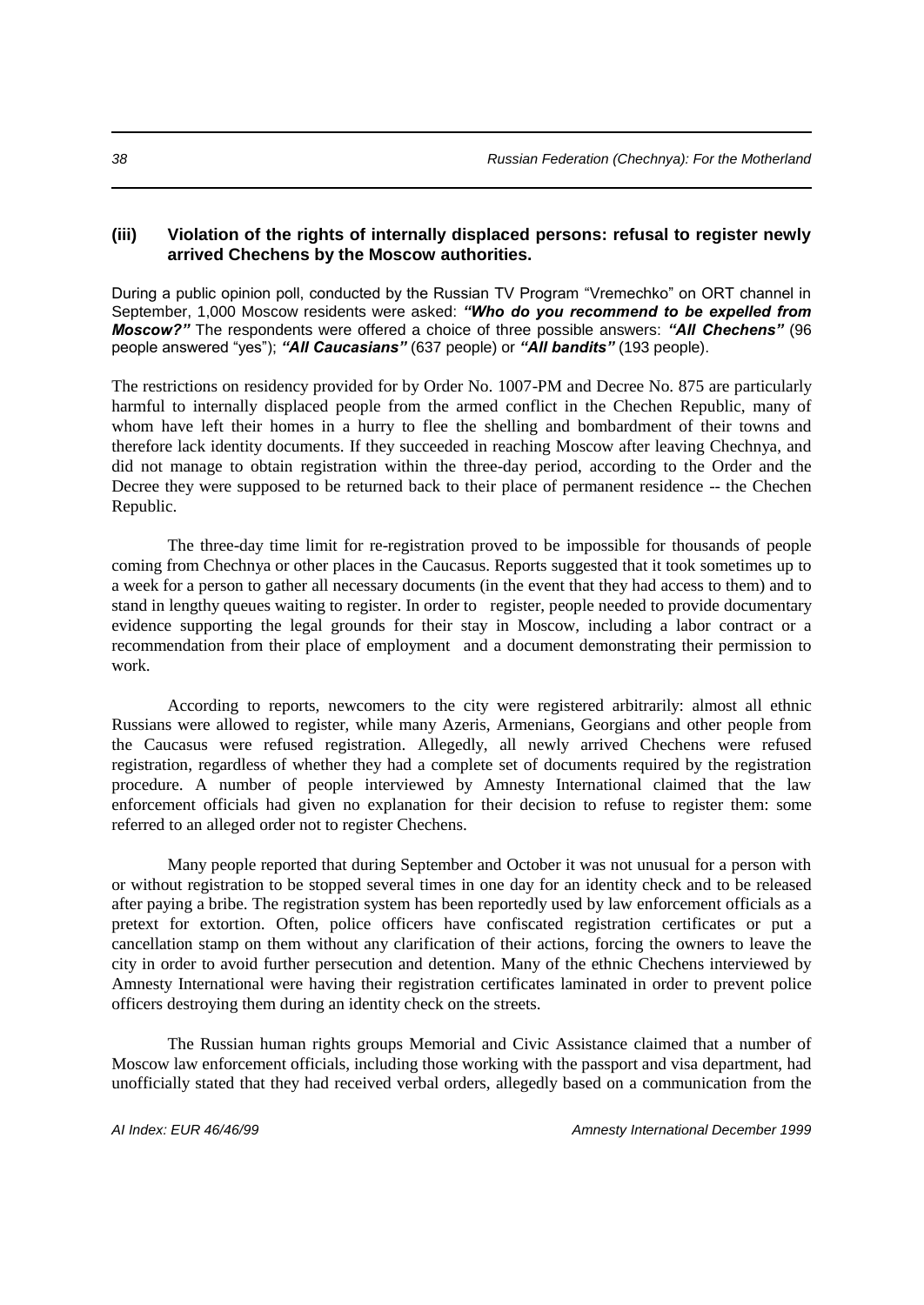head of the Moscow City Department of Internal Affairs (GUVD), to detain and refuse registration to any person from the Caucasus, first and foremost to ethnic Chechens.

It was reported that on 22 September 1999, while reporting back at a public briefing on the results of the re-registration process in Moscow, the head of the Passport Department of the Moscow GUVD, Mikhail Serov, stated: "We were forced to refuse registration to more than 15,000 non-Muscovites. They were either unable to explain the reason for their coming to Moscow, to prove they have a place to reside, and for a number of other reasons. 74,000 people were re-registered. The rest are awaiting expulsion to their place of permanent residence. A detained violator will be asked to sign a statement obliging them to leave the city within three days. If a person does not leave, the head of the district Department of Internal Affairs will issue an order for their expulsion. We remove cars from the street, which are not parked properly or interfere with the traffic, the same is happening here  $\text{too}$ ..."

Amnesty International is concerned that based on the information available to the organization, the two orders of the Mayor of Moscow and the decree of the Moscow local government enforced in September in the capital, and apparently aimed mainly at people of ethnic Chechen origin, continue to be applied in a discriminatory fashion by the authorities in violation of the rights to equality and equal protection guaranteed by Article 26 of the ICCPR<sup>30</sup> and Article 14 of the European Convention on Human Rights.<sup>31</sup> Amnesty International considers the detentions or arrests of ethnic Chechens by law enforcement officials for not having valid registration or for having failed to re-register to be unlawful under national law and arbitrary under the provisions of international human rights  $law^{32}$ .

30 Article 26 of the ICCPR: "All persons are equal before the law and are entitled without any discrimination to the equal protection of the law. In this respect, the law shall prohibit any discrimination and guarantee to all persons equal and effective protection against discrimination on any ground such as race, colour, sex, language, religion, political or other opinion, national or social origin, property, birth or other status."

31 Article 14 of the European Convention on Human Rights: "The enjoyment of the rights and freedoms set forth in this Convention shall be secured without discrimination on any ground such as sex, race, colour, language, religion, political or other opinion, national or social origin, association with a national minority, property, birth or other status."

*Amnesty International December 1999 AI Index: EUR 46/46/99*

<sup>32</sup> Article 9(1) of the ICCPR: "Everyone has the right to liberty and security of person. No one shall be subjected to arbitrary arrest or detention. No one shall be deprived of his liberty except on such grounds and in accordance with such procedure as are established by law."

Also relevant is Principle 20(2) of the Guiding Principles on Internal Displacement: " To give effect to this right for internally displaced persons, the authorities concerned shall issue to them all documents necessary for the enjoyment and exercise of their legal rights, such as passports, personal identification documents, birth certificates and marriage certificates. In particular, the authorities shall facilitate the issuance of new documents or the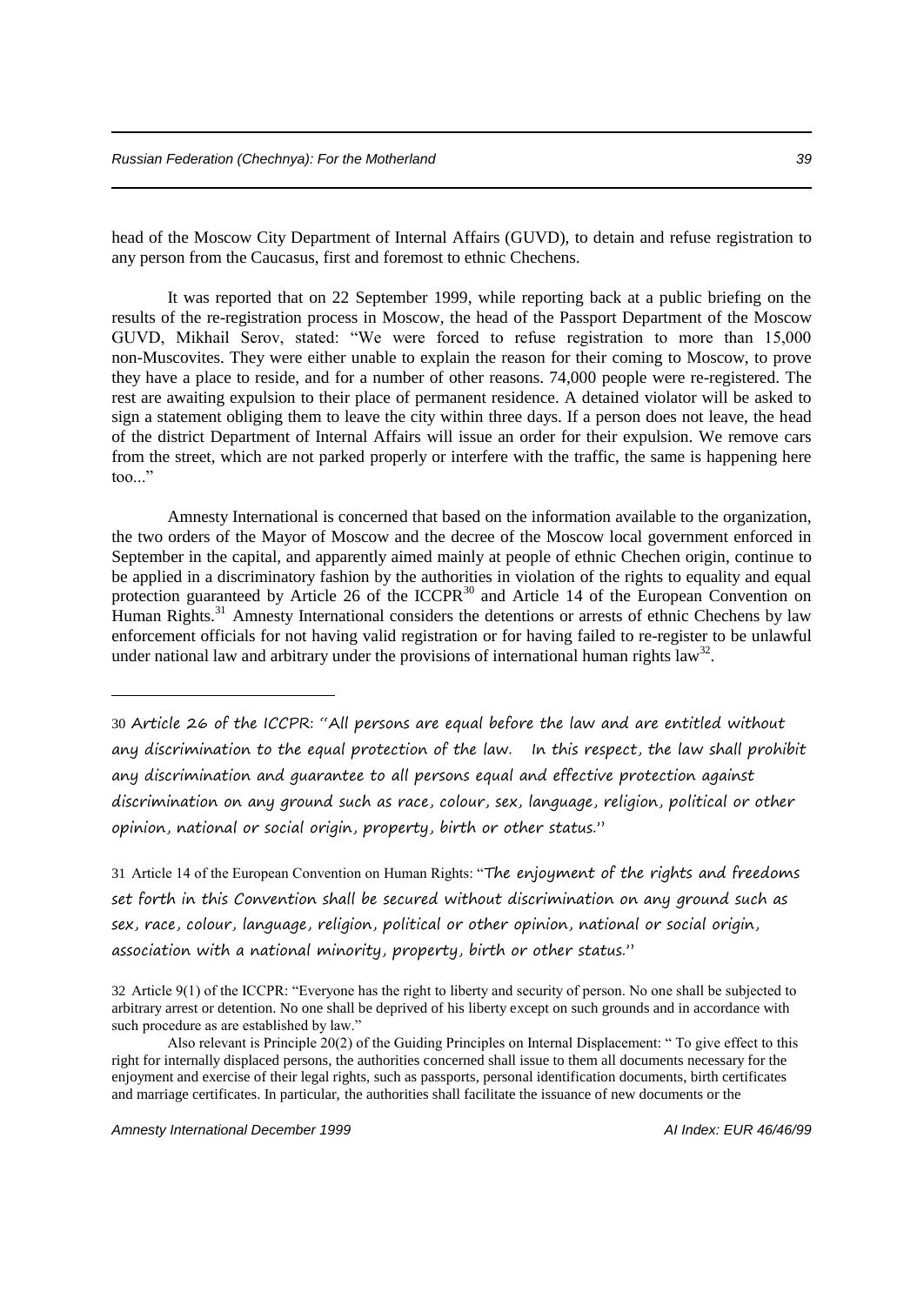replacement of documents lost in the course of displacement, without imposing unreasonable conditions, such as requiring the return to one's area of habitual residence in order to obtain these or other required documents."

-

*AI Index: EUR 46/46/99 Amnesty International December 1999*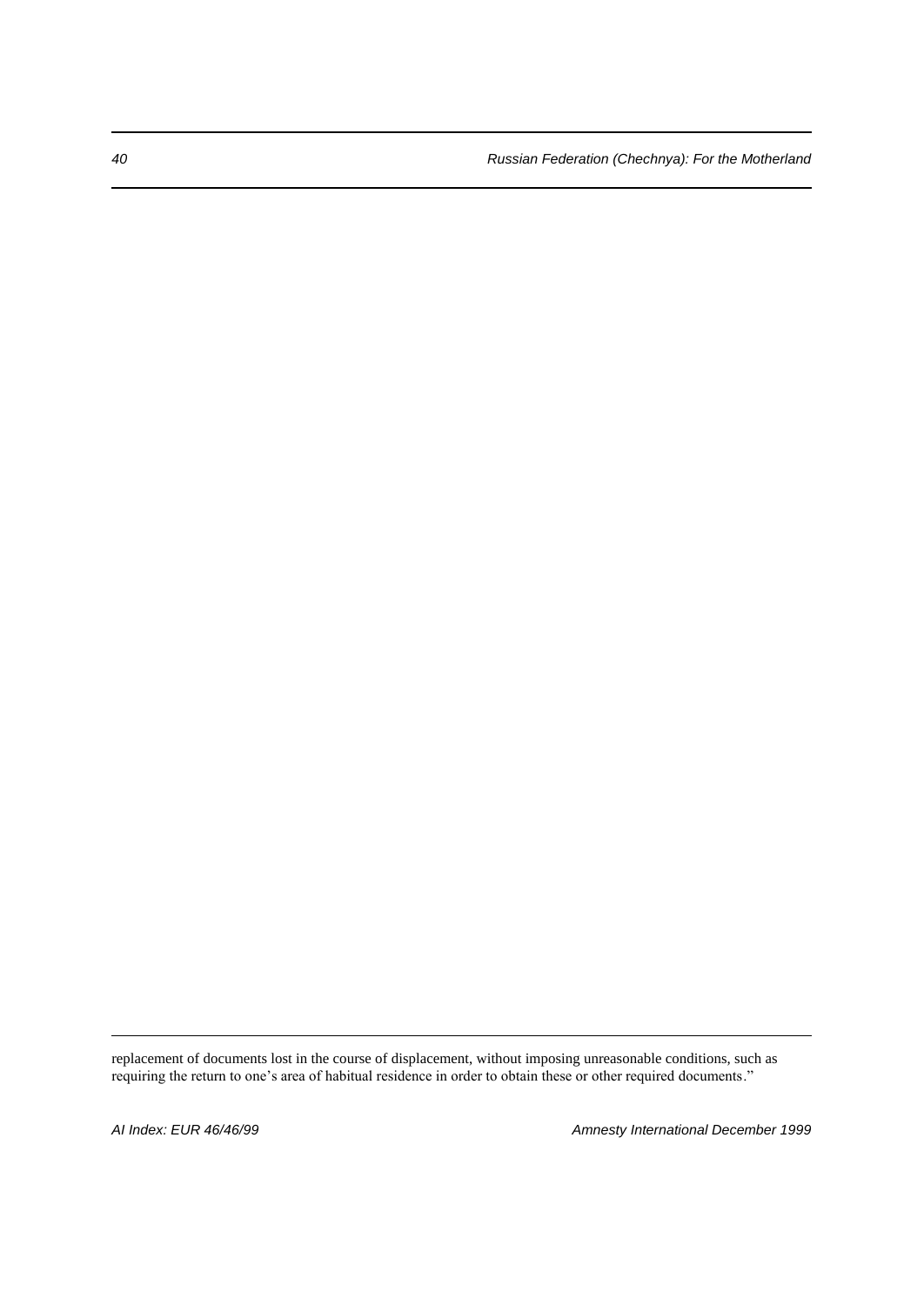Based on the information collected by Amnesty International, it appears that in the majority of cases of detention or arrest of ethnic Chechens, a number of internationally recognized human rights were violated. In some cases the authorities have failed to promptly bring the person before a judge or judicial officer in violation of Article 9(3) of the ICCPR  $33$  and Article 5(3) of the European Convention on Human Rights. In many cases the authorities had failed to allow the detainee to notify or to have notified their family about the fact of their detention or their whereabouts, which violates Principle 16(1) of the Body of Principles for the Protection of All Persons under Any Form of Detention or Imrisonment<sup>34</sup> and Rule 92 of the Standard Minimum Rules for the Treatment of Prisoners.<sup>35</sup> In a number of cases, detainees were not given prompt access to a lawyer of their own choice, which violates Principle 1 of the Basic Principles on the Role of Lawyers<sup>36</sup> and Principle  $17(1)$ of the Body of Principles for the Protection of All Persons under Any Form of Detention or Imrisonment.<sup>37</sup>

According to information gathered by Amnesty International, a number of ethnic Chechens have been allegedly subjected to torture and ill-treatment in custody in violation of the prohibition of torture in all circumstances by the Convention against Torture, the ICCPR, the European Convention for the Prevention of Torture (ECPT) and the European Convention on Human Rights. Many detainees have also been allegedly coerced into signing confessions implicating themselves, often following torture and ill-treatment by law enforcement officials. Amnesty International is concerned about reports that the Russian authorities have failed to investigate allegations of torture and ill-treatment in detention, as well as to fulfil their obligation under international standards (Article 5(5) of the European Convention on Human Rights), to grant reparation, including paying compensation, to those unlawfully detained.

35 Rule 92 of the Standard Minimum Rules: "An untried prisoner shall be allowed to inform immediately his family of his detention and shall be given all reasonable facilities for communicating with his family and friends, and for receiving visits from them, subject only to restrictions and supervision as are necessary in the interests of the administration of justice and of the security and good order of the institution."

36 Principle 1 of the Basic Principles on the Role of Lawyers: "All persons are entitled to call upon the assistance of a lawyer of their choice to protect and establish their rights and to defend them in all stages of criminal proceedings."

37 Principle 17(1) of the Body of Principles: "A detained person shall be entitled to have the assistance of a legal counsel. He shall be informed of his right by competent authority promptly after arrest and shall be provided with reasonable facilities for exercising it."

<sup>33</sup> Article 9(3) of the ICCPR: "Anyone arrested or detained on a criminal charge shall be brought promptly before a judge or other officer authorized by law to exercise judicial power and shall be entitled to trial within a reasonable time or to release..."

<sup>34</sup> Principle 16(1): "Promptly after arrest and after each transfer from one place of detention or imprisonment to another, a detained or imprisoned person shall be entitled to notify or to require the competent authority to notify members of his family or other appropriate persons of his choice of his arrest, detention or imprisonment or of the transfer and of the place where he is kept in custody."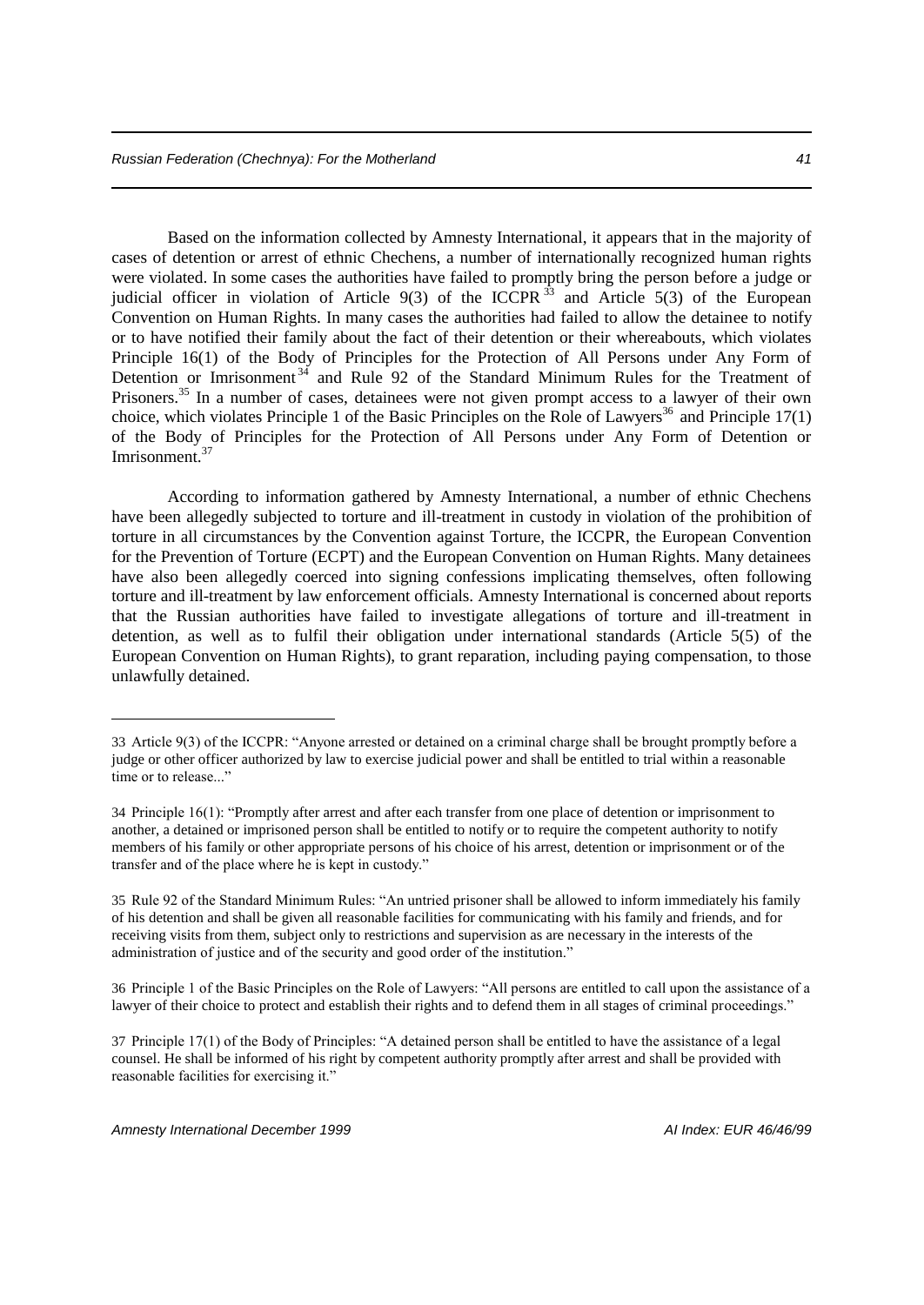# **(iv) Allegations of torture and ill-treatment in police custody**

Amnesty International received a number of reports about incidents of torture and ill-treatment by the police of Chechens and other people from the Caucasus taken into custody following routine identity checks on the street or in their homes. The organization is not aware of any criminal investigation by the authorities into the allegations of torture and ill-treatment of Chechens in custody. Torture and ill-treatment have reportedly often been used to induce a detainee to sign a confession relating to possession of drugs and weapons. Sometimes, ill-treatment occurs without any obvious reason, in what appear to be racist attacks. Alleged victims of torture and ill-treatment in custody were mainly Chechen adult men, but cases of ill-treatment of women and adolescents under 18, were also reported.

For example, Zara Isaeva was visiting Moscow for medical treatment. On 14 September she was detained at the home of her brother along with one of his friends, Musa Vagaev, and taken to OVD Zhulebino, where later her brother, Zavlady Isaev, was also brought. Zara Isaeva claimed that she was interrogated by police officers who threatened to hand her over to homeless vagrants to be raped and to send her to a women's prison. Then the police officers ordered her to strip naked for an examination. She was released after a day in detention. Later she learned that her brother and his friend were beaten and forced to sign a confession relating to possession of drugs. Reportedly, police threatened that if they refused to sign, the police would arrange for Zara Isaeva to be raped by common criminals in detention at the police station.

Amnesty International also received allegations that during a number of routine checks on residential premises, money and valuables were taken by law enforcement officials without official explanation or provision of a receipt.

The organization was informed that some hospitals and polyclinics have refused to provide a medical examination and to issue a certificate confirming injuries received from ill-treatment in custody. The reason given for such refusal was that they were not allowed to examine people who were not registered in Moscow.

For example, it was reported by the human rights group Memorial that "Rezvan"<sup>38</sup>, a resident of Ingushetia, had been undergoing medical treatment for two months at a Moscow hospital. In September he decided to leave the hospital and to spend a weekend with his relatives. Police officers arrived at the apartment of the relatives and after they checked their documents, took "Rezvan" and one other male relative to police department No. 38, where the two men were put into different cells. Police officers reportedly confiscated and destroyed all of "Rezvan"'s medicines from the hospital and said: "You bandit, get treatment in Chechnya!" Then "Rezvan" was handcuffed with his arms behind his

<sup>38</sup> In order to protect the victims' identity, in a number of cases throughout this report, Amnesty International has not revealed their real names.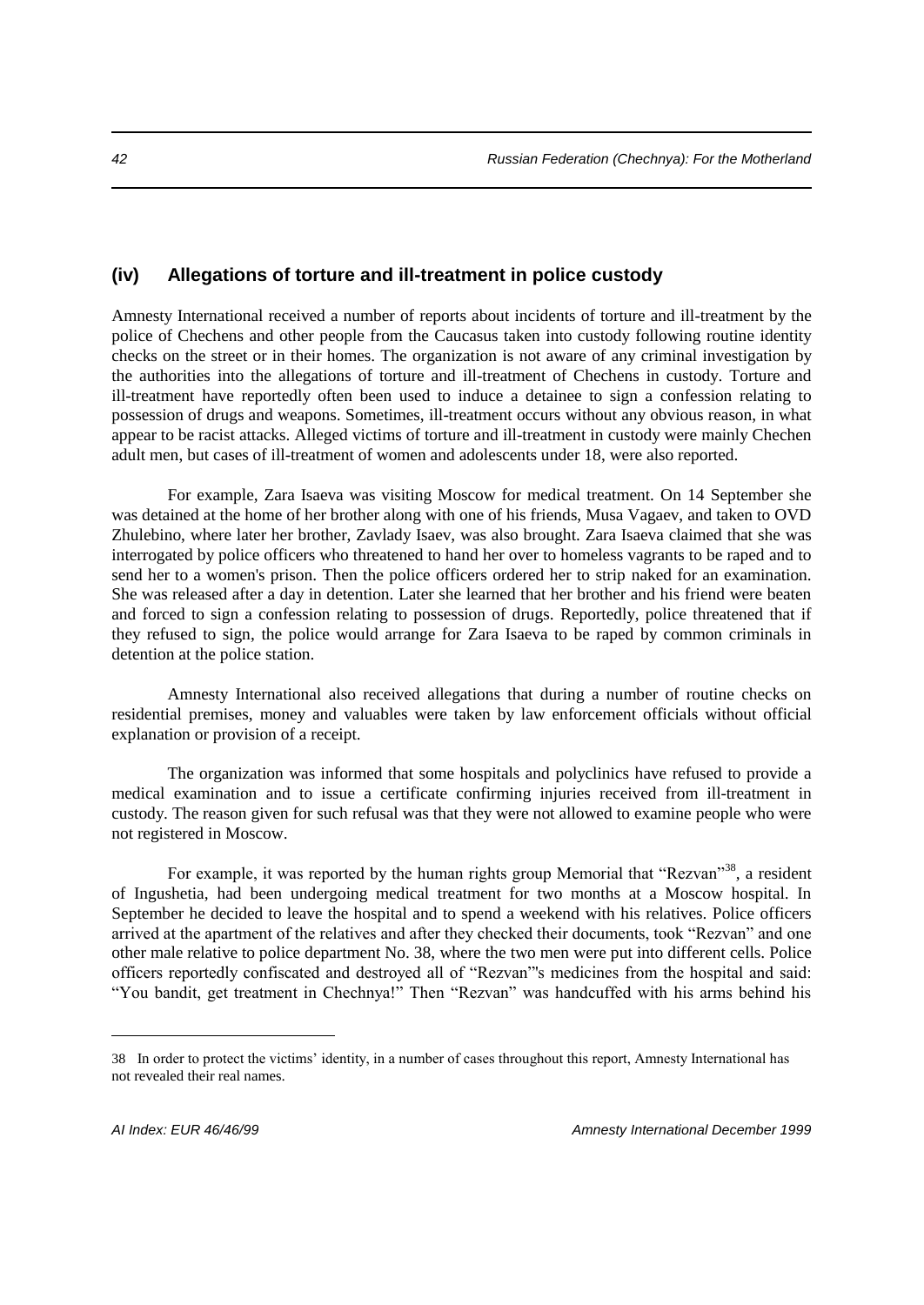back and was hung from the ceiling by the handcuffs, while reportedly being beaten by two police officers.<sup>39</sup> One of the officers kicked him in the chest with his knee, while the other one beat him with a club along his back. A medical examination at the hospital concluded that two of "Rezvan"'s ribs were broken, but the doctors refused to give him a medical certificate because he was not registered in Moscow.

# *Allegations of ill-treatment of Zelimkhan Abdul-Vabovich Temirsultanov, aged 17*

In November 1999, Amnesty International representatives interviewed 17-year-old Zelimkhan Abdul-Vabovich Temirsultanov, a Chechen internally displaced person from the previous conflict in Chechnya in 1994-1996, who was allegedly ill-treated by law enforcement officials at the Moscow State University police department on 18 September 1999. State Automobile Inspection officers reportedly stopped the car that Zelimkhan Temirsultanov was driving to his mother's work in Moscow, took away his driving licence, and took him to the Moscow State University police department. There, law enforcement officials reportedly took Zelimkhan Temirsultanov to a separate room, tore up his residence permit, beat him and threatened him with further physical violence, such as having his kidney split open with a metal instrument.

Zelimkhan Temirsultanov's mother was summoned to the Department of the Interior at the Moscow State University, where she was told that her son was in their custody. At about 10.30pm Zelimkhan Temirsultanov was handed over to his mother. She took him for a medical examination at the Sklifasovsky Institute, where a certificate was issued stating that Zelimkhan Temirsultanov had sustained injuries to his head and the left side of his chest. There is a separate certificate, signed by the chief of the Moscow State University police department, V.V. Bersenev, confirming the fact that Zelimkhan Abdul-Vabovich Temirsultanov had been detained at the police department on 18 September 1999.

# *Allegations of ill-treatment of Razmik Alexandrovich Nagdalian, an ethnic Armenian.*

Razmik Nagdalian is an Armenian born in Azerbaijan40. He lives with his parents who moved to Moscow in 1994. Razmik Nagdalian became ill at the age of 31 and is registered as an invalid. He has a brain tumor and as a result of this illness has a type of epilepsy. He has an "aura" in advance of an attack, which is generally triggered by stress or a shock.

<sup>39</sup> This torture method is known in Russian as "swallow" (*lastochka*). The suspect's hands are handcuffed behind the back, above the level of the head, whereby the victim's back is arched painfully and he is secured in this position. Often the suspect is hung from the ceiling by handcuffs and beaten in this position. The name "swallow" was created by association of the suspect's position with a flying swallow.

<sup>40</sup> Interview with Razmik Nagdalian in November, Moscow.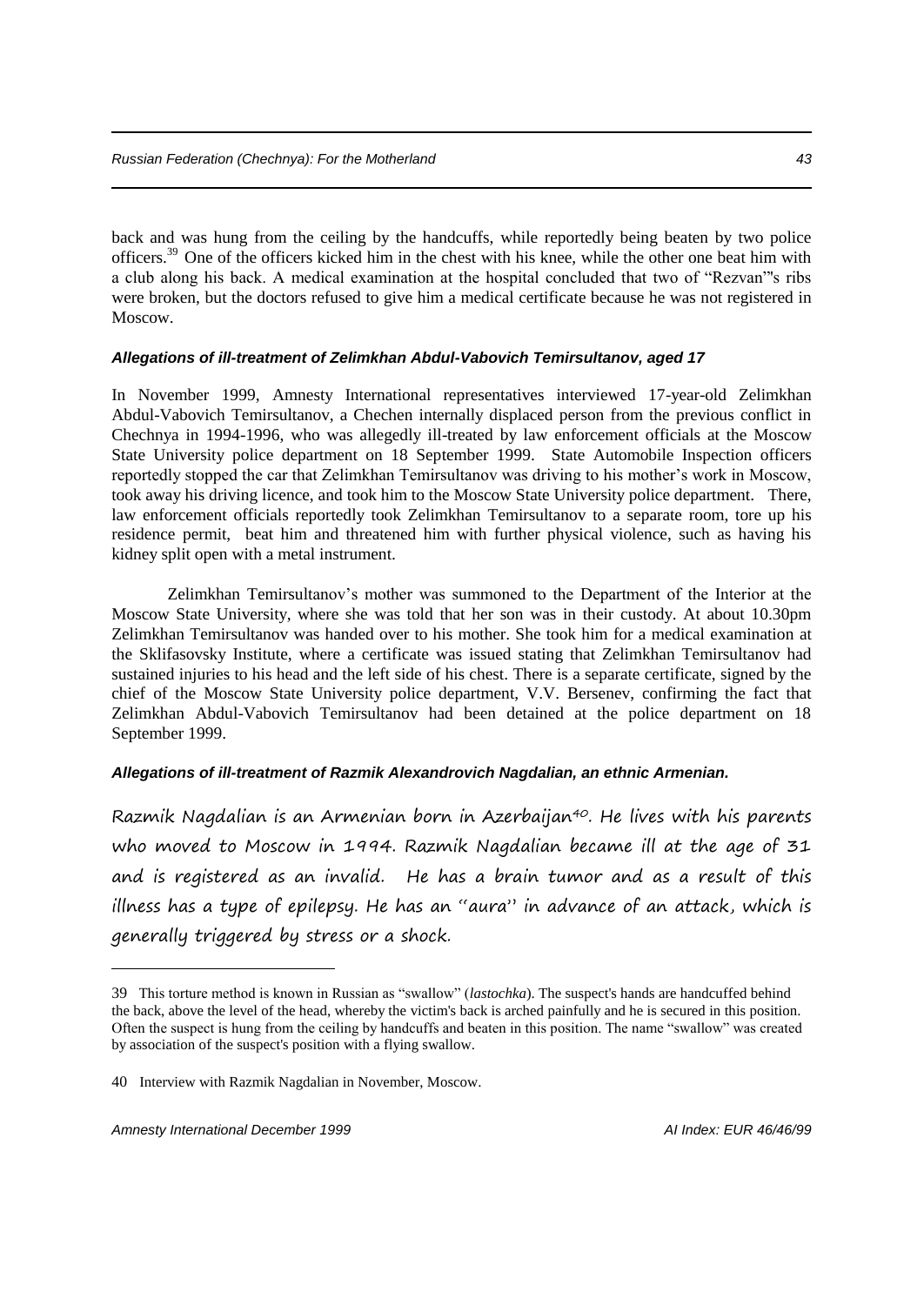On 23 September he was walking on the street near Savelievsky train station, after meeting a friend, when he saw three men in uniforms. They were officers of the special police detachments (OMON), wearing boots, camouflage, and peaked caps. One of them whistled to Razmik Nagdalian as if for him to stop, but he did not stop. The officer came after him and asked for his documents. Razmik Nagdalian showed his passport. After having to re-register every three months he had finally got a five-year registration. A five-year registration is a very unusual duration to possess; normally people receive short-term registration or permanent registration. The OMON officers thought this type of registration was suspicious and told him to come along with them to check. He tried to explain that he had not just arrived and was not temporarily in Moscow. The men took him into a square, forced his arm behind his back and swore at him, saying: "Don't you know whose land you are living on?" They beat him with their fists and kicked him around his kidneys. Then there was a blow to his head, although he had begged them not to hit him because he might have a fit. Razmik Nagdalian said that he hit a wall and fell on the ground. His head was cut. The officers took his passport and ripped it. At this point he lost consciousness. Razmik Nagdalian said that he did not know if it was an epileptic crisis or not. When he gained consciousness he found himself on the ground with a severe headache and the jacket he was wearing was all bloody.

According to Razmik Nagdalian, usually for two days after an epileptic crisis he cannot function normally. It was only the next day that he went to the local polyclinic and obtained a medical certificate which registered the injuries he had suffered as a result of the beating. A separate medical certificate was issued on 30 September stating that Razmik Nagdalian had been undergoing medical treatment at City Polyclinic No. 20 since 24 September when he received head injuries.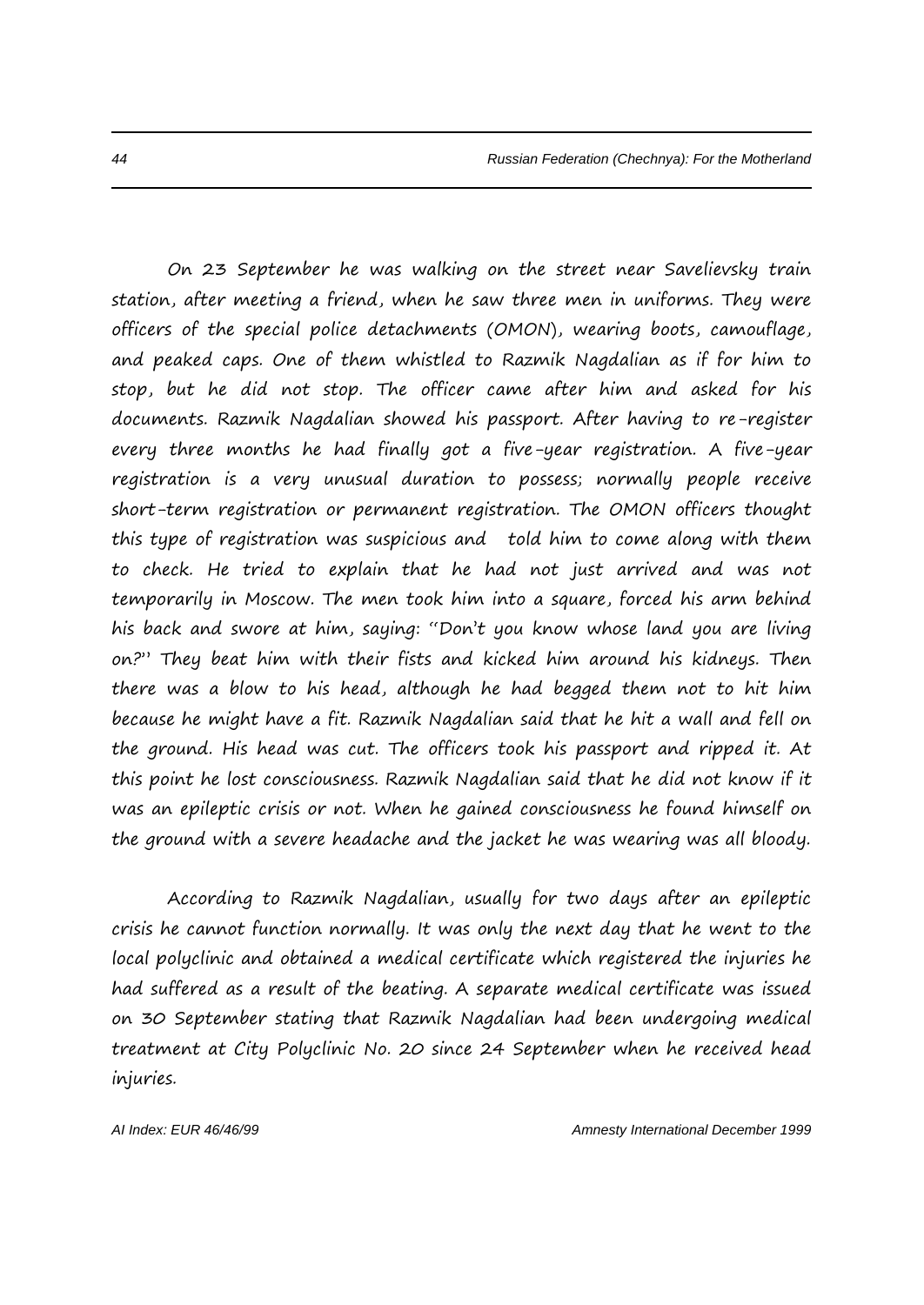On 25 September he went to his local police department, No. 64, where the police refused to register his complaint. They told him to go to the police department No. 14, which covered the area where he was beaten up. He went with his complaint to the duty officer at police department No. 14, who called up the deputy head of the police department. They began to fill in details of the incident. Razmik Nagdelian claimed that the deputy head said something which suggested that he knew who the three OMON officers involved in the incident were likely to be. He told Razmik Nagdelian to come back at 10pm, "when the soldiers come", in order to identify them. He came back and waited but the soldiers did not turn up. He turned for help to the human rights group, Civic Assistance, who have been trying to obtain a new passport and a permanent registration for him. Since the incident he has suffered frequent epileptic attacks.

#### *Allegations of torture and ill-treatment of "Mogamed"and his brother "Ibragim"*

"Ibragim" has a wife and child. He is darker than most members of his family, which may be why he has more often been held and beaten by the police in Moscow. The younger brother, "Mogamed", is studying economics. Their mother, "Assa" was an opponent of the new Chechen government at the time of President Dzhokhar Dudayev. Later she was also prosecuted by the Shari'a Court and was convicted to one year's imprisonment on charges of fraud, which she claimed had been fabricated to punish her for her opposition to the government. When she was in Chechnya in the summer of 1999, just before the renewed armed conflict, a relative in the Chechen government told her she was on a blacklist as a government opponent. The relative advised her not to come back to Chechnya.

The family came to Moscow in 1997, fleeing the persecution of the mother in Chechnya. She tried to get employment in Moscow using her law degree but received only refusals. She was told by one official when she applied for a job there: "I can't hire a Chechen." The sons have temporary registration in Moscow. "Assa", paid for a factitious marriage with a Muscovite in order to get Moscow registration. Her daughter does not have permanent registration and cannot get appropriate work, despite her fluency in foreign languages.

On 29 June 1999 "Ibragim" and a Georgian friend were trying to cross a road, when they were stopped by the police and taken to a police checkpoint for an identity check and to check whether they were on the "wanted" list of criminal suspects. "Ibragim" said that the police handcuffed him behind his back and took him to a place on "Molostov" street. His friend was taken into other police premises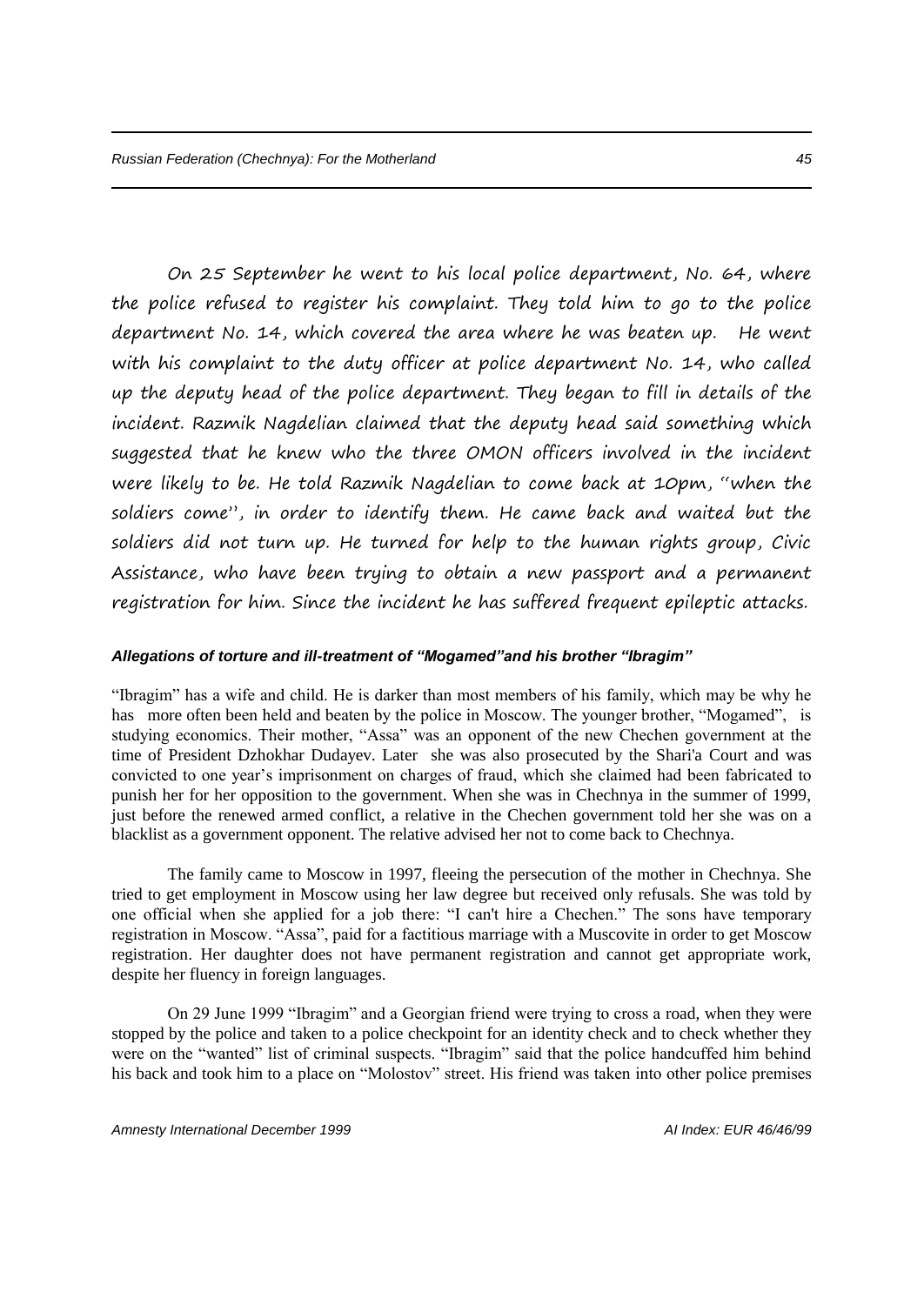nearby and beaten. "Ibragim" was brought into a room, where the police officers laid him face down on the floor and choked him with his own leather trouser belt. He said he lost consciousness. Then the officers poured vodka in his mouth and beat him on the spine, kidneys and ribs. Five officers were involved in beating him: four of them were in police uniform, the other one in civilian clothing. They allegedly told "Ibragim" they would put a car battery around his neck and drown him. The police officers also pretended to stab him with a knife, stopping just short of his body. "Ibragim" said that this treatment lasted from 4pm to 11pm. He also said the officers seemed to get great enjoyment out of it. One phrase he heard was: "The Chechens need to be killed; the way you have been killing us." When his mother saw him he had black ligature marks visible on the neck; his shoulders were black too. She called the emergency services.

"Ibragim" was detained on another occasion in September 1999, before the explosions in Moscow. He was taken into the local police station on grounds of incorrect registration. He had 700 Roubles which he had borrowed from a friend. The police took them as a "fine"and did not provide him with any sort of receipt.

At 10pm on 15 October "Assa" was out with "Mogamed", when three men, members of the special volunteer detachments assisting the local police, stopped him and asked for his documents. "Mogamed" did not have re-registration and they told him to go to the police checkpoint for an identity check. When "Assa" challenged them, they let him go. "Mogamed" spent a month at home not going out for fear of being stopped and detained by the police. He has been told that police officers have visited his institute asking about him.

# **(v) Reports of fabricated evidence in cases of ethnic Chechens charged with drugs and weapons offences.**

Amnesty International has received several reports from ethnic Chechens who have been detained in connection with identity checks and checks of their registration status, who claim that police have planted drugs, guns or ammunition on their person or in the place where they reside and that they have been subsequently charged with possession of this contraband.

Many Chechens, including those whom Amnesty International's representatives met in Moscow, have sewn their pockets up in order to prevent anything being planted on them if stopped by the police. Most of the allegedly fabricated criminal cases against Chechens were on charges under Article 222 of the Russian Criminal Code (illegal acquisition, transfer, sale, storage, transportation or carrying of weapons, armaments, explosives and explosive devices) and Article 228 (illegal manufacturing, acquisition, storage, dispatching or sale of drugs and psycho tropic substances). One young Chechen man, whose pockets were stitched up, described the situation the following way: "This is how we live, thanks to our Department on Fighting Organized Crime. First we were bandits, then became terrorists, and now we are becoming seamstresses".

#### *The case of Lomaly Malikovich Tasuyev*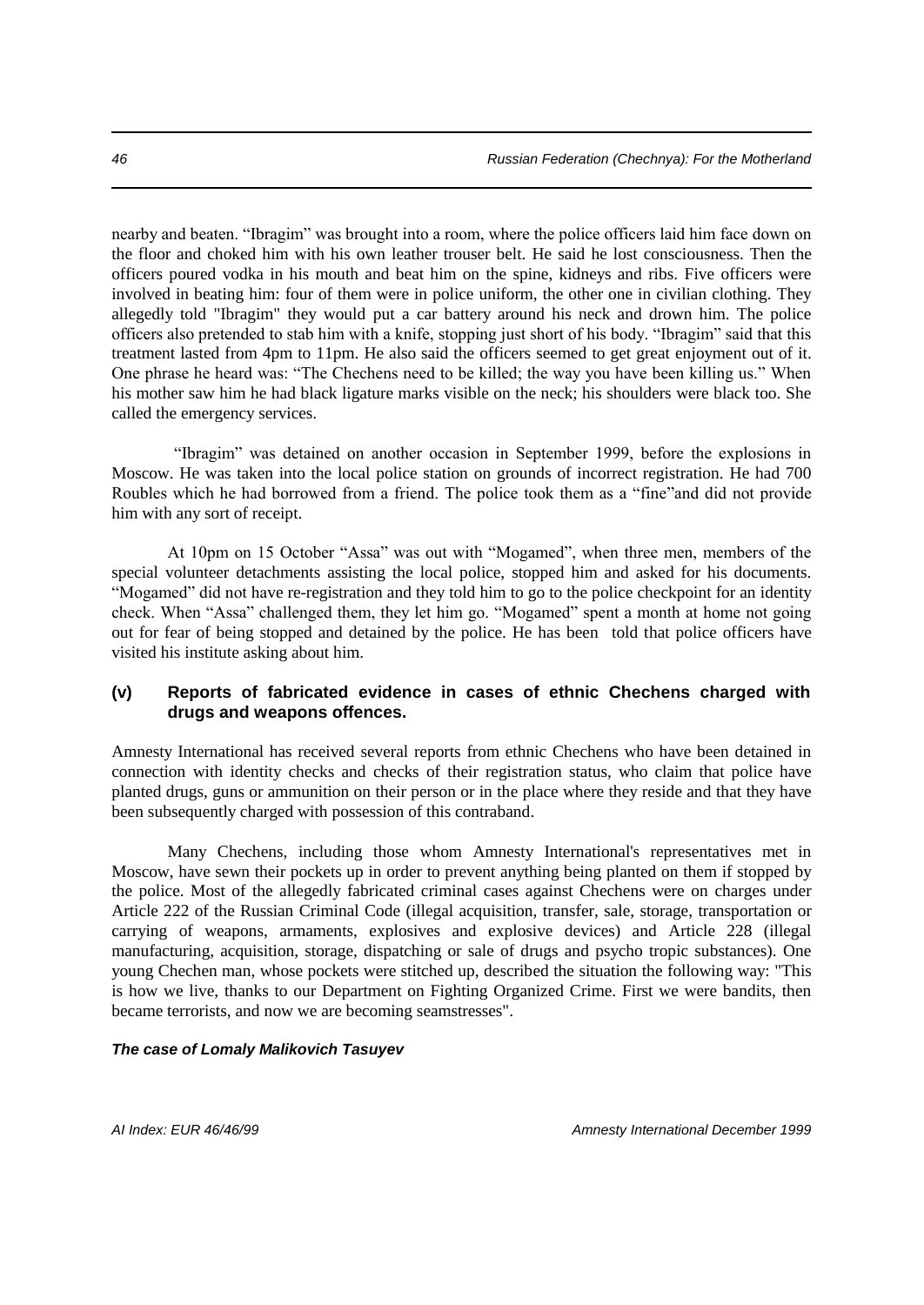Lomaly Tasuyev, an ethnic Chechen, was under investigation on charges relating to possession of narcotics when Amnesty International representatives met him in Moscow in November. He studied at the Moscow Energy Institute; he worked temporarily providing computer support in a school. Lomaly Tasuyev has been living with his wife and four children in Moscow, at the place where his wife was registered. He had a resident registration in the town of Fryazino in Moscow Region.

Lomaly Tasuyev told Amnesty International that on the evening of 13 September 1999 he was visited by the precinct police officer who advised him to stay at home and not to go out on the street, because he resembled a criminal suspect the police were looking for in connection with the apartment explosions. Less than two hours after the precinct police officer had left, five men in civilian clothing entered his apartment and took him to the Lyublino District Department of Internal Affairs (OVD) for an identity check because his registration was not for Moscow city but for Moscow Region. Lomaly Tasuyev claimed that he was held in the OVD for three hours. The police officers reportedly took him into a room and emptied his pockets onto the table. Reportedly, they found nothing incriminating, but something was found lying on the floor. He was later told that this was a package containing heroin wrapped in foil. On the basis of that he was held for three more days at the temporary isolation detention centre (IVS) at Marino district. Police then arranged a special expert examination, which apparently concluded that he had traces of drugs in his pocket and under his nails. He was subsequently charged under Article 228(1) for possession of drugs and the case was sent to the Office of the Procurator. Lomaly Tasuyev was released from detention pending trial on 17 September 1999 and he was not allowed to leave the city at any time. He believes he was let out only because his wife came with their four children, including a baby in arms and stood crying until he was let out. Lomaly Tasuyev

*Amnesty International December 1999 AI Index: EUR 46/46/99*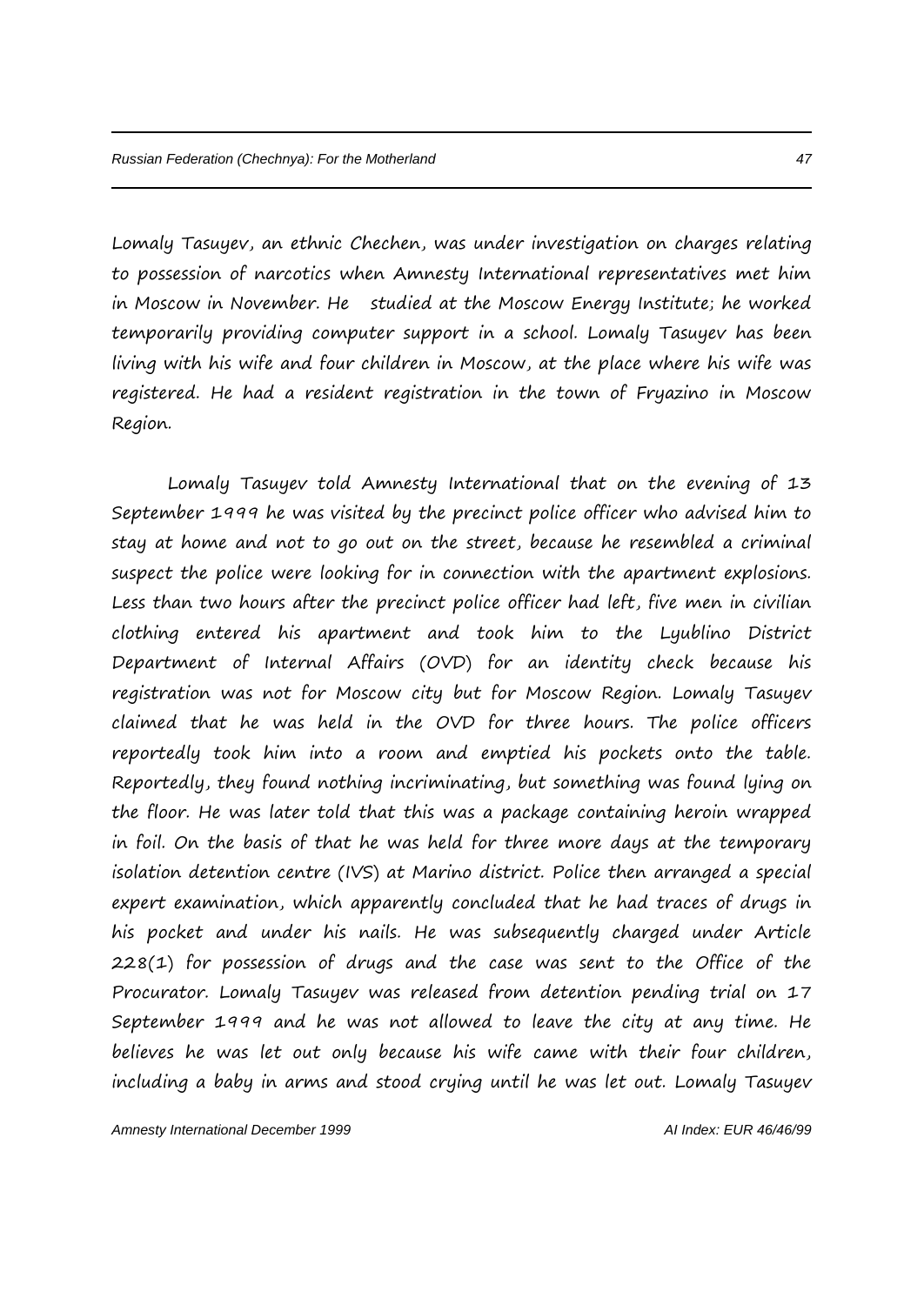is facing up to three years' imprisonment on charges of possession of drugs. He was told that the police had found 0,015 grams of heroin on him, which is apparently considered a "particularly large quantity".

While in detention in IVS Marino, Lomaly Tasuyev was not ill-treated himself, but he claimed he heard dull blows of someone being beaten. He also heard groans and someone saying: "This is enough; I understood everything." There was a Chechen in his cell who could not lie down or stand up without assistance, or breathe properly; the area around his kidneys hurt. He told Lomaly Tasuyev that he had also been taken from his flat and had been beaten to make him confess to a narcotics crime. *The case of Badrudy Eskiev*

In November Amnesty International interviewed Ira Gerasimova, an ethnic Russian and the fiancee of the Chechen Badrudy Eskiev. They have a two-year-old son and Ira Gerasimova was pregnant again at the time of the interview. They are not formally married because the local authorities refused to accept their application for marriage because they did not have a proper registration. At the same time, the local police department have refused to register them because of the limited residential space they have been living in, which was apparently considered not big enough by the authorities for a family. They live in one room at the apartment of Ira's mother. The police department prevented their marriage, but no official refusal has been given. Ira Gerasimova met Badrudy Eskiev five years ago. He is a qualified engineer, but in Moscow he could not find a job as an engineer and has been repairing old cars and selling them.

On 15 September, a friend from Crimea, Galina Petrovna, was visiting them. Badrudy had been keeping indoors because of the apartment explosions. He was also worried about the lives of his son and partner and had gone several

*AI Index: EUR 46/46/99 Amnesty International December 1999*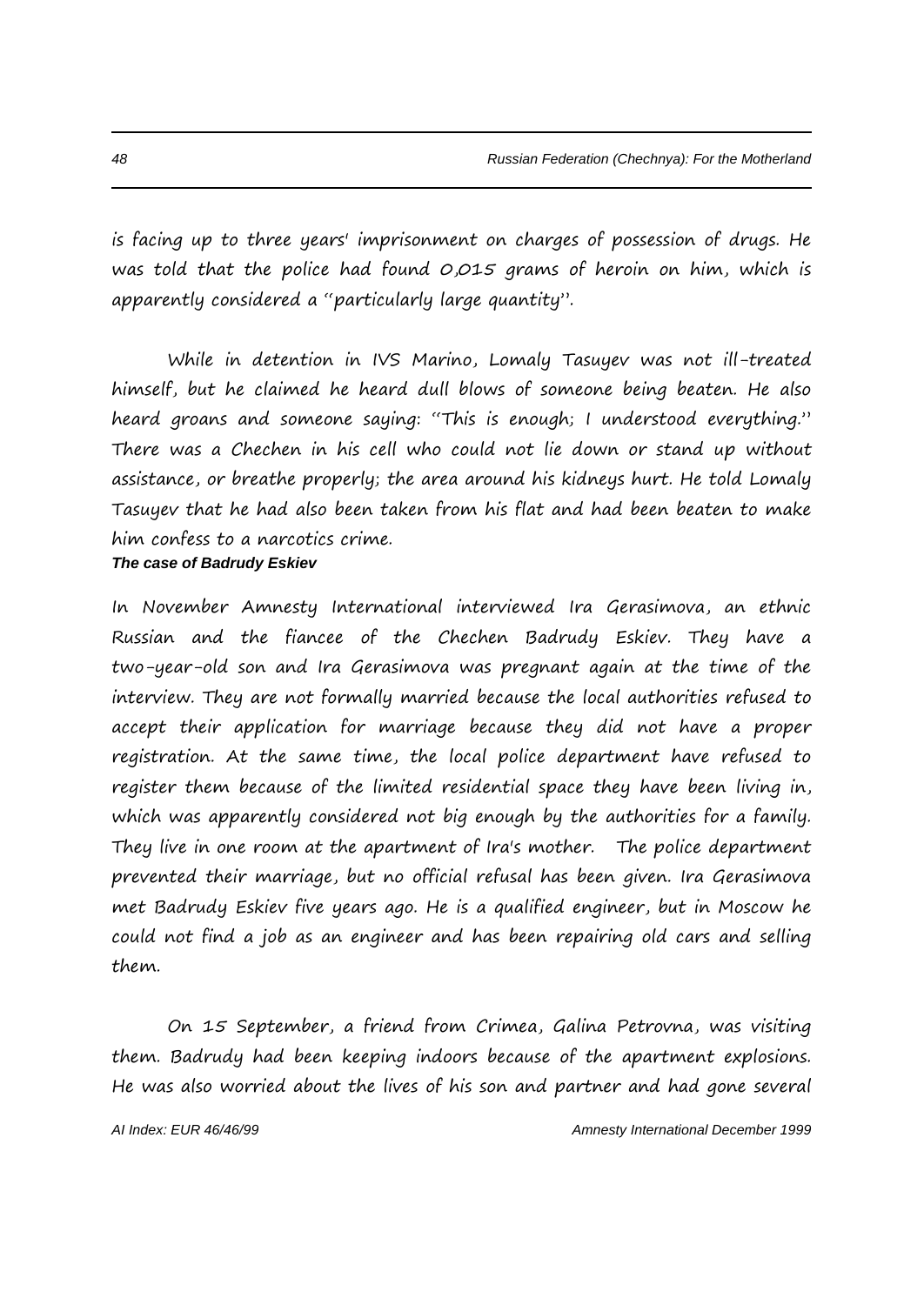times that evening to check the stairwells of their apartment building for strangers or strange packages, which could have been explosives. At about 4am Ira Gerasimova looked out of the window and saw police in the vicinity. She was relieved to see that the police were in their building and they went to bed. At about 5am there was a ring at the door and three police officers entered the apartment. There were two uniformed police with sub-machine guns; the third man was in civilian clothes with a pistol. They went round the apartment and asked to see Badrudy Eskiev's documents. They saw the word "Chechen" in his passport under nationality and said they would have to check his identity.

The police took Badrudy and Ira in a car to OVD Lublino. They were told that the police knew Badrudy Eskiev was in the apartment because of a telephone call from some neighbours. The family had never concealed the fact that Badrudy Eskiev was a Chechen. In the OVD Ira Gerasimova saw many other Caucasians in detention behind bars in an open cell. One after another the police fined them for lack of registration and released them.

At the police station Ira Gerasimova went to see the head of OVD on the second floor to ask why was Badrudy Eskiev detained. The police chief said they were just checking him out, taking his fingerprints: "He is a Chechen. We have an order to follow. We will check him out and compare his data with the list of wanted suspects and then we will release him".

She went downstairs again. Later Badrudy Eskiev emerged with his hands handcuffed behind his back. Two men in police uniform told her that he was being taken to the Anti-terrorist Centre at OVD Pechatniky. She said she would go too. It was 12pm. He was brought out at 6pm by a tall man in uniform. Ira Gerasimova was told Badrudy Eskiev was taken to OVD Marino for comparison of his identity with the list of wanted criminal suspects. When she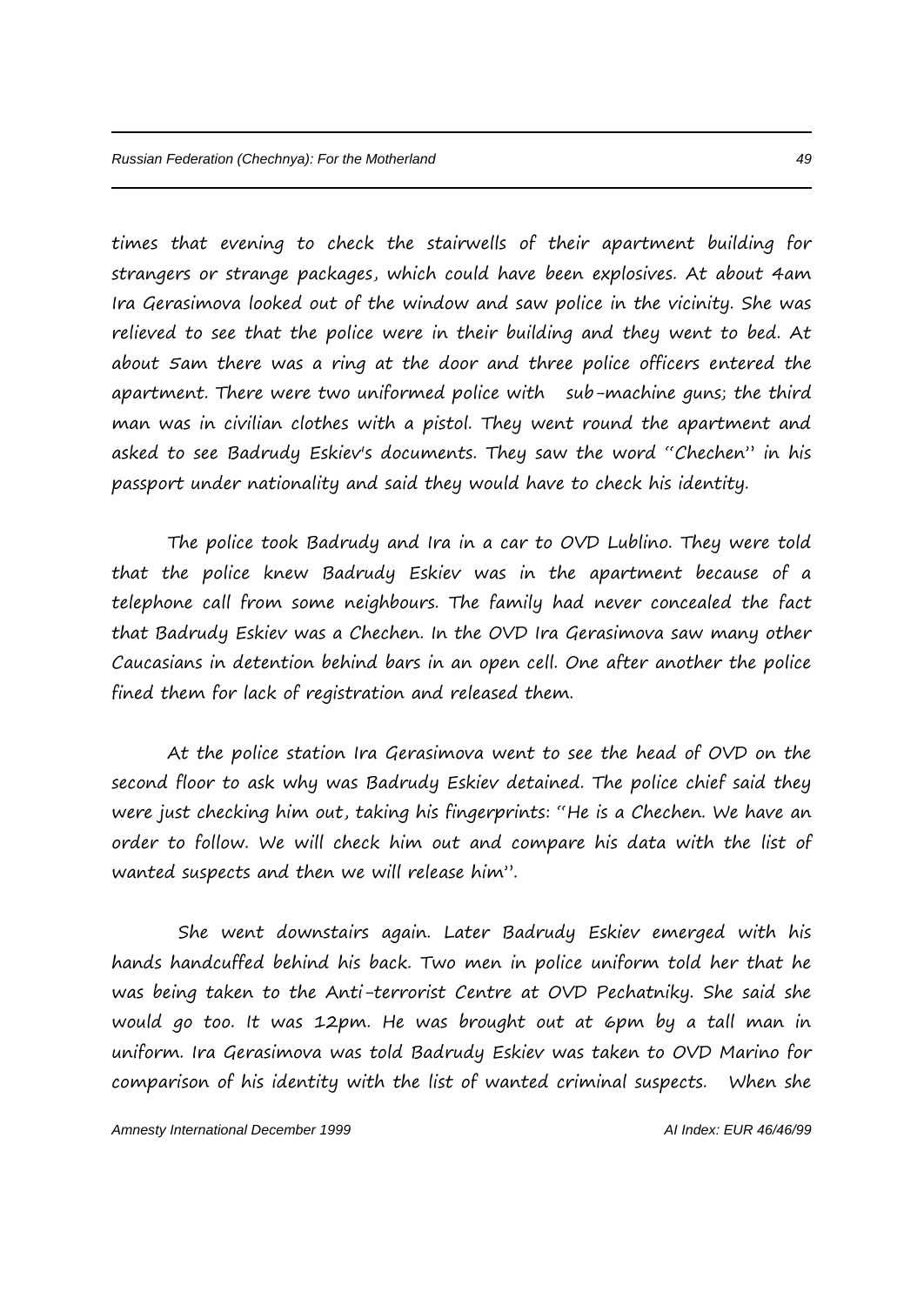got there she waited an hour. Then she was told he was not there. She went back to Pechatniky. There she was told they did not know where he was. An officer told her that Badrudy Eskiev had been "taken off the list" and that this meant he had gone home. Someone else said he "wasn't brought back." She asked for some documentation to show that he had been released. They refused.

She was told to go to Room 503 to meet one of the police chiefs. He said Badrudy Eskiev was probably in prison: "He's a bandit, a drug addict". Ira Gerasimova said that this was not true and asked: "Why should that happen to him?" "Because he is a Chechen. How could you explain, why do they bomb our homes?" Ira said: "Even if the explosions were done by Chechens, it doesn't mean that all Chechens are terrorists?" The officer answered: "The only good Chechen is the dead Chechen" ("khoroshiy Chechenets - mertvyy Chechenets"). Ira said: "I have a son who is a Chechen. Do you want him dead too?" When she cried she was told to come back in three days. She telephoned the Lublino militia station and was told Badrudy Eskiev was not there, that he had been released, but he was not at home either.

Next morning, 16 September, a man who did not identify himself called their home and told her Badrudy Eskiev had asked that she be informed he was in OVD Tekstilshiky. When she asked when Badrudy Eskiev would be released she was told that a criminal case had been opened against him for "hooliganism". She was told to talk to the investigator, Svetlana Avdeeva, who said the charges were under Article 228(1) of the Russian Criminal Code for possession and use of narcotics. Ira Gerasimova asked her mother, Olga Gerasimova, to talk to the investigator. When Olga Gerasimova came back from the police station she said she had been told that it was the policy at the moment to imprison all Chechens by all means, if necessary to plant narcotics and weapons on them.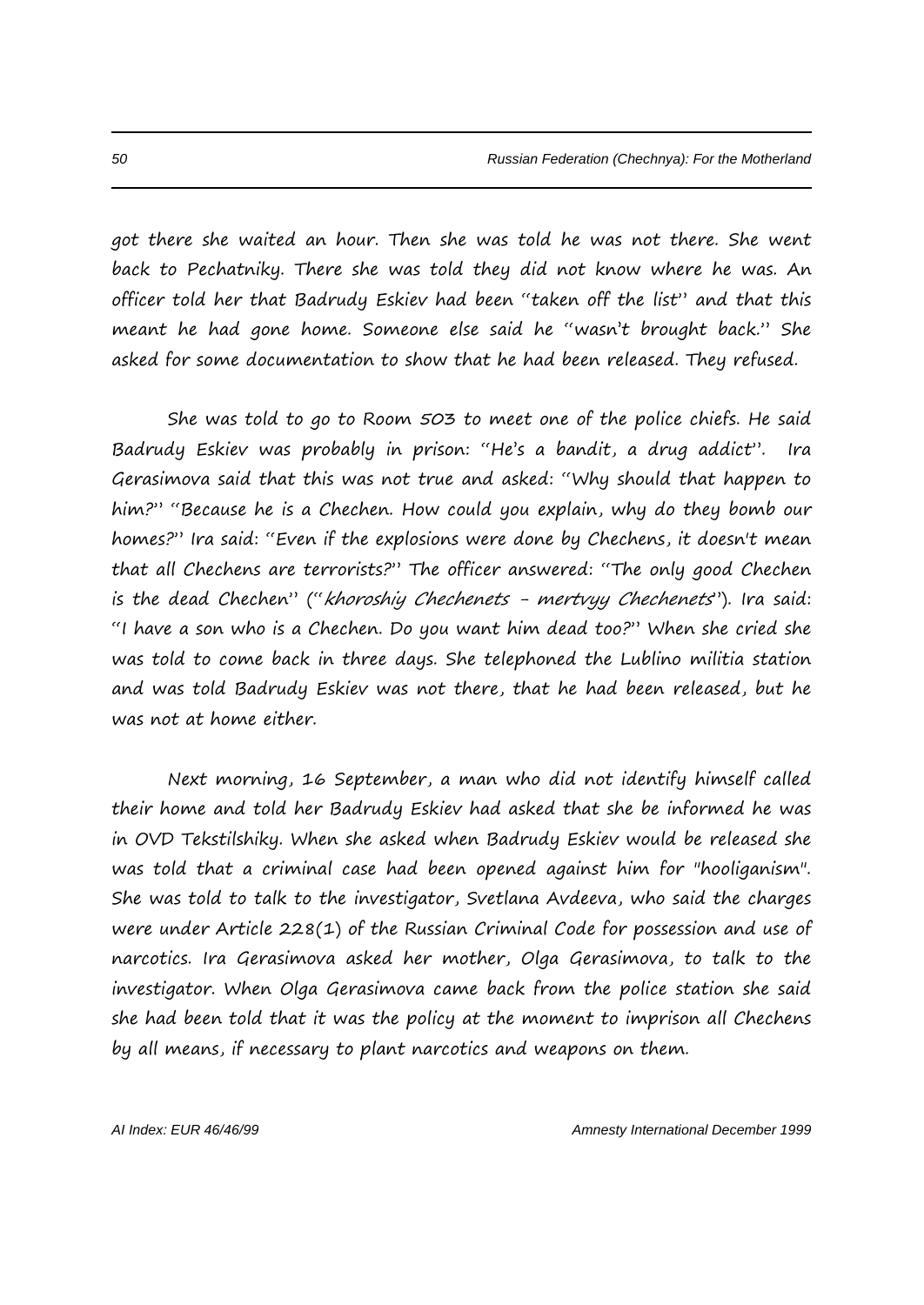Ira was also told by the lawyer that the police officers and a passerby had testified that Badrudy had been apprehended on the street at 2am in possession of drugs. The whole family, including their house guest, had witnessed Badrudy being detained at the apartment at 5am, and not on the street. Ira also claimed that when the police detained him at home, they emptied all his pockets and found nothing.

Ira saw Badrudy Eskiev for the first time since his detention on 20 September at the pre-trial detention centre (SIZO) "Matrosskaya Tishina", where he had been transferred on 17 September. He told her that he was forced to sign a document while in detention. She did not see any bruises on his face at the time, but he told her he had lost consciousness twice during the interrogation by the police and he suspects that drugs might have been planted on him at that time.

Ira Gerasimova was shown a medical certificate saying Badrudy Eskiev had traces of drugs in his system. He told her the police gave him water to drink during the interrogation and he suspected drugs may have been in the water: either that or the police had falsified the medical results.

The lawyer employed by the family on the recommendation of the police investigator, said that when she met Badrudy Eskiev on 17 September it was obvious to her that he had been beaten. No medical examination, however, took place because the lawyer advised that it was not necessary. Badrudy Eskiev reportedly told his lawyer and Ira Gerasimova that he was taken to the basement of one of the police stations, shown a large quantity of weapons and drugs stored there, and asked to choose to which charge he wanted to put his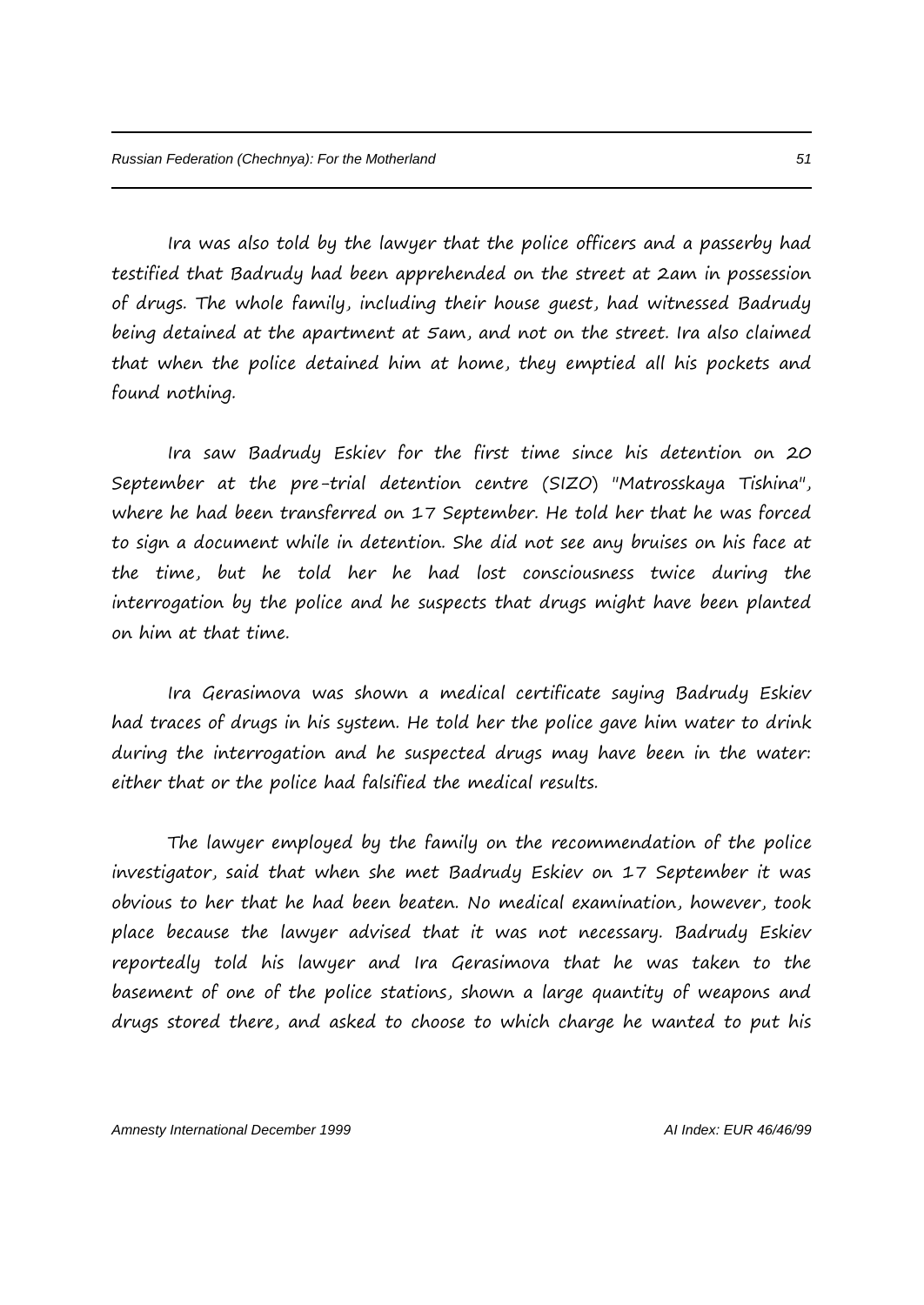signature. Badrudy claimed that in the basement the police officers put a plastic bag over his head and kept it there until he began to suffocate.<sup>41</sup>

No date had been set for the court hearing at the time of the interview, because the criminal investigation was still under way.

Amnesty International believes that the circumstances of Badrudy Eskiev's detention, witnessed by the entire family and the house guest, and the subsequent official police statements claiming that he was detained on the street earlier, suggest that his criminal case for use and possession of drugs was fabricated by the police. It appears that, given the reported statements of different police officials to Ira Gerasimova and to his lawyer, Badrudy Eskiev has been singled out by the police solely because of his ethnic origin.

### *The case of Arslan Iliasevich Gatiev*

Arslan Gatiev, an ethnic Chechen, came to Moscow from the town of Khasavyurt, in the Republic of Dagestan,  $10$  years ago<sup>42</sup>. He served in the Russian army and is currently in the last year of university, studying ecological engineering. His registration in Moscow was as a student. Registered as living in the flat of his fiancee, he went to re-register with her on 17 September at the local housing office ( $ZHEK$ ). Arslan Gatiev's marriage to his fiancée<sup>43</sup>, who is of Georgian origin, is not officially recorded because the police refused to permanently register him on the grounds that he is a Chechen. Without a

<sup>41</sup> This is a torture method widely used in Russian police stations and known in Russian as "elephant" (*slonik*): when a gas mask is put over the suspect's head and the flow of oxygen is cut off until the suspect begins to suffocate. Often the gas mask is substituted by plastic bag.

<sup>42</sup> Amnesty International interviewed Arslan Gatiev and his wife in November in Moscow.

<sup>43</sup> During an interview with Amnesty International representatives, she asked not to be identified by name.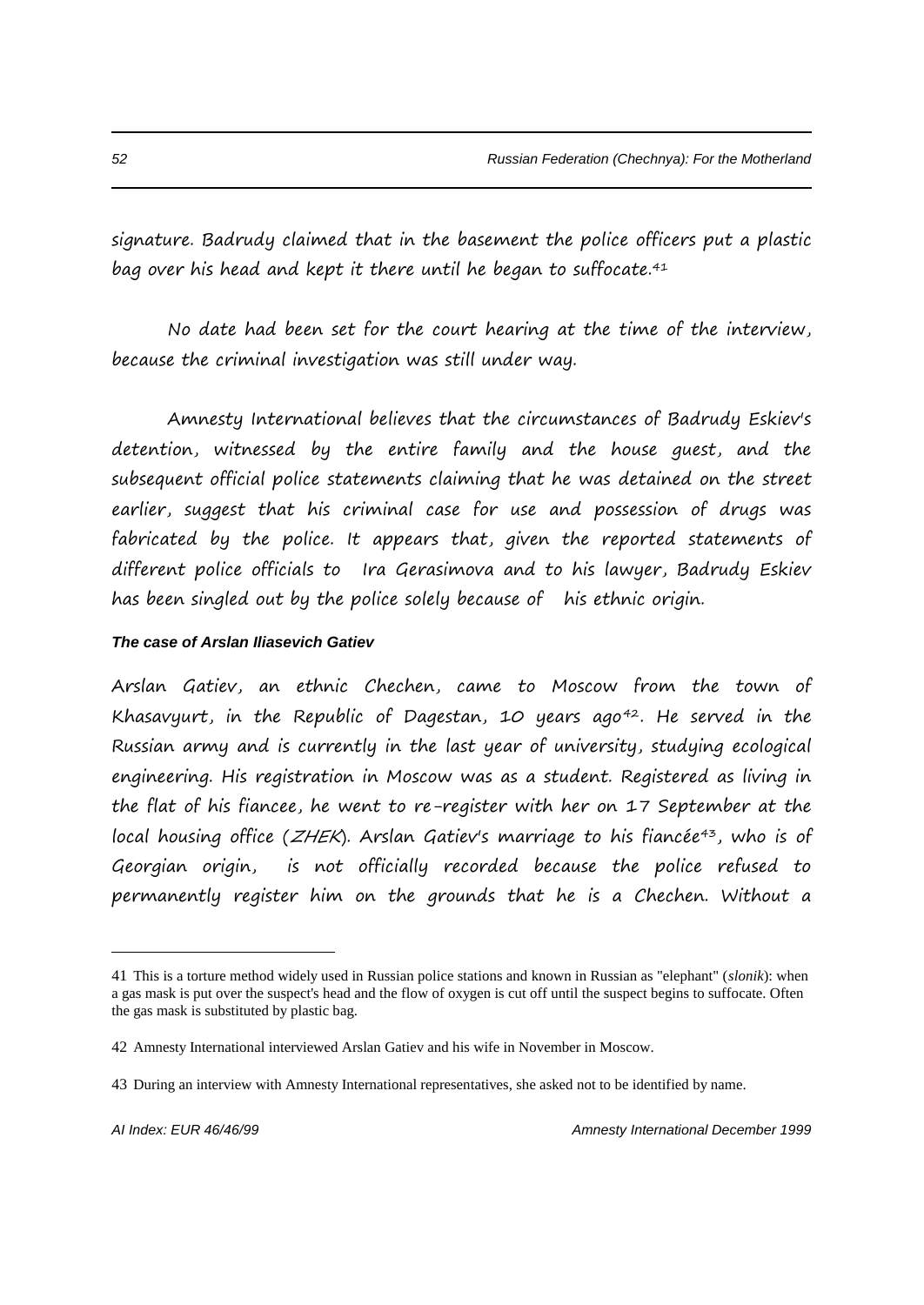resident registration, Arslan Gatiev was refused an official recording of his marriage.

His turn in the queue of people waiting to re-register came up on Sunday, 19 September. After opening his passport, the precinct police inspector told him that there was an order that all Chechens should undergo dactiloscopy and took him to OVD Vykhino ( formerly police department No. 44, now No. 21) to give his fingerprints. He did not return that day from the police department and the police reportedly refused to give any information about his whereabouts to his fiancée.

On 20 September a lawyer employed by his family visited Arslan Gatiev and was informed that he had been charged under Article 228(1) of the Criminal Code for possession of drugs. The police said they found 0,03 grams of heroin in his pocket.

Arslan Gatiev told Amnesty International in November that when he arrived at OVD Vykhino, the police officer with him said, "I've brought you a Chechen." They said his passport was false. In fact, he served in the army from Moscow and has had a passport since 1995, issued in Moscow. In addition he has been studying in Moscow on the basis of his valid passport. Arslan Gatiev claimed that at the police station he received all sorts of insults on the grounds that he was a Chechen: "But I wasn't particularly afraid. And I wasn't expecting any major problems". One police officer reportedly pulled Arslan Gatiev's jacket pocket from behind saying, "Sit properly". Then the police officers searched him, with his hands above his head. They reportedly searched all his pockets except one which they left to last. The officers pulled out of it a handkerchief and a piece of golden paper neatly folded, like cigarette packet paper. Arslan Gatiev said it was not his and refused to sign anything. He also asked for a lawyer. The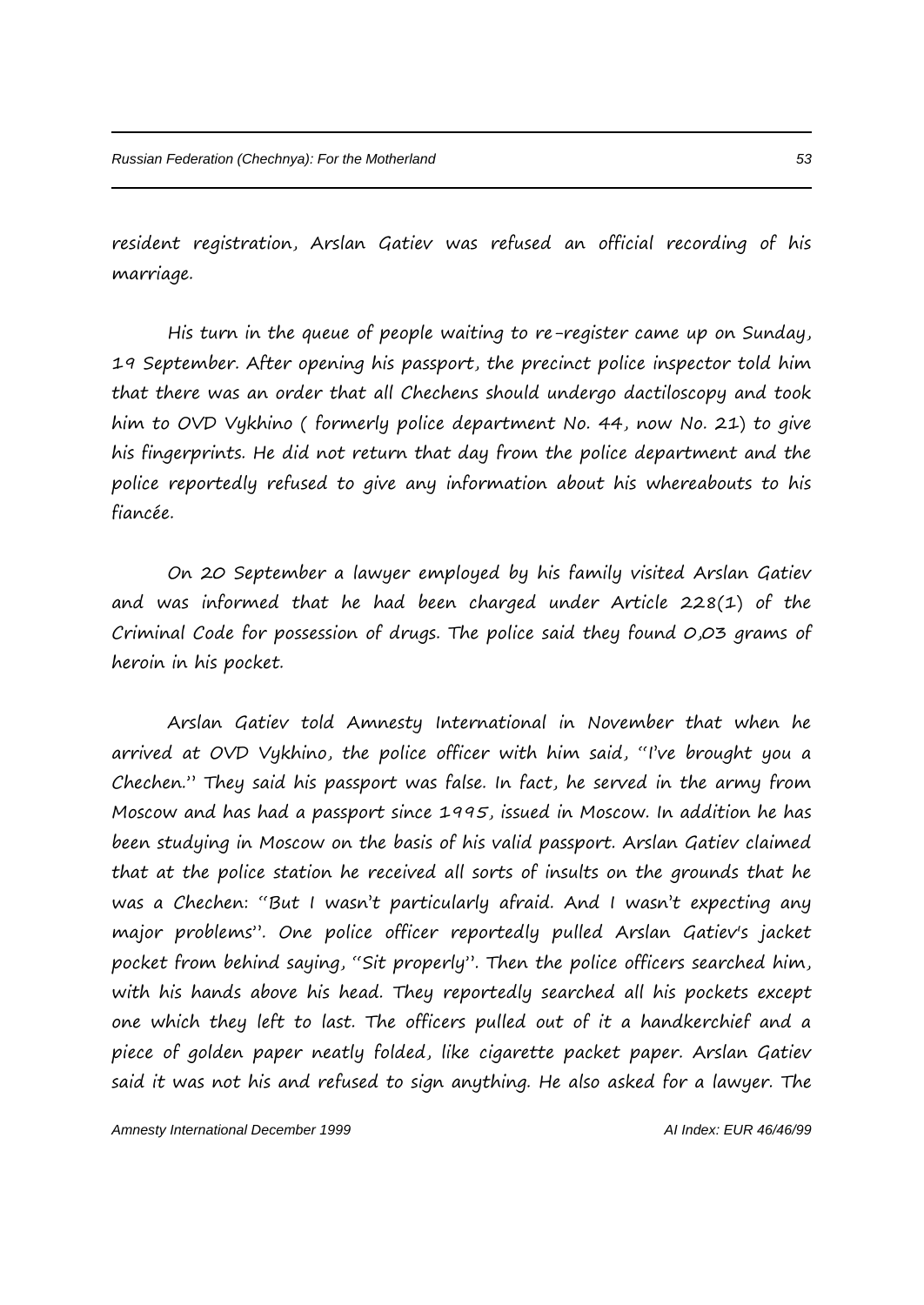response of the police officers was: "Where do you think you are? In America?" The police officers reportedly shouted insults about Chechens: "The only good Chechen is a dead Chechen."

In the cell of the IVS at Vykhino with Arslan Gatiev was another Chechen who had been beaten. There were four other people in detention at the IVS when he was there, two in his own cell. One was Ingush, called "Zaki", three were Chechens. They told him that they had been taken from one flat at three in the morning. They said they had been beaten (before they got to Vykhino) and had heroin planted on them. In addition to the heroin, an explosive was reportedly planted on one of them. At first they had been taken to OVD "Ryazansky Prospekt," where they had reportedly been badly beaten to make them admit to the drugs charges. Arslan Gatiev said that he witnessed that the people in his cell were urinating blood and their backs and the backs of their legs were black as a result of the beatings. Then they were moved to SIZO "Matrosskaya Tishina".

The police investigator in "Zaki"'s case, an older woman, reportedly questioned the officers who arrested him and one of them said that he was not sure whether "Zaki" had had drugs on him. Arslan Gatiev claimed that the investigator said she would open a case against the police officers for fabrication of charges against "Zaki". The same investigator was supposed to handle Arslan Gatiev's case initially but he was later told by his new investigator that a high-level police chief told the first investigatior: "If you don't obtain a conviction for him ["Zaki"], we will soon find drugs on you, too."

When Arslan Gatiev's lawyer asked why he had been searched, he was told by the police officers who searched him: "Because he looks like a drug addict; he speaks slowly and was acting suspiciously". On the night of 20 September he was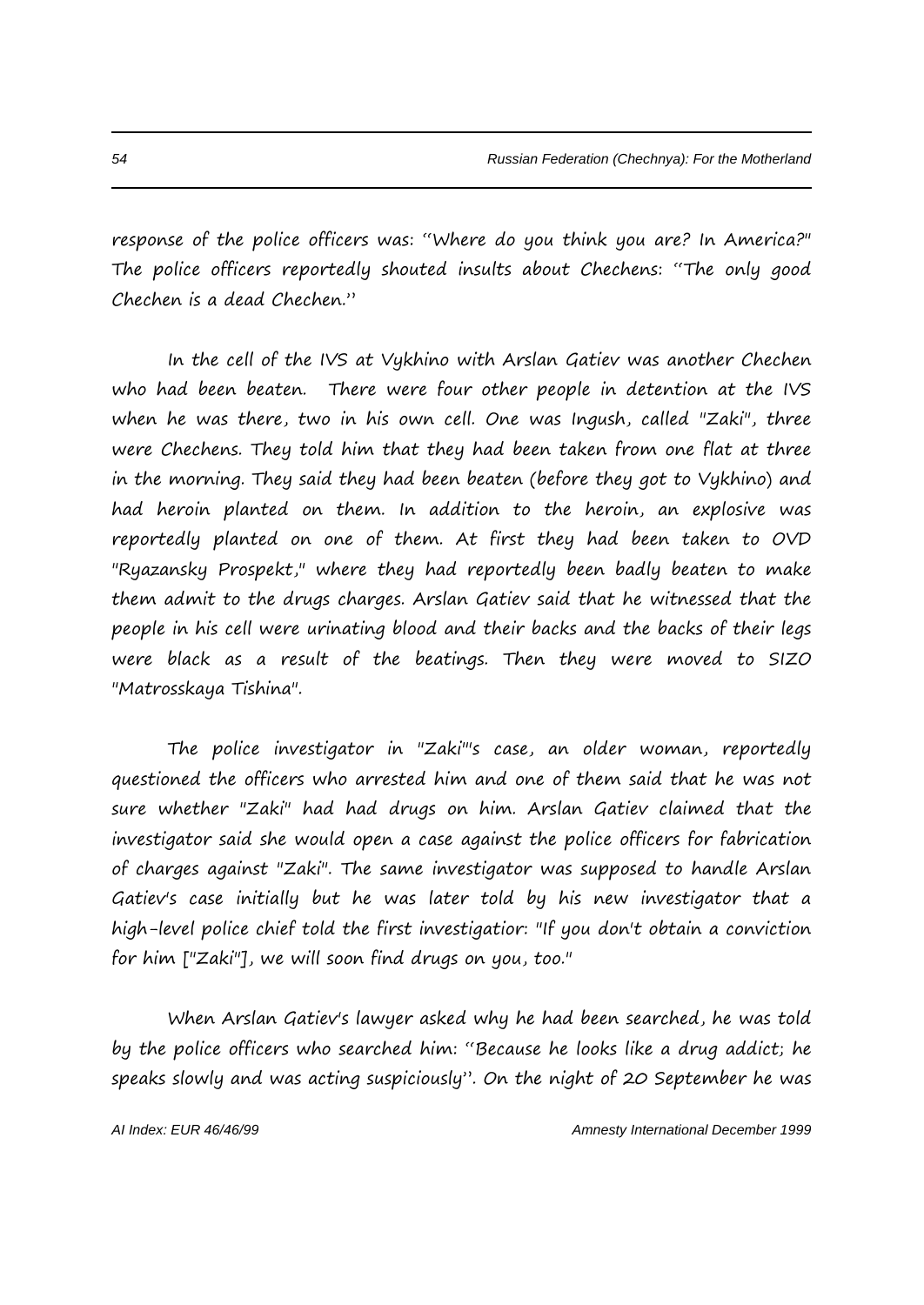taken to Neurological Hospital No. 17 where a medical test was done. The police reportedly gave a document to the doctor which showed Arslan Gatiev's nationality and the amount of drugs supposedly found on him. The doctor took urine from him. No words were exchanged. The next day Arslan Gatiev learned that the medical test concluded that he had been in a narcoleptic state.

After Arslan Gatiev's fiancée appealed to the Kuzminskiy District Office of the Procurator, she was told that he would be released on bail and that she had to pay 50,000 Roubles by 12pm. No one could tell her what deposit account to use so she was not able to pay the sum until 2.45pm. At around 1pm (that is before his fine had been paid) Arslan Gatiev was called out of the cell and told to sign himself out. He thought he was going to prison. In the yard on his way out was one of the officers who had been present when the drugs were planted on him. This officer told him that his documents were with his lawyer, who was waiting outside.

Outside the IVS a man came up to Arslan Gatiev as if to hit him. Immediately several police officers emerged from cars and handcuffed Arslan Gatiev. A charge under Article 158 of the Administrative Code was brought against him for "petty hooliganism"; he was accused of "fighting with the police officers and swearing". One of the officers reportedly said to him: "Where did you think you were going? Did you think you were going free?"

He was put back in the IVS Vykhino and spent another 24 hours in detention until he was brought in front of a judge on 24 September. He was fined 20 Roubles on the charge of "petty hooliganism" and was released pending trial on the criminal charge of possession of drugs.

#### *The case of Islam Bashirov*

*Amnesty International December 1999 AI Index: EUR 46/46/99*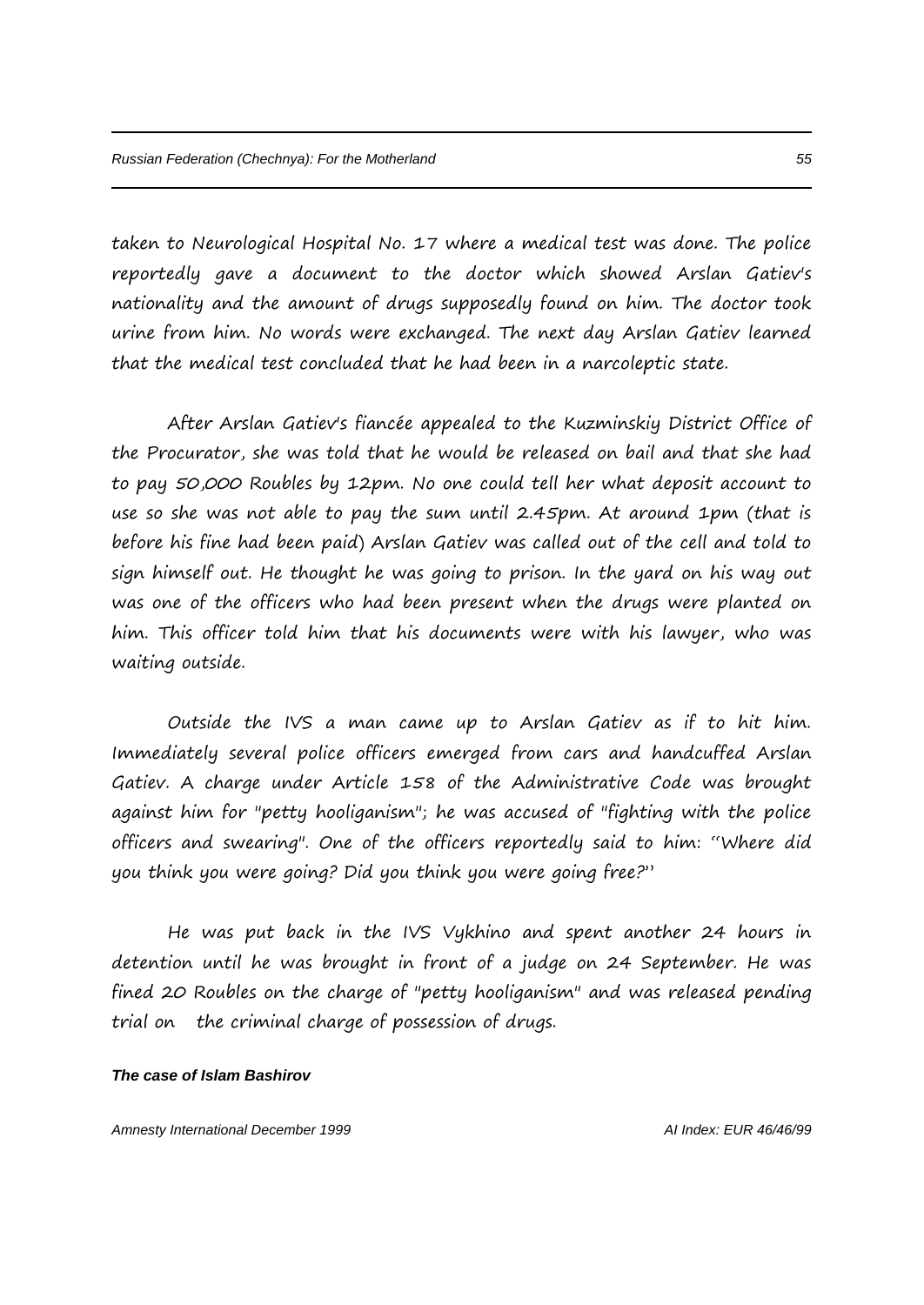Islam Bashirov <sup>44</sup> , a paediatric anaesthetist from Grozny, has been living in Moscow since 1997. He qualified from a medical institute in 1994 and worked as a medical doctor in Chechnya during the previous armed conflict between 1994 and 1996. He said that he provided first aid to wounded from all sides, fighters, prisoners of war and civilians. He was one of the few doctors left in Chechnya during the war. They treated people in basements under the bombardment. After the war he came to Moscow to do his clinical studies and obtained a three-year resident registration covering his period of study, but did not have a permanent Moscow registration. He was working in a children's hospital. Islam Bashirov's wife is a Chechen from Jordan and they have two young children.

Islam Bashirov was the only medical doctor based in the presidential palace in Grozny in 1994. He believes that the reason for his detention by the police might be a photograph album which he kept in his flat containing some photographs taken in the presidential palace in Grozny by a Russian journalist during the previous war in Chechnya. He had shown people the album. In one photograph he is unarmed, but there are bodyguards visible too. There is another photograph of the Chechen fighter commander, Shamil Basayev, and a Saudi Arabian journalist. Islam is not in that photograph, but the journalist is in both photographs. Islam Bashirov suspects one of his guests may have informed on him on the basis of the photographs, which the authorities believed linked him with the Chechen fighters. The photograph of Islam Bashirov and the Saudi Arabian journalist was later published in the newspaper Kommersant when Islam Bashirov was arrested.

<sup>44</sup> Interviews with Islam Bashirov in Moscow, 8-9 November 1999.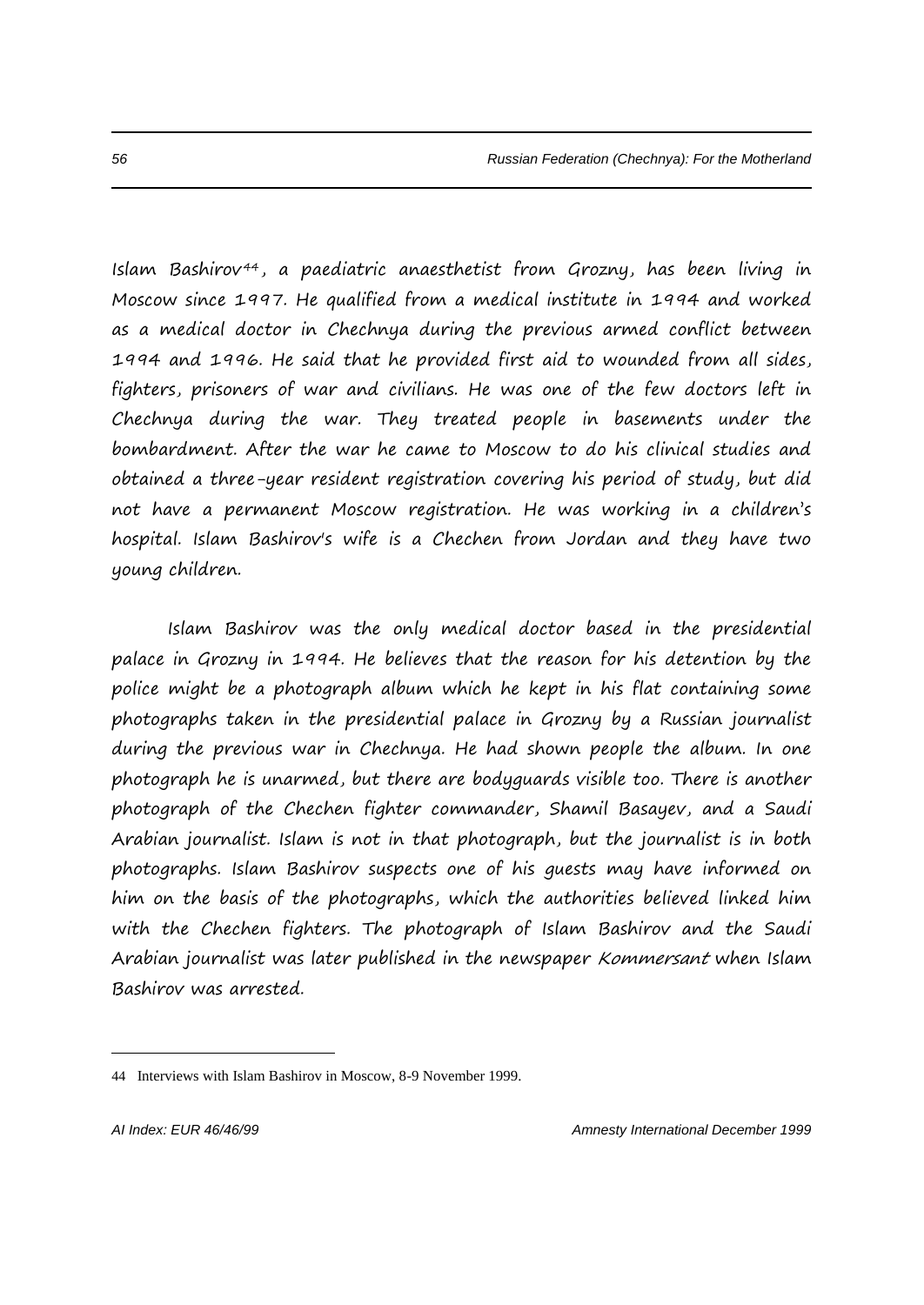On 22 August in the evening he was at home in a student hostel, with his wife, when police came bursting in and asked for their documents. The police said they were checking the documents of all the hostel residents. He was then taken out to a car which was parked behind the hostel. The car was joined by a black jeep. There was a total of 10 men in uniform, who did not identify themselves. A first-year medical student, Anzor Khramkhoyev, was also brought to the car. He told Islam Bashirov that his flat was being searched. Islam Bashirov asked to be present during the search, but the officers did not allow this.

Reportedly, one hour or so passed and three officers came back from the search. They handcuffed Islam Bashirov in front, made him face a wall and beat him for several minutes. They reportedly shouted: "You cut our pals' heads off." He was mainly punched on the spine. At the first blow he turned round and tried to defend himself. He was also kicked in the area of the genitals. Islam Bashirov said that some sort of medical report about his injuries should be included in the papers relating to his court case, because he was examined by doctors later in detention.

He claimed that when police officers checked his pockets he felt something being put in his pocket. Two witnesses were brought along and two packages were pulled from his pockets; they contained a white powder. Next day he was told that it was heroin. Later, officers of the District Department of Fighting Organized Crime (RUBOP) claimed that Islam Bashirov was arrested in the street. One of the officers said to Islam Bashirov: "Understand, it's nothing personal. We'll swap you for prisoners of war." He was later taken to OVD "Konkovo", where he was told during interrogation that police had found explosives in his flat during the search.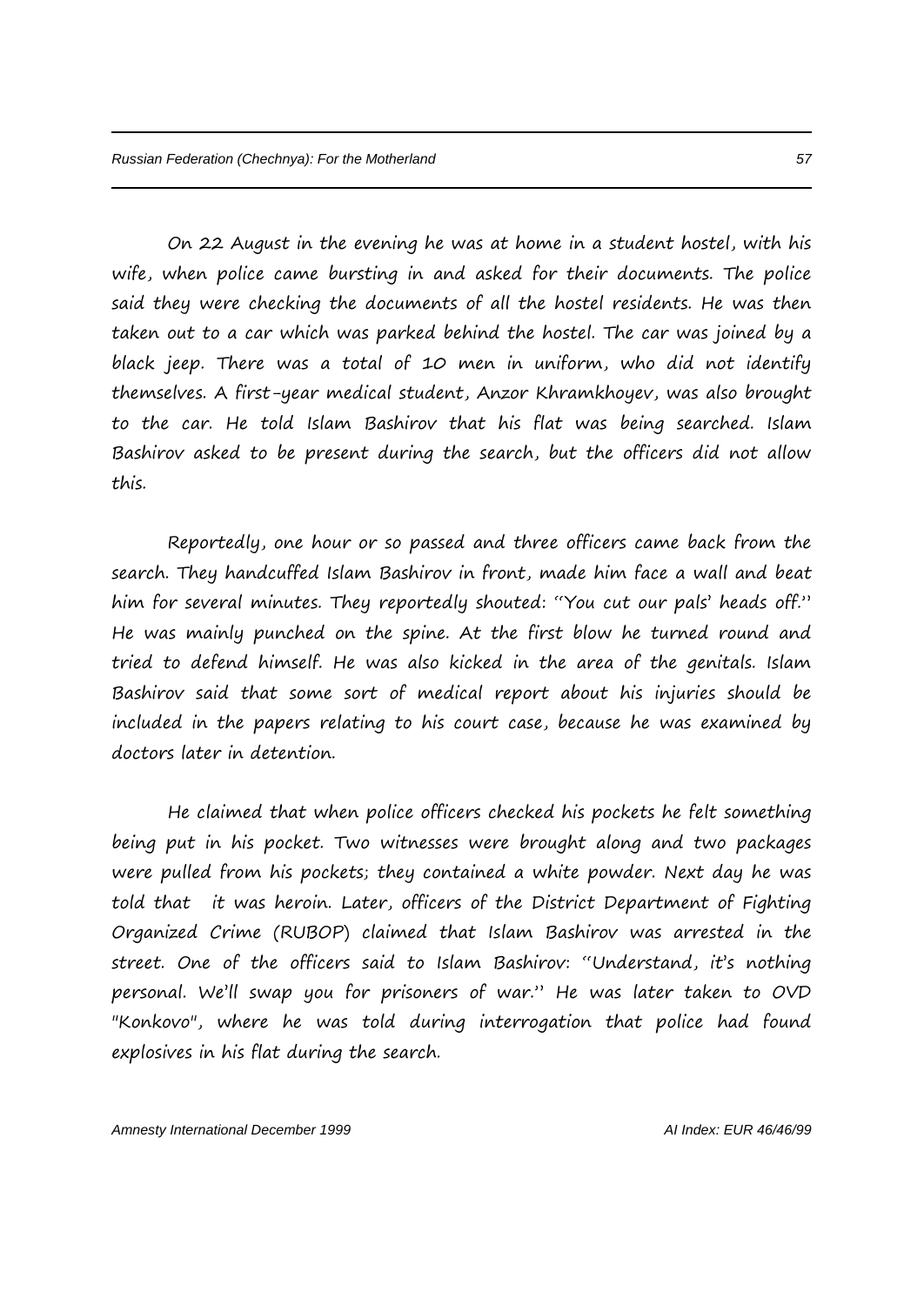Before Islam Bashirov was charged, RUBOP officers allegedly came to his cell to film him and this was shown later on TV. Reportedly nothing was said about possession of drugs or explosives. The report related to the war of 1994-1996, his supposed activities at that time and the fact that he had treated Chechen fighters. Nevertheless, he was officially charged under Articles 228(1) and 222(1) of the Criminal Code for possession of drugs and weapons.

His wife, Inaya Asander, and children have gone back to her family in Jordan. She told Islam Bashirov that during the search, two officers put explosives in front of her and photographed her. Later the same day they came again and did another search. She tried to follow them around while they were in the apartment. They put some sort of explosive device by the couch and some more heroin in the apartment. There was also a witness, a guard from the hostel, who said he saw the material being planted.

While in police custody, Islam Bashirov was taken to hospital No. 17 for a drug test. He says he told the doctor on duty that he was himself a doctor, and said "Don't do this to a colleague". In his presence the telephone rang and the doctor allegedly said, "But he is a doctor", which Islam Bashirov took to mean that the doctor was embarrassed to be falsifying the evidence of a medical test in front of a colleague. The next day, aware that traces of heroin stay in the body for a long time, Islam Bashirov wrote to the investigator asking for a second, independent test, but he was refused. There was a further check at the SIZO, in which a psychologist and psychiatrist examined him and concluded he was not a drug addict.

He spent two months in the SIZO in Butyrka, during which time he saw his lawyer only once and did not have any meetings with the investigator. Islam Bashirov was released pending trial on 18 October.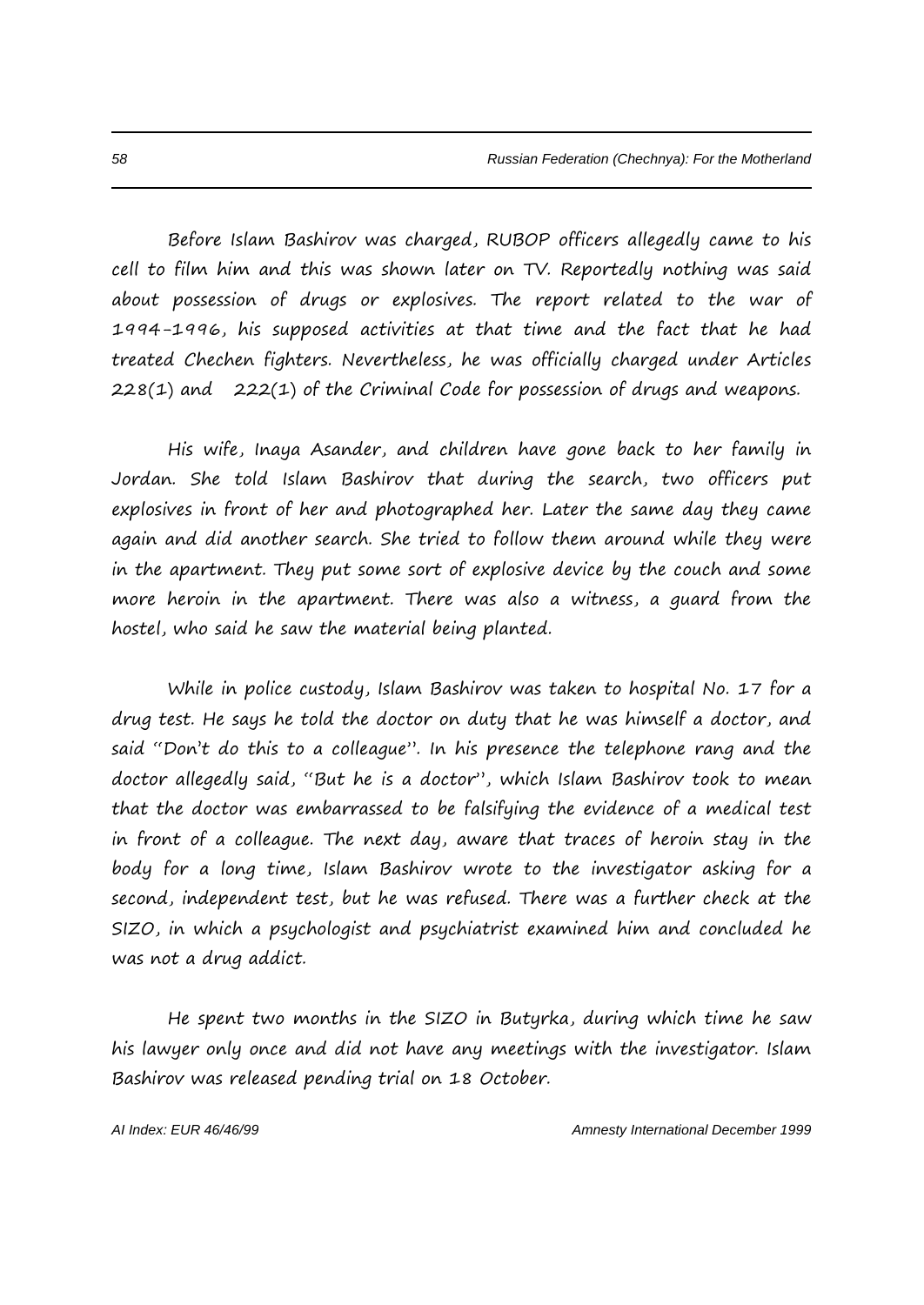While in the SIZO, Islam Bashirov shared a cell with another detained Chechen, Sultan Ismailov, who was a "second group" invalid. He only had one kidney and had just had an operation on the other. Islam Bashirov claimed that this man kept asking for a doctor for a week, with no reaction from the prison authorities.

#### *The case of Khalid Kiloyev*

Ethnic Chechens and other people from the Caucasus have been routinely subjected to arbitrary detention and other human rights violations throughout the year and prior to the September apartment bombings. These practices had intensified since the beginning of the Russian military operation in Dagestan in July 1999 and culminated in September in the campaign of intimidation against ethnic Chechens.

Natalya Kiloyeva<sup>45</sup>, who is an ethnic Russian, and her Chechen husband, Khalid, have two children aged eight and three. Natalya Kiloyeva works as a head of a kindergarten. Her husband also has higher pedagogical training.

Khalid Kiloyev was arrested at 11am on 13 July 1999 in the street. He had come to Moscow to visit the apartment which they had rented for other family members. They used to live at this apartment but now lived outside Moscow, in Moscow Region. Reportedly four men in a jeep and four in a "Volga" car, who wore black masks, stopped Khalid Kiloyev on the street, handcuffed him and took him to OVD No. 18 on Tsvetnoy Bulvar. Khalid Kiloyev later told his wife that while travelling in the police jeep towards the OVD, a pistol was inserted in his pocket from behind. He told his wife that after he was

<sup>45</sup> Interview with Natalya Kiloyeva in Moscow, 8 November 1999.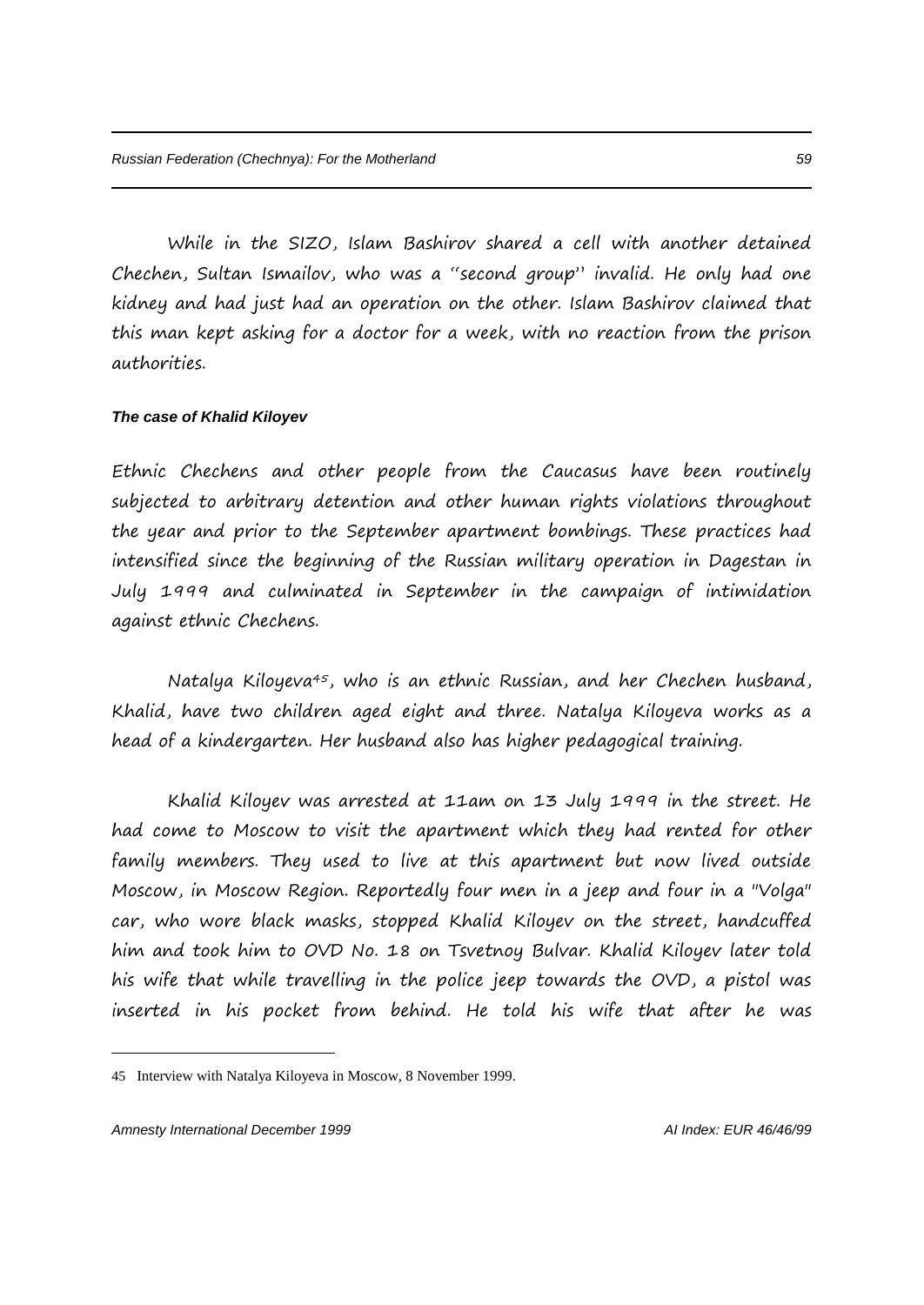handcuffed, he was hit with the butt of a gun and lost consciousness. When he came around he did not know what had been happening. He was in the jeep, with law enforcement officials who were dressed in civilian clothing. He could feel something heavy in his pocket. At the time he supposedly was carrying the gun it was summer and he was wearing jeans and a short sleeve shirt. At the first court hearing of the case on 28 October, there were reportedly inconsistencies in the evidence of the police as to where the pistol was; one of the police officers claimed that the pistol was found in Khalid Kiloyev's undershirt.

He spent seven hours in an open cell at the OVD. Then he was reportedly taken to his flat with four "witnesses" for the police. Khalid Kiloyev asked for an independent witness to be there and a neighbour, a Russian, and the head doctor at a polyclinic, agreed. Then Khalid Kiloyev was reportedly handcuffed to a radiator and the police searched the flat. One of the searchers allegedly found a gas lighter (made in the shape of a pistol) on top of the air filter in the kitchen and called out "I found it", but another police officer allegedly shouted from the other room, "No, that's not it". Natalya Kiloyeva believes that the police had already searched the apartment before the official search, and had planted a hand grenade under the mattress, which was later found during the search.

Khalid Kiloyev was held for three days in police custody and was charged under Article 222(1) for possession of arms. Then he was moved to Butyrka SIZO to await trial. His wife claimed that at one stage of the investigation he was also charged with possession of drugs but this charge was later dropped from the case.

While in police custody, Khalid Kiloyev was allowed to call a friend, a lawyer and a translator. About one and a half weeks later, the translator,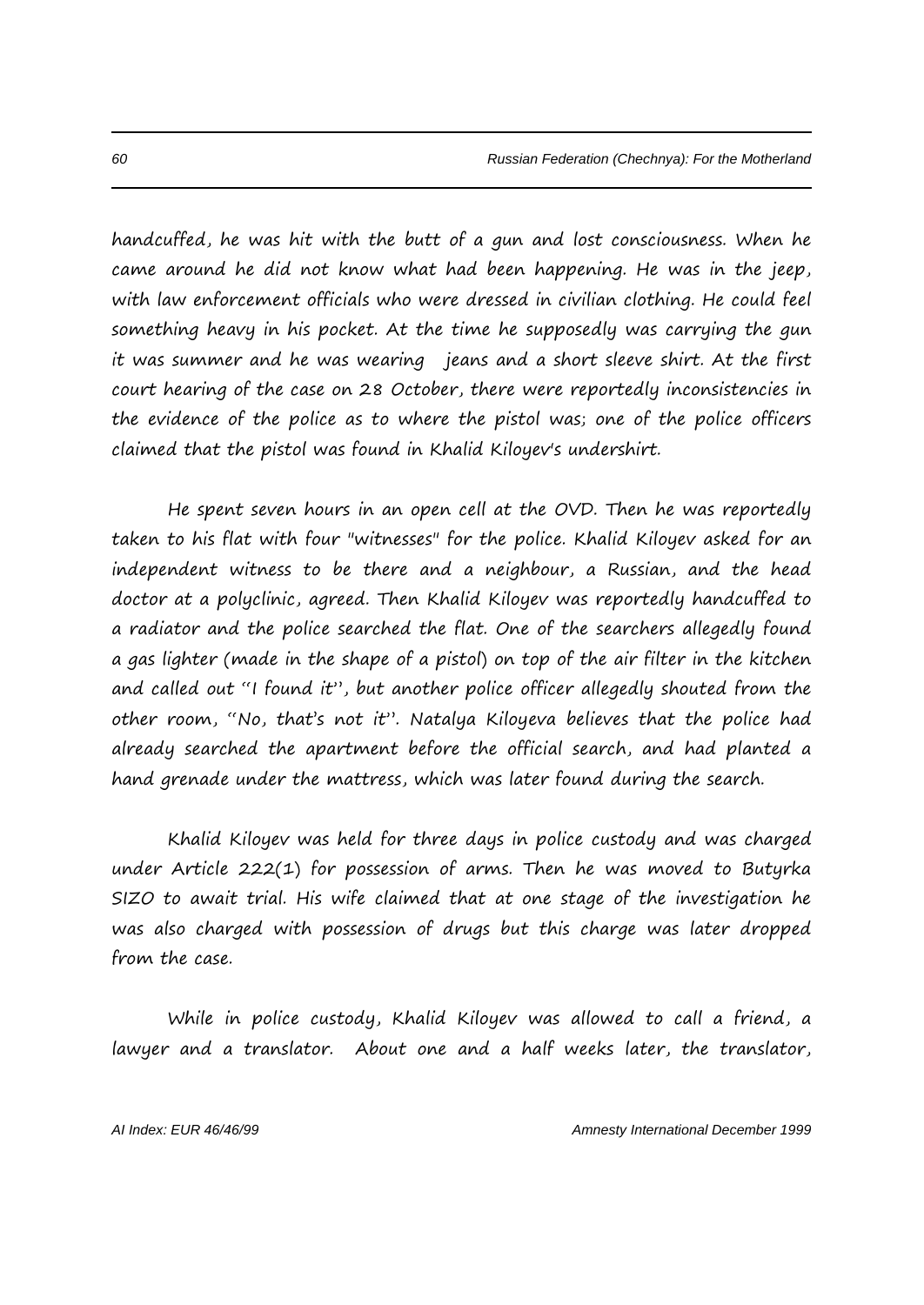Alibek Bakhayev, was also arrested. Bullets were allegedly found on top of the fridge in his flat. In November he was also held in Butyrka SIZO.

Natalya Kiloyeva said that Khalid was shown twice on TV by RTR channel in the program "Dezhurny Chast", once before the bombings in Moscow and once after, in reports on how the investigations regarding Chechen terrorists were progressing. He was allegedly presented in these reports as "the main Chechen bandit" involved in drug dealing, weapons and selling hostages.

Following a court hearing into Khalid Kiloyev's case on 7 December, he was reportedly found guilty of the charges and was sentenced to three and a half years' imprisonment.

# *The case of Mayerbek Vachagayev, Representative of the Chechen Republic to the Russian Federation*

Mayerbek Vachagayev<sup>46</sup>, representative of the Chechen Republic to the Russian Federation, was detained on 21 October at 2pm, after the car he was travelling in with his assistant, Musa Nugayev, was stopped for an alleged traffic violation. The traffic police officer, who searched the boot, looked at their documents and let them go. At the time the two men were heading for an official meeting with Russian government officials. About a kilometre further on, near the corner of Kutuzovsky Prospekt and Dorogomilovskaya street in Moscow, they were stopped by five or six RUBOP officers in plain clothing. Reportedly, they pointed pistols at the two men, ordered them out of the car and forced them to lie on the ground. Mayerbek Vachagayev later told his lawyer that the RUBOP officers lifted his jacket, while he was face down on the ground, and put

<sup>46</sup> In November Amnesty International representatives interviewed his relatives and one of his lawyers.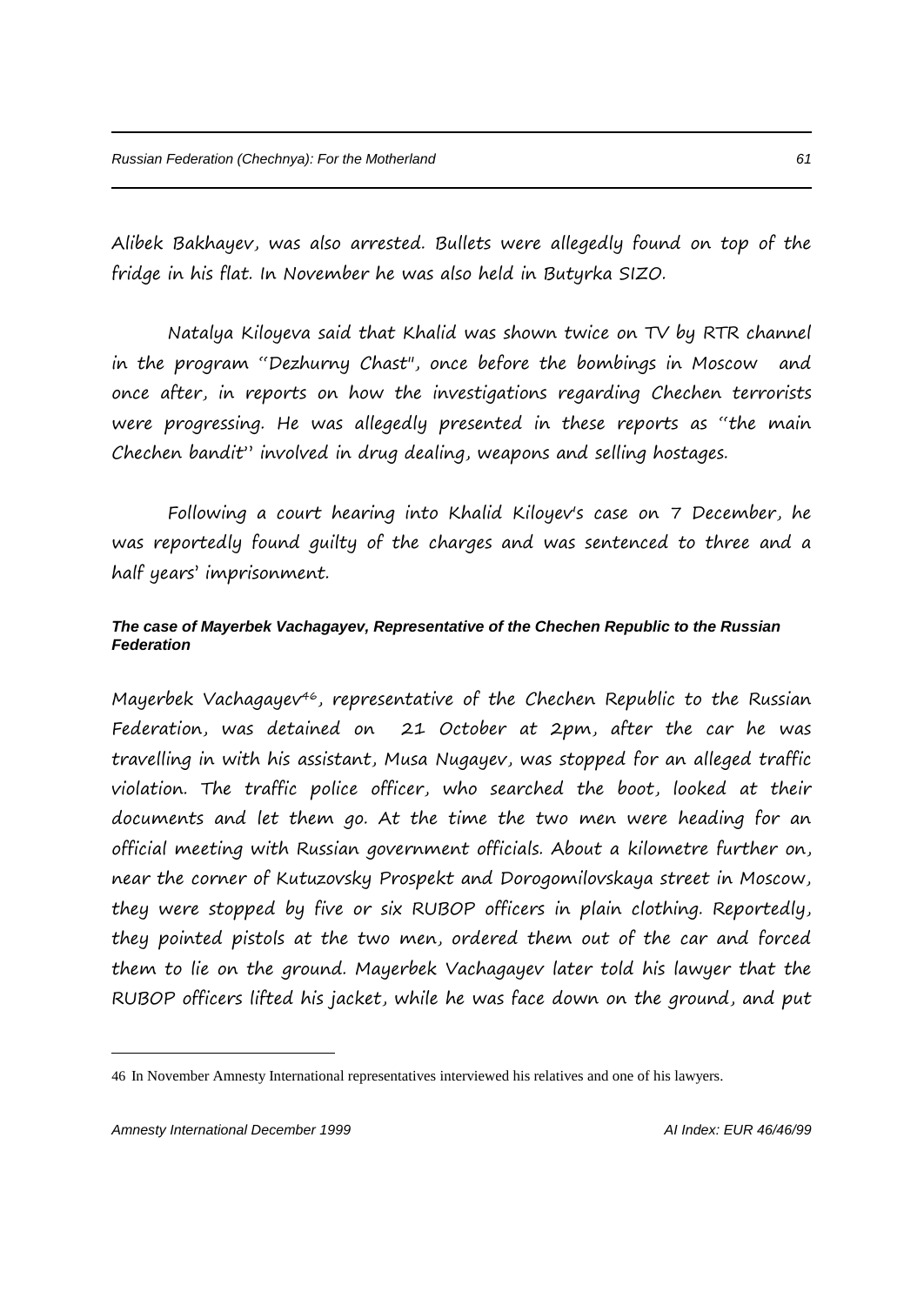a pistol in his pocket. They allegedly repeated the same procedure with Musa Nugayev. Then they were taken to OVD "Dorogomilovo". In the police car, although handcuffed, Mayerbek Vachagayev claimed he somehow succeeded in taking the pistol out of his pocket. The lawyer said that he noted that the investigation did not establish that the fingerprints of the accused were on the two pistols.

The same day eight RUBOP officers came to Mayerbek Vachagayev's flat to search it. His wife was on her own. The officers claimed they had to check that there were no armed men hiding there. They claimed to have found a box of bullets in the corridor of the flat, on top of a cupboard. The officers reportedly handed the box to the wife and asked "Is it yours?" She held it, opened it and said it was not. Witnesses were also present. Once the box of bullets had been found the officers allegedly did not search the remaining rooms.

Mayerbek Vachagayev was charged on 22 October under Article 222(1) of the Criminal Code for possession of arms. He was then transferred to the SIZO in Butyrka prison pending his trial.

Various independent sources alleged that in fact, because of his political position, Mayerbek Vachagayev had the legal right to request to carry arms (under the Russian law "On Weapons"), but was never known to do so. Witnesses recalled that he even refused to carry arms while in Chechnya during the first armed conflict. He is an academic, a historian, and he was known for his opposition to the ideology and religious practices of the so-called "Wahhabi" groups in Chechnya. Media representatives and others who knew him said that they believe Mayerbek Vachagayev was targeted by the Russian authorities in order to punish him for assisting international media in obtaining safe access to the areas of conflict in Chechnya. Because of his efforts, a large group of foreign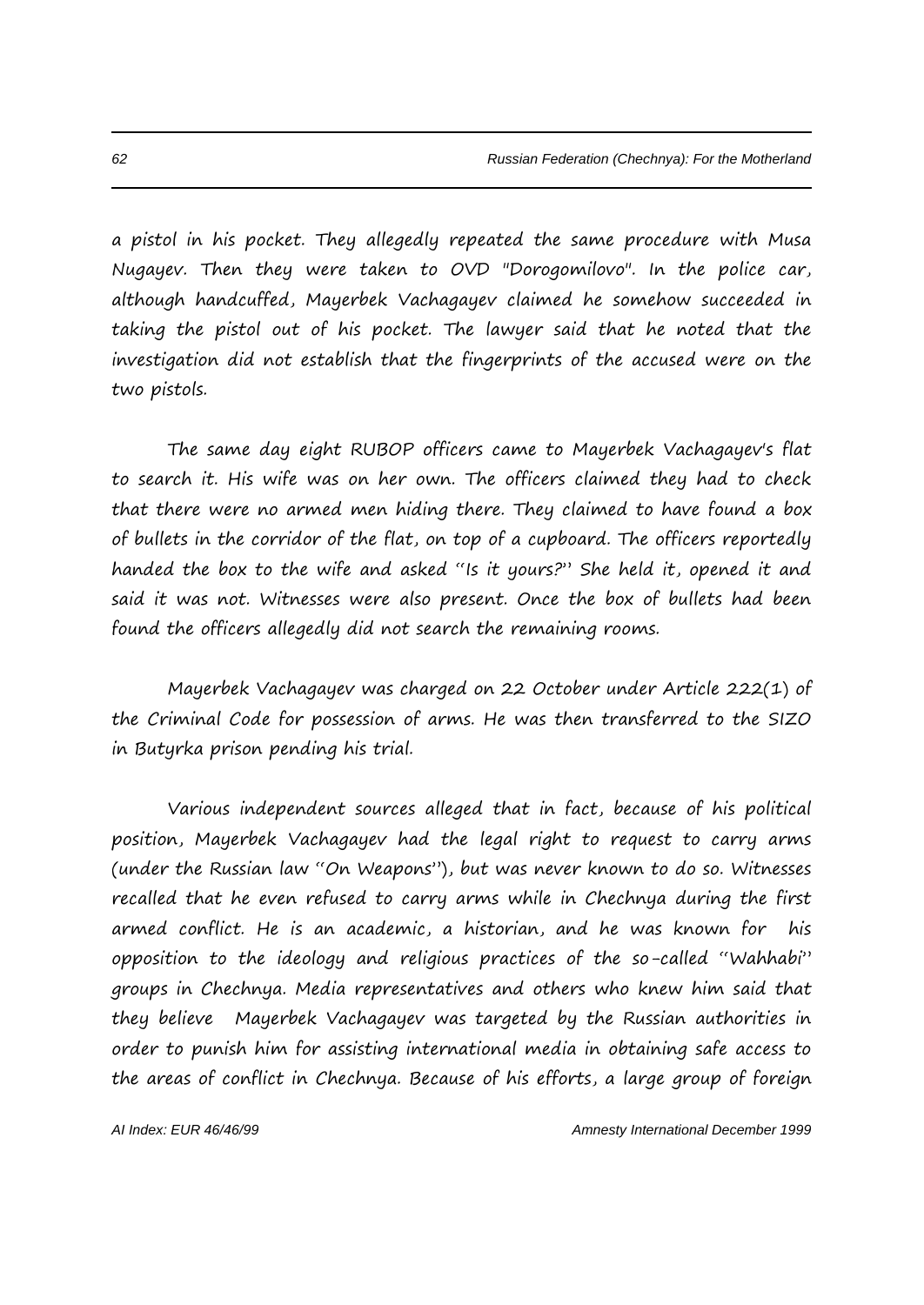journalists gained access in October to the village of Elistanzhi, a couple of days after the village was subjected to an indiscriminate attack by Russian forces. It was the first time journalists had obtained access to Chechnya since the beginning of the conflict. They interviewed witnesses and wounded victims of the attack, which was widely reported around the world.

Amnesty International is concerned that evidence to support criminal charges against Mayerbek Vachagayev may have been fabricated because of his activities in assisting foreign media representatives in Chechnya to evade the prohibition imposed by the Russian authorities on foreign journalists visiting the conflict.

# *The case of Suleiman Saidmukhamedovich Mudaev*

Suleiman Mudaev<sup>47</sup>, an ethnic Chechen, received his higher education at the Leningrad Veterinary Institute and had worked for a collective farm in the city of Rostov for 11 years, before he went into commercial business dealing in sunflower seeds and oil. The family decided to come to Moscow to get better schooling for their four children, aged nine months, four, nine and 13, and better medical treatment for one of the children who is ill. His wife, Tabarik Akhmedovna Mudaeva, and children came to Moscow ahead of Suleiman Mudaev. The wife managed to register in the city. The husband came to Moscow from Rostov on 20 September, because he was worried about them in the wake of the apartment bombings and wanted to see his children.

When he arrived, his car lights were not working, so he said he would go to repair them in a garage near Butyrka prison, on "Krasnopresnenskaya" street.

<sup>47</sup> Interview with Tamara Akhmedovna MUDAEVA, 8 November 1999, Moscow.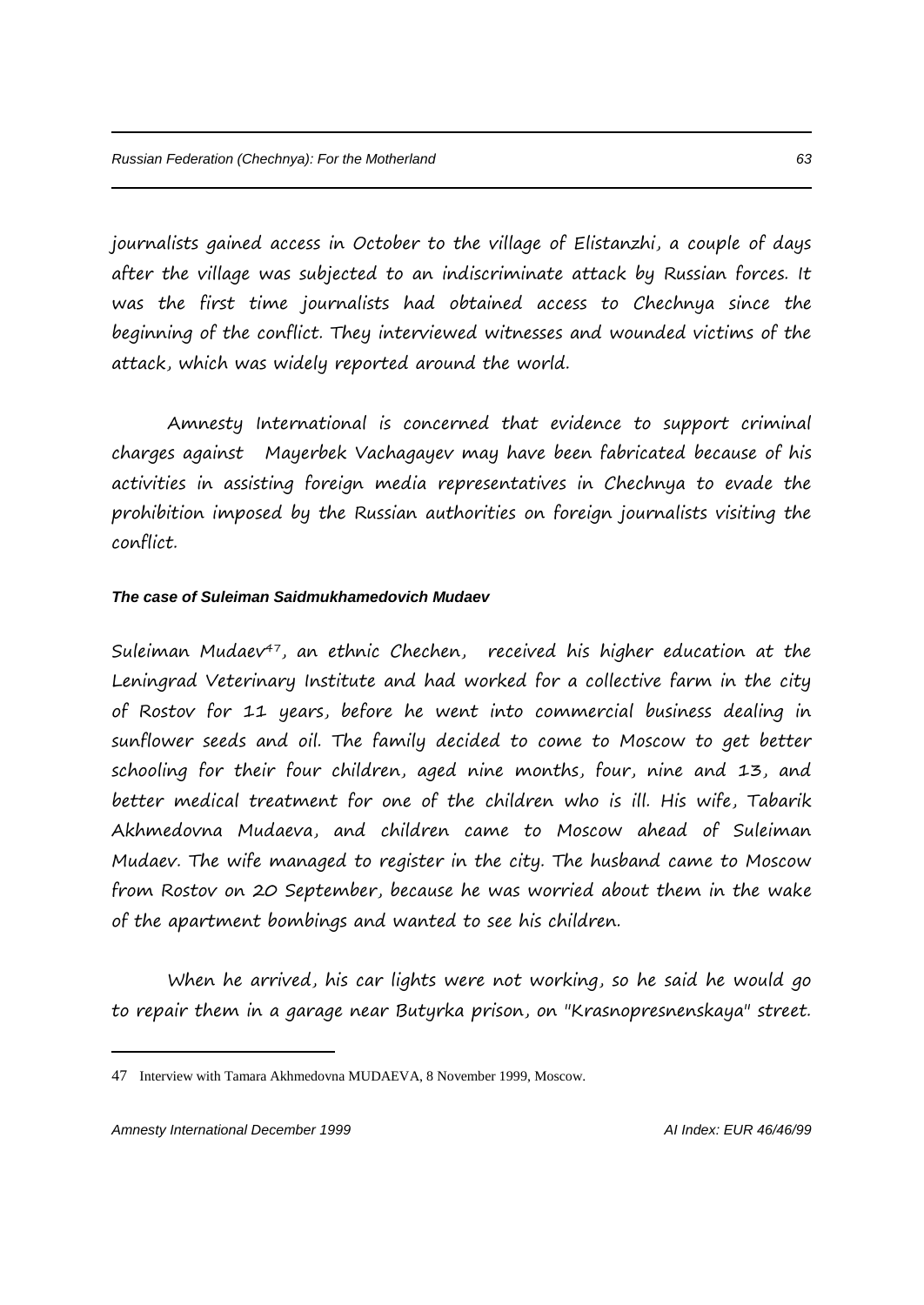Tabarik Mudaeva gave him his passport and he went out. Later he called to say someone had stolen his documents from the car but he would stay and try to find them. He also said that he suspected that someone at the garage had stolen them. He came home and changed and then went back to the garage. Reportedly, shortly after that RUBOP officers appeared and immediately started to beat him with clubs on his spine and kidneys. The people at the garage who had reportedly witnessed the beating refused to give evidence to the investigation. The lawyer who was later hired by the family also confirmed that he saw that Suleiman Mudaev had bruises, which he claimed were a result of him being beaten by the police. During the search of his clothes, the police apparently found 15 grammes of marihuana in one of his pockets, which he claimed they planted on him during the beating.

He was then taken for a medical analysis to Hospital No. 17, because the RUBOP officers decided that he have looked "drugged". The test apparently confirmed that he was drugged. Later, there was another "examination" in Butyrka which concluded that he was not drugged. Tabarik Mudaeva did not know the whereabouts of her husband for three days after his detention; she was allowed to meet him for the first time only on 9 October. At the time of the interview with his wife, Suleiman Mudaev was in detention in SIZO Butyrka, kept in a cell with 76 other detainees, and was facing charges under Article 228(1) of the Criminal Code for possession of drugs. The trial date had reportedly not been set, although the investigation ended on 5 November.

Tabarik Mudaeva told Amnesty International: "I think his only fault is that he is a Chechen. I can't see any other."

#### *Arbitrary detention of Ruslan Istamalov*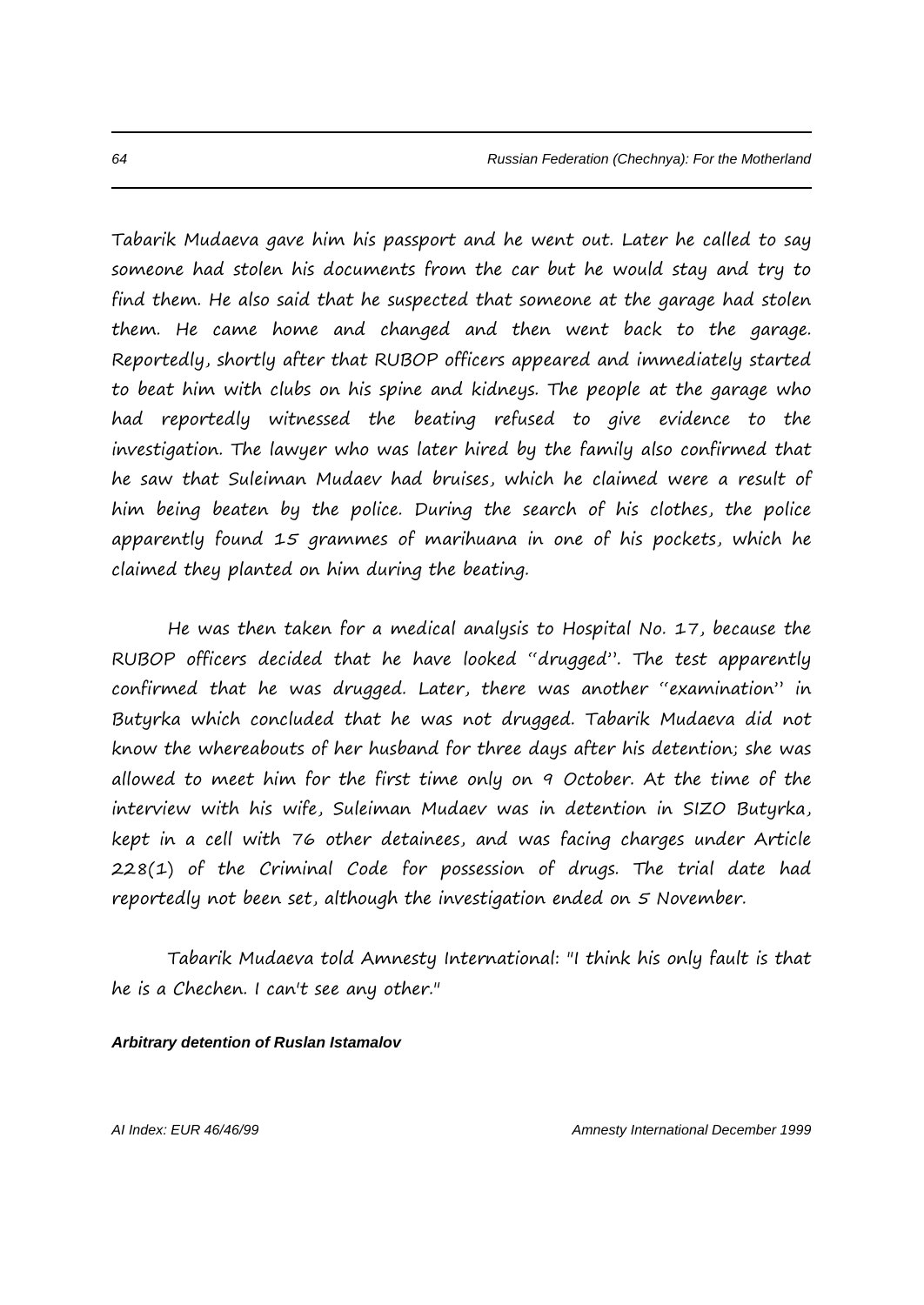The Amnesty International representatives received information of an alleged arbitrary detention of an ethnic Chechen man by telephone at midnight on 8 November 1999. They went with a member of the Russian human rights organization, "Civic Assistance", to OVD "Marinsky Park" where Ruslan Istamalov was being held. After about half an hour the duty officer allowed the human rights delegation to see Ruslan Istamalov in order to check whether he had been ill-treated. He was being held in the "cage", which is unheated and has only a narrow wooden bench. The Amnesty International representatives interviewed Ruslan Istamalov through the bars; his story exactly matched that given to his wife by their 15-year-old daughter, who had witnessed the arrest. His wife and daughter had not had any communication with him since the time of the arrest.

Three police officers had arrived at their home and asked to check his passport for registration and a residence permit. When he showed it one of the officers took it, put it in his pocket and announced that he was being detained on the grounds that he did not have a passport. Ruslan Istamalov protested that they had just seen his passport and had taken it themselves. He was then taken to the local police station, where the Amnesty International representatives found him. They told the police officers that the organization would be following the case and, if the man's story proved to be correct, would be seeking an investigation into the violation committed by the police officer concerned. The next morning Ruslan Istamalov's wife telephoned to say that he had been released and his passport had been returned to him. However, he had been fined on charges of "petty hooliganism" under the Administrative Code, for allegedly using abusive language. A Russian Duma member has officially requested an investigation, but Amnesty International is not aware of any outcome.

# **IV RECOMMENDATIONS TO THE GOVERNMENT OF THE RUSSIAN FEDERATION**

Amnesty International deplores all violations of human rights and international humanitarian law which reportedly continue to be committed in the context of the armed conflict in the Chechen Republic. It also condemns human rights violations against ethnic Chechens in Moscow and other large cities of the Russian Federation. The organization is urging the Russian Government to implement, as a matter of urgency, the following recommendations:

- $\square$  The Russian military should comply with the provisions of international humanitarian law prohibiting indiscriminate attacks and direct attacks on civilians and civilian objects, and should therefore immediately desist from carrying out any such attacks in the context of its military offensive in Chechnya.
- The Russian military should take sufficient precautions to protect civilians. In addition to selecting and vetting targets for their genuine military significance, it should give civilians effective advance warning of its attacks - "unless circumstances do not permit" - in compliance with international humanitarian law. Other rules require specific precautions to be taken when launching attacks, including desisting from an attack if it becomes apparent that the objective is not a military one, or the attack risks being disproportionate to the military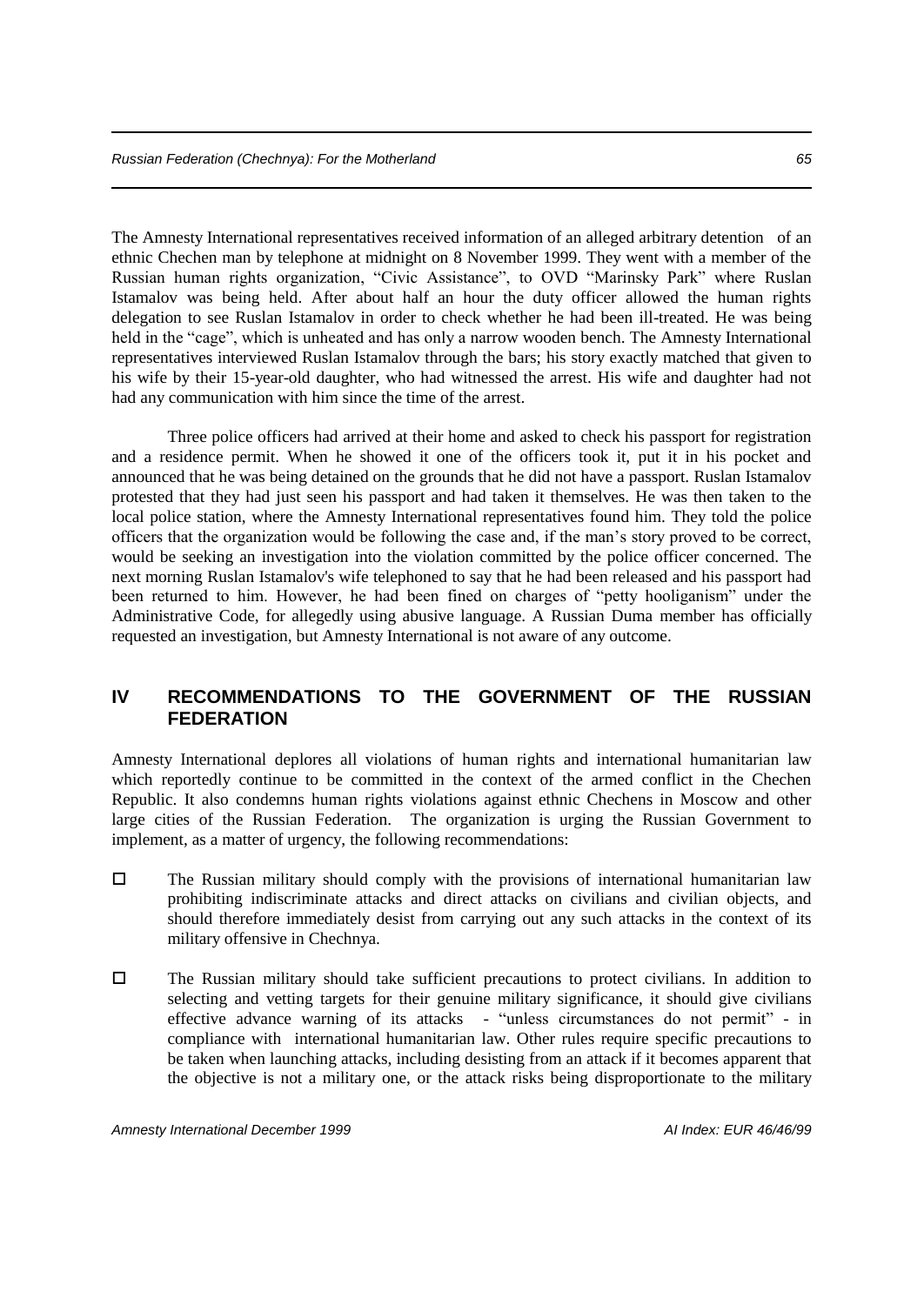objective. The Russian government should comply with its commitments given to the Council of Europe upon Russia's accession to the Council in February 1996, including the commitment to "respect strictly the provisions of international humanitarian law, including in cases of armed conflicts on its territory".

- $\Box$  The Russian government should comply with its other commitments to protect human rights in times of armed conflicts, including the OSCE Code of Conduct on Politico-Military Aspects of Security, adopted in December 1994.
- $\square$  The Russian authorities should hold comprehensive and impartial investigations into alleged abuses of international humanitarian law such as direct attacks on civilians and civilian objects, including hospitals and medical vehicles, which have been reported to have occurred in the course of their military offensive in Chechnya. The government should bring all military and government officials responsible for such violations to justice.
- $\square$  The Russian government should grant immediately safe access to Chechnya to a team of international investigators to conduct independent investigation into allegations of violations of international humanitarian law, to establish the truth and to identify those responsible.
- $\square$  The Russian authorities should ensure that any individual suspected of committing, participating in, or ordering human rights violations against combatants and non-combatants, including arbitrary arrest, torture and ill-treatment in detention be identified and brought to justice.
- $\square$  The Russian government should take other effective steps to prevent the recurrence of such abuses by revising rules of engagement for armed forces, training of armed forces and disciplinary procedures. The government should ensure immediate and unrestricted access to all areas of fighting, including introduction of measures guaranteeing the safety of independent media and human rights monitors to the Chechen Republic.
- $\square$  The Russian authorities should make public the names, the whereabouts and the charges brought against anyone detained in the Chechen Republic, including those detained at the border crossing "Kavkaz - 1", since the beginning of the conflict. The Russian government should also ensure full and appropriate access to detainees by the ICRC, especially in the alleged "filtration camps". As the organization mandated to work for the observance of humanitarian law, its work in visiting and registering prisoners is an important step in ensuring that the safeguards envisaged under humanitarian law are respected and obeyed.
- $\square$  The Russian authorities should ensure that any person detained and taken to a "filtration camp" will not be subjected to torture and ill-treatment, or any other cruel, inhuman or degrading treatment or punishment. Such acts are specifically forbidden by international human rights treaties by which the Russian Federation is bound, including the International Covenant on Civil and Political Rights (ICCPR) and the Convention against Torture and Other Cruel, Inhuman or Degrading Treatment or Punishment, as well as international humanitarian law.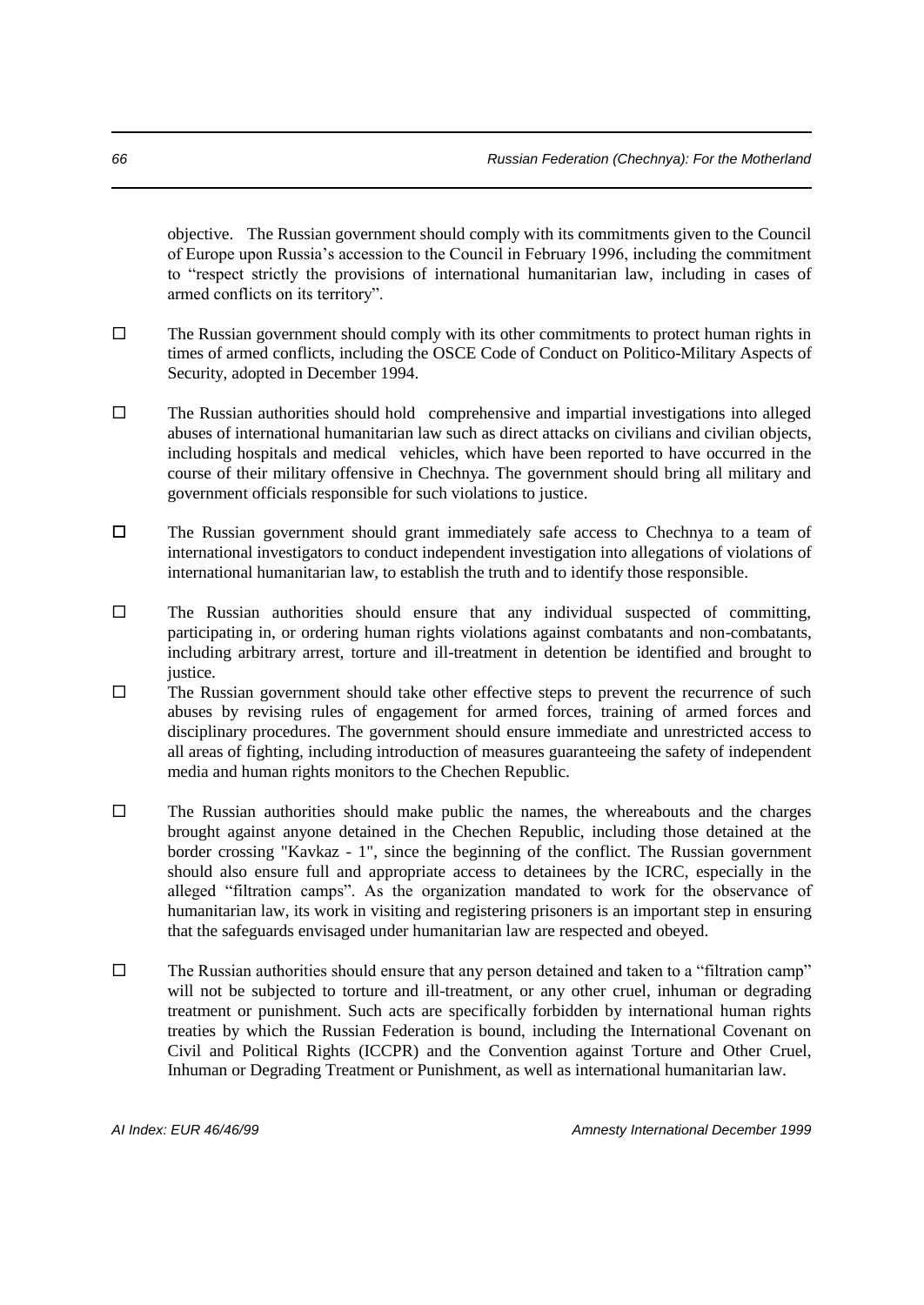- $\square$  The Russian authorities should provide protection and humanitarian assistance to internally displaced people and other civilians trapped in the conflict areas in Chechnya. Civilians who remain in the areas of fighting remain non-combatants and as such must be protected from attack.
- Amnesty International calls on the government of the Russian Federation to take immediate steps towards providing protection and necessary assistance to all of the up to 300,000 internally displaced people, who have fled the conflict in Chechnya to the neighbouring republics of the Federation, such as over 209,000 Chechen civilians who are currently in the Republic of Ingushetia; around 6,000 in North Ossetia, up to 4,000 in Stavropolsky Kray and over 6,000 in the Republic of Dagestan. In these efforts, the Russian government should follow the provisions of the Guiding Principles on Internal Displacement, outlined in the report by the Representative of the Secretary-General to the 54<sup>th</sup> session of the Commission on Human Rights in 1998.<sup>48</sup>
- $\square$  The government should take measures to stop the campaign of intimidation against ethnic Chechens and other people from the Caucasus who reside in Moscow and other cities of the Russian Federation. This campaign has resulted in arbitrary detention, torture and ill-treatment in custody and forcible expulsions. The Federal government should uphold and enforce the 1998 Constitutional Court's decision ruling that the use of resident permits and a resident registration system in Moscow and the whole territory of the Federation is illegal. The government should bring to the attention of all local government and law enforcement officials the prohibition of resident permits, and should order the repeal of all orders, regulations and decrees requiring registration, re-registration and resident permits, and allowing for detention and expulsion.
- $\square$  The Russian authorities should investigate all reports of arbitrary detention and torture and ill-treatment in the custody of law enforcement officials. The authorities should bring officials suspected of being responsible for these human rights violations to justice and award reparation to all those who have been unlawfully detained. The Russian government should ensure that every victim of torture and ill-treatment has access to the means of obtaining

<sup>48</sup> See "Further Promotion and Encouragement of Human Rights and Fundamental Freedoms, Including the Question of the Programme and Methods of Work of the Commission on Human Rights, Mass Exoduses and Displaced Persons. Report of the Representative of the Secretary-General, Mr. Francis M. Deng, submitted pursuant to Commission resolution 1997/39," Commission on Human Rights, 54th session, 11 February 1998. UN Doc. E/CN.4/1998/53/Add.2.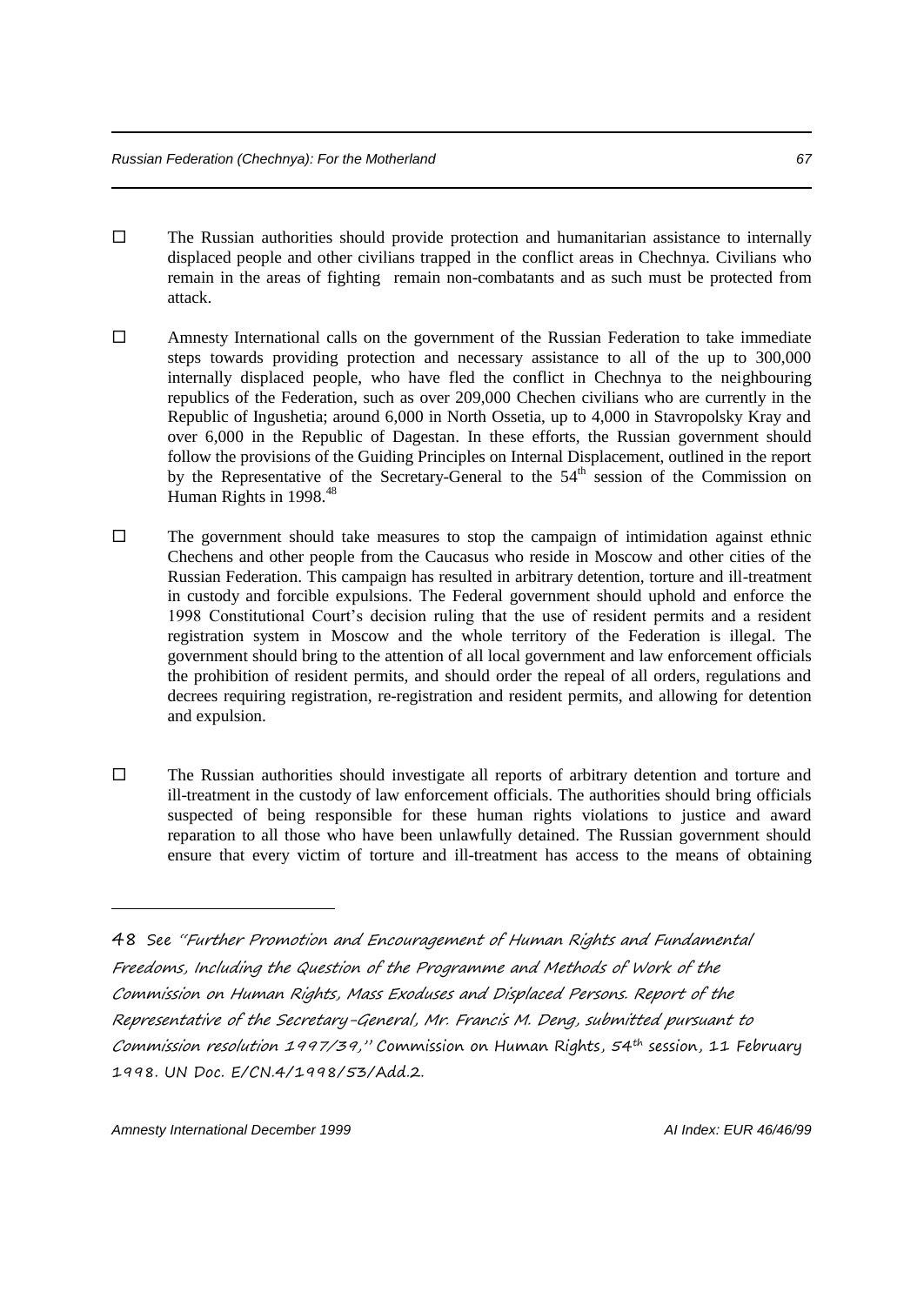redress and an enforceable right to fair and adequate compensation, including the means for as full a rehabilitation as possible.

# **V RECOMMENDATIONS TO THE AUTHORITIES IN THE CHECHEN REPUBLIC AND THE MILITARY LEADERSHIP OF THE ARMED GROUPS**

By addressing separately the authorities in the Chechen Republic and the military leadership of the Chechen armed opposition groups, Amnesty International is not taking a position on Chechnya's legal status. Regardless of its current legal status, Chechnya remains bound by the international human rights and the international humanitarian law obligations of the Russian Federation, including the ICCPR, the Convention against Torture and the 1949 Geneva Conventions and their protocols. Amnesty International urges the authorities of the Chechen Republic and the military command of the Chechen armed groups to:

- $\square$  Comply with the provisions of international humanitarian law regarding the protection of civilians during armed conflict prohibiting direct attacks on civilians and civilian objects as well as indiscriminate attacks.
- $\Box$  The command of the Chechen armed groups should take sufficient precautions to protect civilians in choosing the timing, the place and the military tactics of its attacks, as well as in giving advance warning to civilians where possible.
- $\square$  The Chechen military leadership should inform all members of armed groups that the use of civilians as "human shields" is prohibited under international law in all circumstances. The Chechen armed groups should make every effort to keep themselves and their equipment separate from civilians and civilian objects.
- $\Box$  The command of the Chechen armed groups should ensure that any Russian prisoner is treated humanely. The killing or ill-treatment of prisoners is strictly prohibited under international humanitarian law.
- $\square$  The command of the Chechen forces should protect and facilitate the operations of any humanitarian agency present in or seeking access to the territory under its control.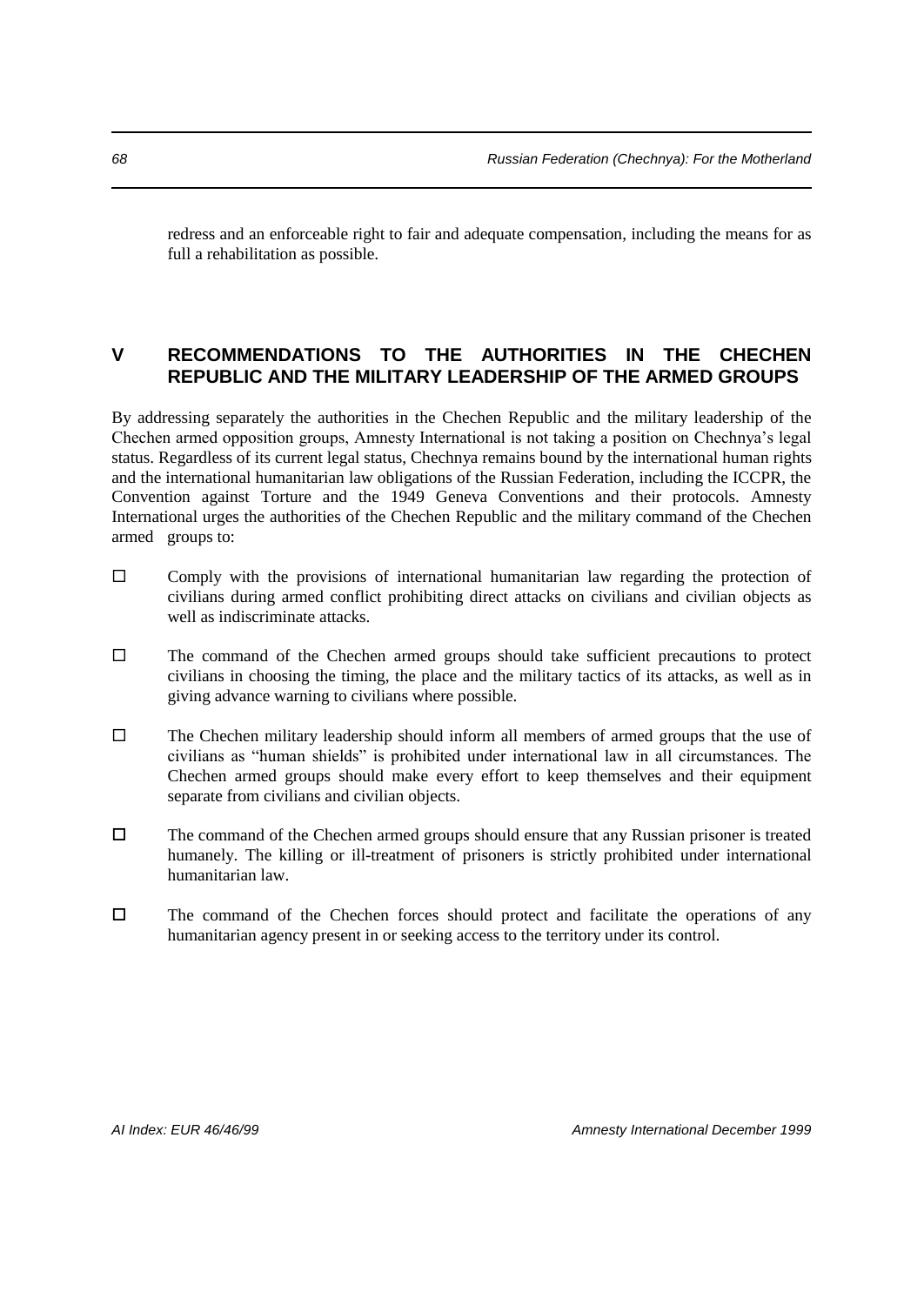# **APPENDIX 1 Orders of the Mayor of Moscow and the Moscow local authorities (September 1999)**

### MAYOR OF MOSCOW

### ORDER No. 1007 of 13 September 1999

### ON URGENT MEASURES TO ENSURE OBSERVANCE OF THE PROCEDURE FOR REGISTRATION OF CITIZENS TEMPORARILY STAYING IN THE CITY OF MOSCOW

In connection with the terrorist acts committed in the city of Moscow, that have inflicted numerous civilian casualties, and pursuant to Article 52, Part 2 of the Statute of the City of Moscow, [I hereby order]<sup>49</sup>:

- 1. the General Department of Internal Affairs [GUVD] of the city of Moscow together with District Prefectures and Regional Councils to:
	- 1.1. re-register all the citizens who have been temporarily staying in the city of Moscow since 1 January 1999 and issue them with new certificates of registration at the place of their stay, within three days;

carry out additional measures to identify out-of-town citizens who reside in the city without registration and make a demand that each of them undergoes registration with the [relevant] departments of the Ministry of Internal Affairs at the chosen place of stay, within three days;

- 1.2. ensure that matters relating to the registration of citizens who are temporarily staying in the city of Moscow, be personally considered by heads of territorial departments and district departments of the Ministry of Internal Affairs. In doing so, the purpose of the temporary stay must be established;
- 1.3. to undertake a check within one week of the observance of the Registration Rules in residential areas, hostels, hotels, organizations and other places where citizens stay and take all the stipulated measures in their entirety against those who violate the said Rules, including officials and owners of residential and non-residential apartments and buildings;

<sup>49</sup> Hereinafter, words and phrases enclosed in square brackets, are implied in the original.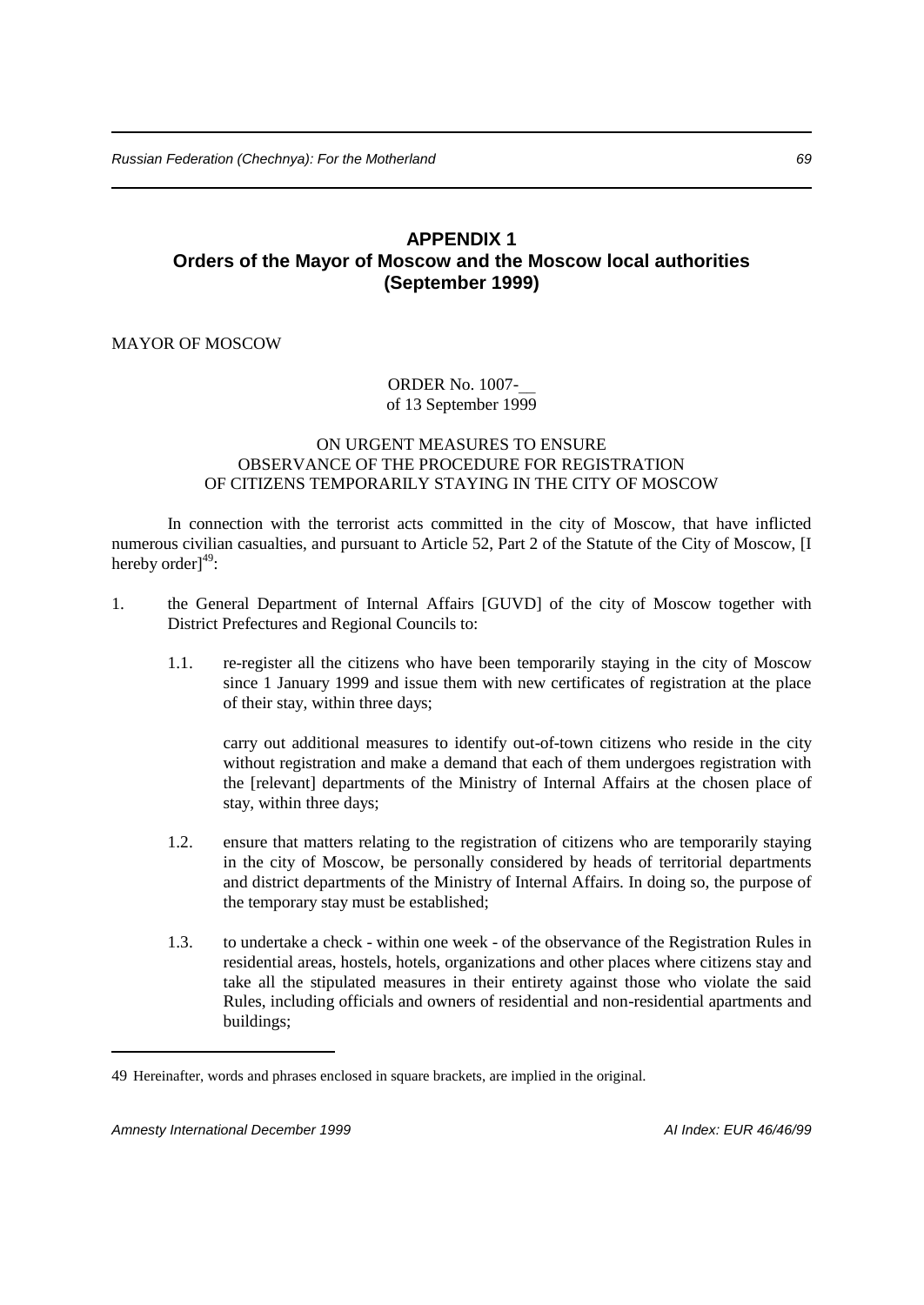- 1.4 strengthen control over the observance in Moscow of the Rules for Registration and Deregistration [stripping someone of their registration] at a Place of Stay or Residence, by citizens and officers of organizations (irrespective of the types of property [they own]);
- 2. the General Department of Internal Affairs of the city of Moscow: to ensure 24 hour control over the entry into the city of out-of-town cargo and passenger transport and to thoroughly inspect automobile transport - in line with the established procedure - in order to detect and remove any weapons, ammunition, explosives, narcotics or toxic agents that are unlawfully kept;

to temporarily limit the entry in Moscow of transit automobile transport;

- 3. the departments of the Ministry of Internal Affairs at the Moscow Railway, Air and Water Transport to take comprehensive measures - in co-operation with Moscow territorial departments of the Ministry of Internal Affairs - to prevent the entry into the city of those citizens who have not registered their temporary stay in Moscow, remove them from airports and railway stations and expel them [from the city].
- 4. I reserve control over the execution of the above order.

Yu.M. Luzhkov Mayor of Moscow MAYOR OF MOSCOW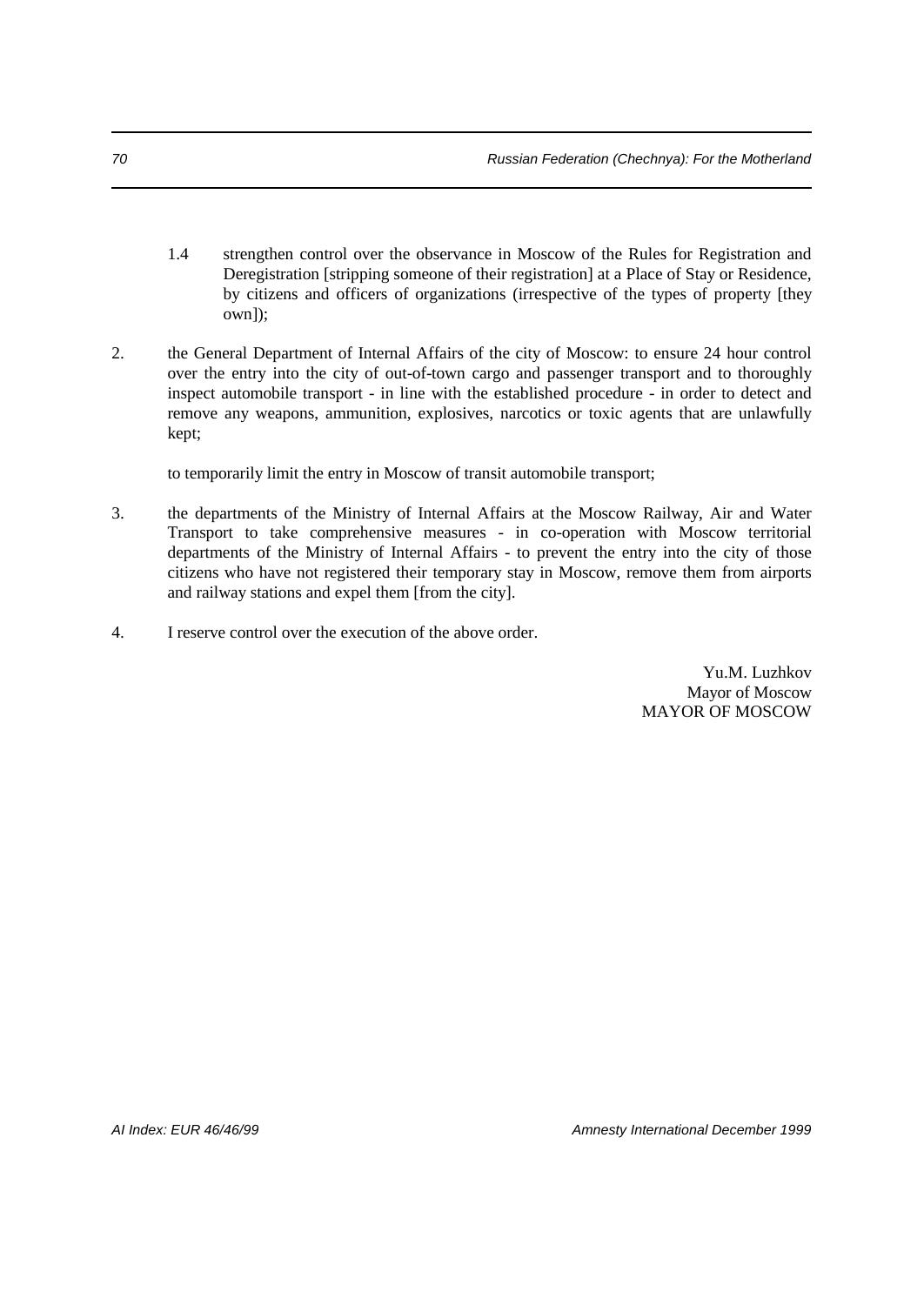#### MOSCOW GOVERNMENT

# DECREE No. 875 of 21 September 1999

# ON ESTABLISHING A TEMPORARY PROCEDURE FOR THE RELOCATION OF THOSE PERSONS. WHO PERSISTENTLY VIOLATE THE REGISTRATION RULES, TO OUTSIDE THE LIMITS OF THE CITY OF MOSCOW TO THE PLACE OF THEIR PERMANENT RESIDENCE

In connection with the current [security] operational situation in the city of Moscow relating to the recent terrorist acts that have inflicted numerous civilian casualties; in order to ensure the maintenance of public order and security and to improve the protection of citizens' rights and freedoms from criminal infringements; and pursuant to Article 72 of the Constitution of the Russian Federation, to Article 12 of the Federal Law "On the Principles of and Procedure for Differentiation Between the Authority and Powers of the Government Bodies of the Russian Federation and That of the Government Bodies of Its Subjects", to Article 5 of the Agreement on differentiation between the authority and powers of the government bodies of the Russian Federation and that of the government bodies at the federally significant city of Moscow, to Article 6 of the Administrative Code of the RSFSR<sup>50</sup> and to Article 91 of the Statute of the City of Moscow, the Moscow Government [hereby] decrees that:

- 1. A Temporary Procedure be established for the relocation of persons who persistently violate the registration rules, outside the limits of the city of Moscow - to the place of their permanent residence (Appendix).
- 2. The State and Legal Department of the Moscow Mayoralty together with the GUVD<sup>51</sup> of the city of Moscow must prepare a draft of a legislative proposal by the Federation Council Member, M.Yu. Luzhkov, to the State Duma, stipulating changes in the Administrative Code of the RSFSR.
- 3. Head of the GUVD of the city of Moscow, heads of the departments of the Ministry of Internal Affairs at the Moscow Railway, Air and Water Transport, together with District Prefects and Heads of Regional Councils must ensure that the Temporary Procedure for the relocation of persons who persistently violate the Registration Rules, outside the limits of the city of Moscow - to the place of their permanent residence, be followed. The said officials must also

-

51General Department of Internal Affairs ( , ).

*Amnesty International December 1999 AI Index: EUR 46/46/99*

<sup>50</sup>Russian Soviet Federal Socialist Republic.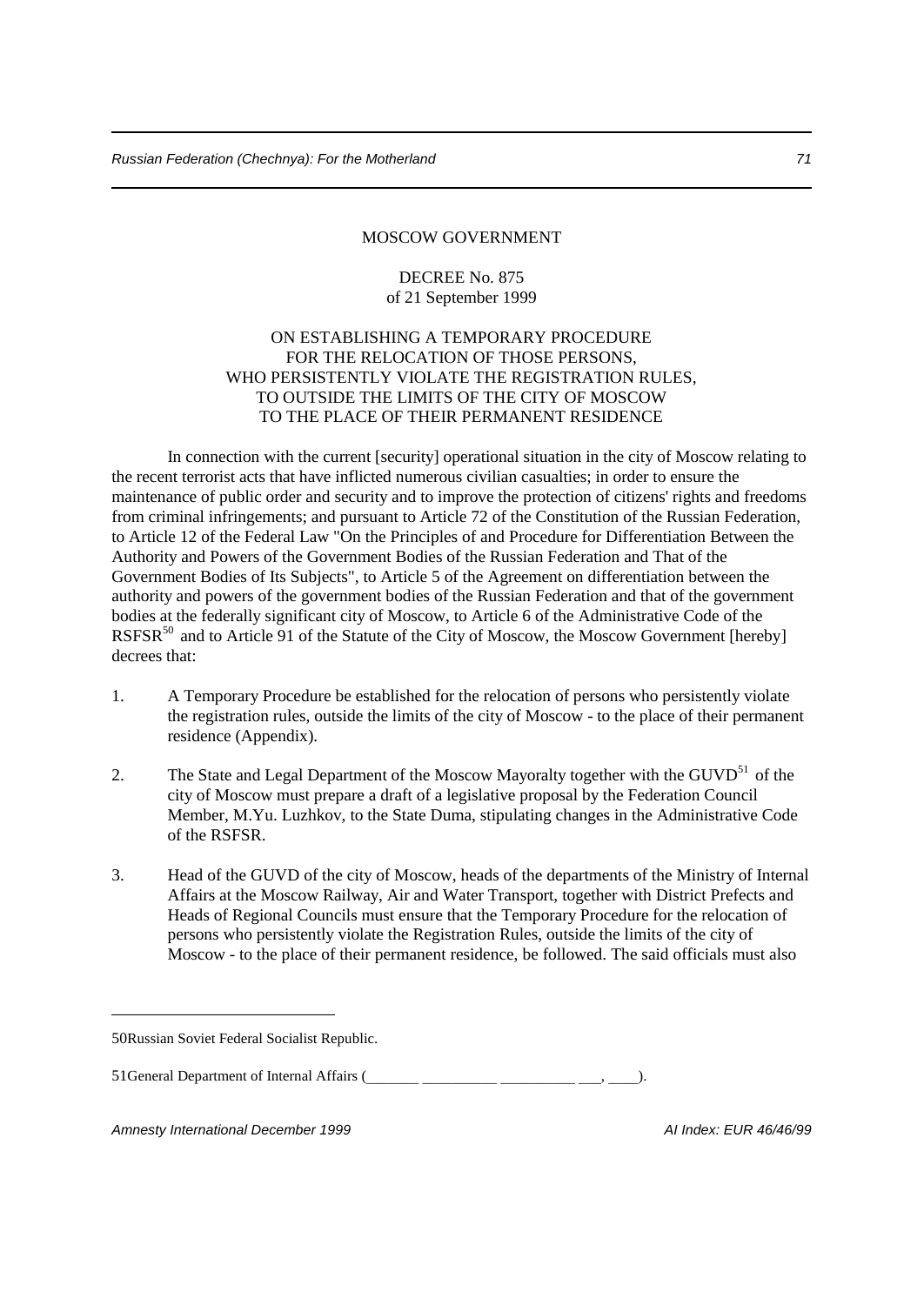strengthen control over the observance by citizens of the Registration Rules in the city of Moscow.

4. First Deputy Premier of the Moscow Government, V.P. Shantsev, and Head of the GUVD of the city of Moscow, N.V. Kulikov, are charged with control over the execution of the above decree.

> V.P. Shantsev Acting Premier of the Moscow Government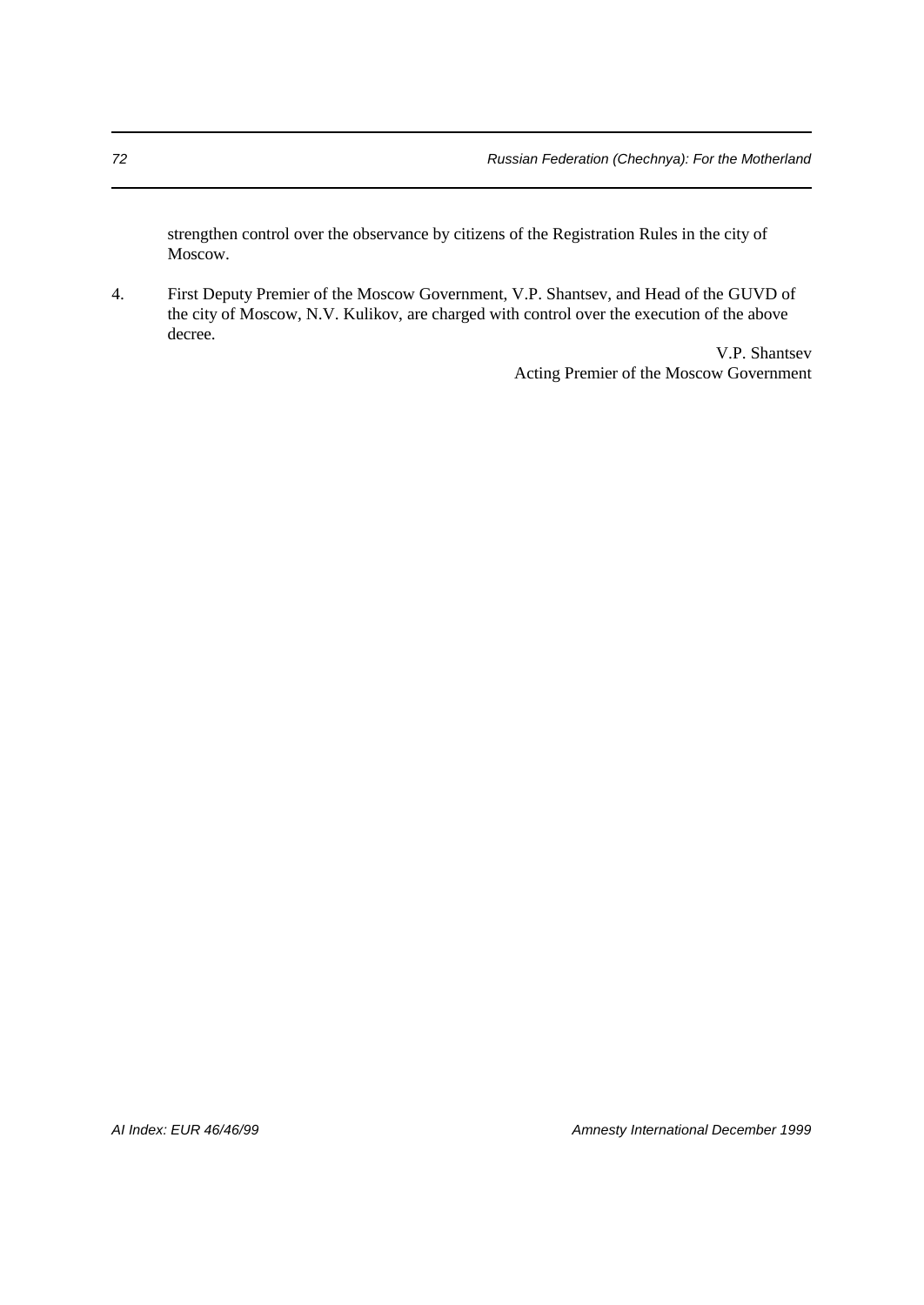Appendix to Decree No 875 by the Moscow Government dated 21 September 1999

## TEMPORARY PROCEDURE FOR THE RELOCATION OF THOSE PERSONS. WHO PERSISTENTLY VIOLATE THE REGISTRATION RULES, TO OUTSIDE THE LIMITS OF THE CITY OF MOSCOW TO THE PLACE OF THEIR PERMANENT RESIDENCE

## 1. General Provisions

- 1.1. Citizens arriving in the city of Moscow, must within three days register their stay [in the city] with the agencies authorized to carry out registration.
- 1.2. In accordance with Order No. 1007 "On Urgent Measures to Ensure Observance of the Procedure for Registration of Citizens Temporarily Staying in the City of Moscow" issued by the Mayor of Moscow on 13.09.99, departments and units of the Moscow GUVD are entitled to conduct checks on the observance of the registration rules as set out in the Rules for Registration and Deregistration at a Place of Stay or Residence in Moscow and Moscow Region validated by Decree No. 241-28 of 30.03.99 issued by the Moscow and Moscow Region Governments, and by Law No. 33 of the City of Moscow of 09.07.99 "On the Terms of Stay in Moscow of Foreign Citizens Entitled to Enter Russia Without a Visa", and to take legal measures, including the relocation to the place of permanent residence, against any person violating the said Rules.
- 1.3. Relocation to the place of permanent residence shall be enforced in respect of any citizen of the Russian Federation or any member-state of the Commonwealth of Independent States, who has failed to undergo registration in the city of Moscow upon the imposition [on them] of a penalty under administrative law for the violation of the Registration Rules and upon the serving [on them] of a written notice to leave the city of Moscow.
- 1.4. In accordance with this Temporary Procedure and Order No. 1007 of 13.09.99 by the Mayor of Moscow, having detected any people who have failed to undergo registration, police officers shall take them to a standby unit [department] of the Ministry of Internal Affairs in order to execute documents required to bring administrative charges against them for the offence committed and to decide on their relocation from Moscow to the place of their permanent residence.
- 2. Procedure for Relocation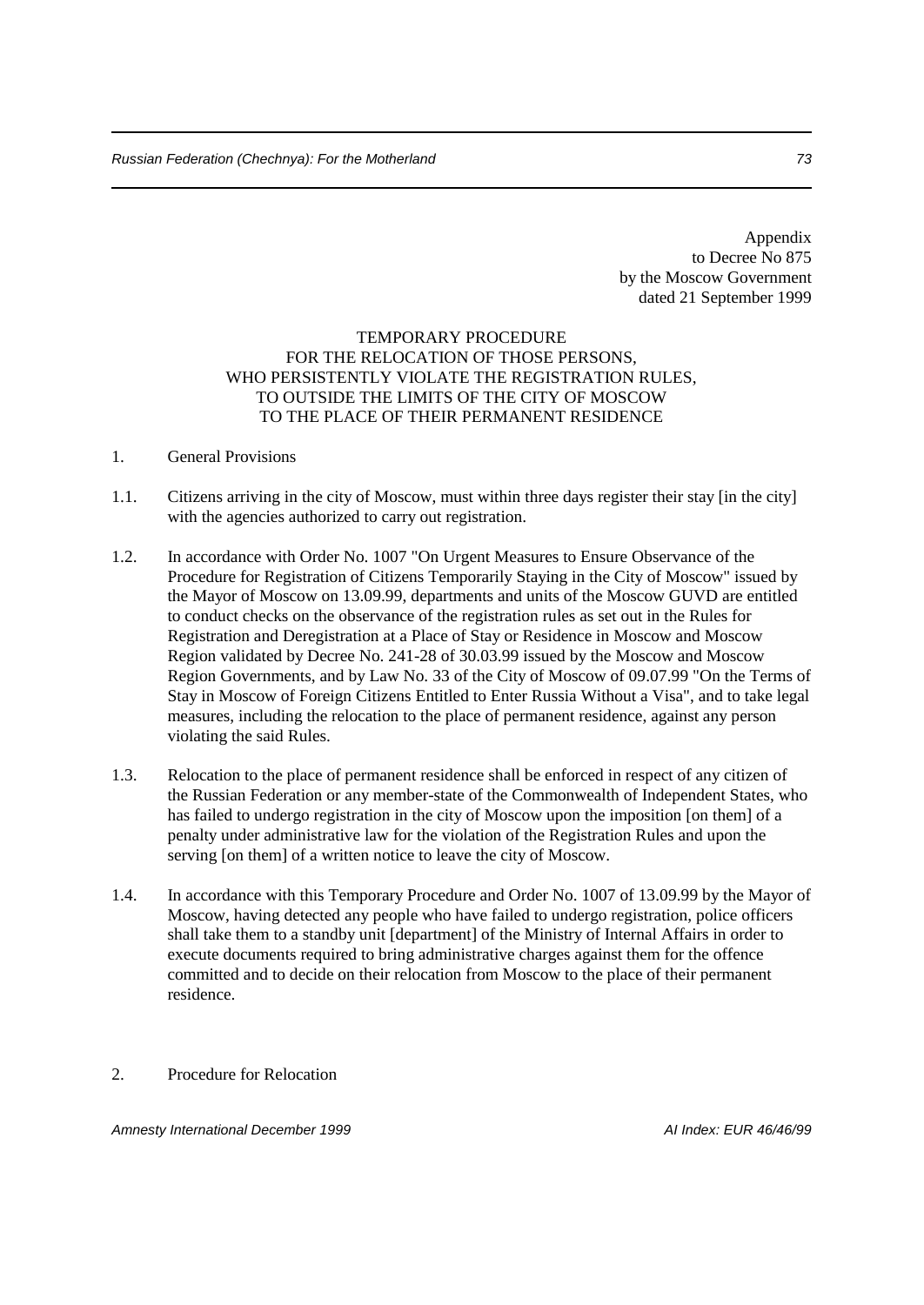- 2.1 People violating the Registration Rules shall be relocated from Moscow to the place of their permanent residence by the [relevant] department of internal affairs of the city of Moscow or by the Moscow departments of internal affairs responsible for railway, air or water transport, in accordance with an instruction validated by the head of the [relevant] territorial district department of internal affairs (OVD) or by the Linear OVD responsible for transport if applicable. A notice of the detention of any person to be relocated shall be sent to the [relevant] interdistrict procurator (or transport procurator).
- 2.2. The relocation of any such people as specified in this Temporary Procedure, shall be carried out at the expense of the person or failing that - due to lack of funds - at the expense of the GUVD of the city of Moscow, using the funds raised through the collection of registration fees from citizens [subject to registration], pursuant to Article 7 of Law No. 33 of the City of Moscow of 09.07.99 "On the Terms of Stay in Moscow of Foreign Citizens Entitled to Enter Russia Without a Visa".

Travel documents (a railway ticket) for a person to be relocated, shall be obtained through the [relevant] reception - distribution centres of the Moscow GUVD (or district departments of the Ministry of Internal Affairs) upon presenting completed documentation in respect of such relocation.

2.3. Any people to be relocated shall be detained - until their dispatch to the place of their permanent residence - at the [relevant] district department of the Ministry of Internal Affairs in accordance with the enacted laws of the Russian Federation.

Persons to be relocated from the city of Moscow, shall be transported by railway transport of the Moscow Railway Department of the Ministry of Internal Affairs, or by automobile transport supplied by the [relevant] Prefecture upon submitting an application by the head of the [relevant] District Department of the Ministry of Internal Affairs.

Heads of District Departments of the Ministry of Internal Affairs are charged with organizing work of squads of police officers who accompany relocated persons.